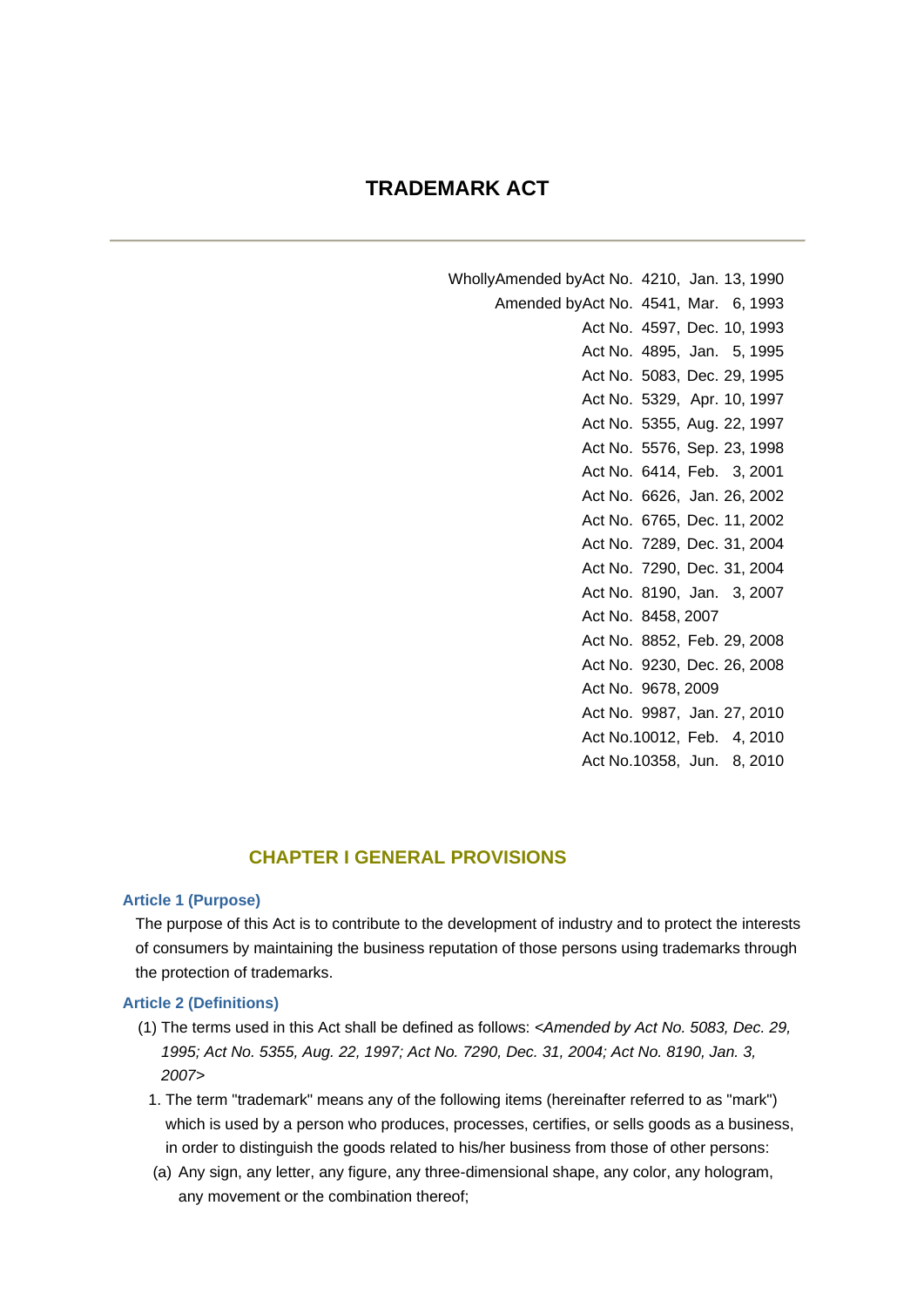(b) Any other item that can be visually recognized;

- 2. The term "service mark" means a mark which is used by a person who carries on service business for the purpose of distinguishing his/her service business from those of others;
- 3. The term "collective mark" means a mark which is intended to be used directly by a corporation jointly founded by the persons who produce, manufacture, process, certify, or sell goods as a business or the persons who carry on service business or which is intended to be used with respect to the goods or services of members of the corporation who are controlled by it;
- 3- The term "geographical indication" means an indication which identifies goods as being
	- 2. produced, manufactured, or processed in a region or locality where a given quality, reputation or any other characteristic of the goods is essentially attributable to their geographical origin;
- 3- The term "homonymous geographical indication" means a geographical indication which
	- 3. has the same sound as another person's geographical indication for the same goods, but is different in region or locality;
- 3- The term "geographical collective mark" means a collective mark which is intended to be
- 4. used directly by a corporation composed solely of the persons who produce, manufacture, or process goods eligible for geographical indication as a business or which is intended to be used with respect to the goods of members of the corporation who are controlled by it;
- 4. The term "business emblem" means a mark which is used by a person who carries on nonprofit business for the purpose of indicating his/her business;
- 5. The term "registered trademark" means a trademark for which a trademark registration has been granted;
- 6. The term "use of a trademark" means an act falling under any of the following items:
- (a) Indicating a trademark on goods or packages of goods;
- (b) Transferring or delivering goods or packages of goods on which a trademark is indicated, or displaying, exporting or importing them for such purpose;
- (c) Indicating a trademark on advertisements on goods, price lists, transaction documents, signboards, or tags and displaying or distributing it.
- (2) An act of indicating a trademark on goods, packages of goods, advertisements, signboards, or tags under paragraph (1) 6 (a) through (c) shall include an act of using goods, packages of goods, advertisements, signboards, or tags as shapes of marks. *<Newly Inserted by Act No. 5355, Aug. 22, 1997>*
- (3) Except as otherwise prescribed by this Act, the provisions of this Act concerning trademarks shall apply to service marks, collective marks, and business emblems.

#### **Article 3 (Persons Entitled to Have Trademark Registered)**

Any person who uses or intends to use a trademark in the Republic of Korea, may be entitled to have his/her trademark registered: *Provided*, That an employee of the Korean Intellectual Property Office or an employee of the Intellectual Property Tribunal shall not have a trademark registered during his/her tenure of office, except in cases of inheritance or bequest. *<Amended by Act No. 4895, Jan. 5, 1995>*

**Article 3-2 (Persons Entitled to Have Collective Mark Registered)**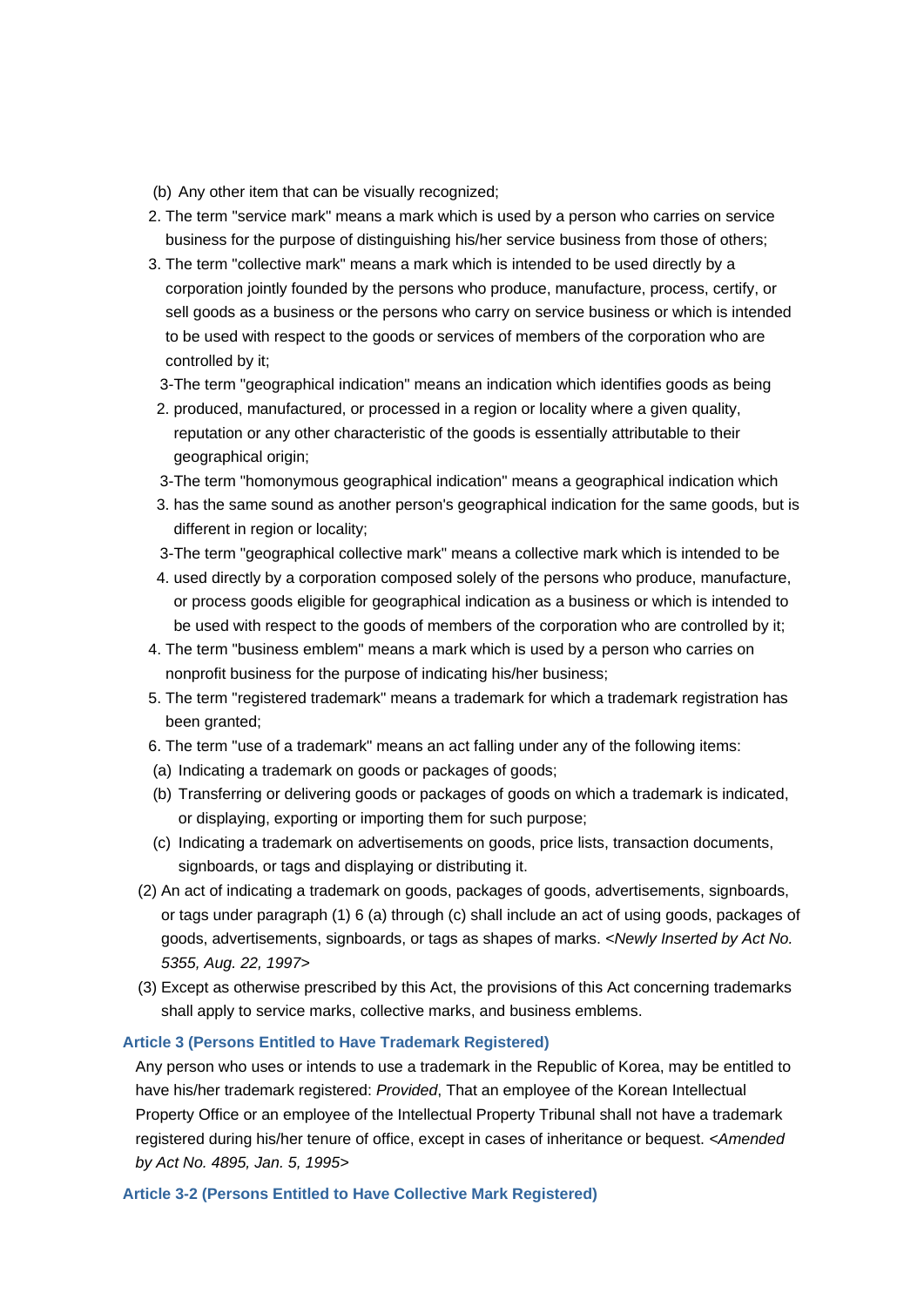Any corporation jointly founded by the persons who produce, manufacture, process, certify, or sell goods as a business or by the persons who carry on service business (in cases of a geographical collective mark, it is limited to a corporation comprised solely of the persons who produce, manufacture, or process goods eligible for the geographical indication as a business) may be entitled to have its collective mark registered.

*[This Article Newly Inserted by Act No. 7290, Dec. 31, 2004]*

## **Article 4 (Persons Entitled to Have Business Emblem Registered)**

Any person who carries on nonprofit business in the Republic of Korea may be entitled to have his/her business emblem registered.

### **Article 5 (Mutatis Mutandis Application of the**

### **Patent Act**

The provisions of

Articles 3 through 26 and

28 through 28-5 of the Patent Act shall apply *mutatis mutandis* to trademarks. In such cases, "trial" in

Article 3 (2) of the same Act shall be construed as "objection raised to the trademark registration and a trial thereon", "person who makes a request for examination of a patent application" in Article 4 of the same Act shall be construed as "person who raises an objection to the trademark registration", "

Article 132-3" in

Articles 6 and 11 (1) 4 of the same Act and the main sentence of

Article 17 of the same Act shall be each construed as "Article 70-2 or 70-3", " Article 132-3" in

Article 15 (1) of the same Act shall be construed as "period of amending reasons, etc. for raising an objection to the trademark registration pursuant to the provisions of

Article 26, Article 70-2 or 70-3", and "patent right and other rights related thereto" and "Article 2 (vii) of the Patent Cooperation Treaty" in the proviso of

Article 28 (2) of the same Act shall be construed as "trademark right and other rights related thereto" and "Article 2 (2) of the Protocol Relating to the Madrid Agreement Concerning the International Registration of Marks (hereinafter referred to as the "Protocol")", respectively. *<Amended by Act No. 5576, Sep. 23, 1998; Act No. 6414, Feb. 3, 2001; Act No. 8190, Jan. 3, 2007>*

## **CHAPTER II REQUIREMENTSANDAPPLICATIONFORTRADEMARK REGISTRATION**

### **Article 6 (Requirements for Trademark Registration)**

- (1) A trademark registration may be granted, except a trademark falling under any of the following subparagraphs: *<Amended by Act No. 5355, Aug. 22, 1997>*
	- 1. A trademark consisting solely of a mark indicating, in a common way, the ordinary name of the goods;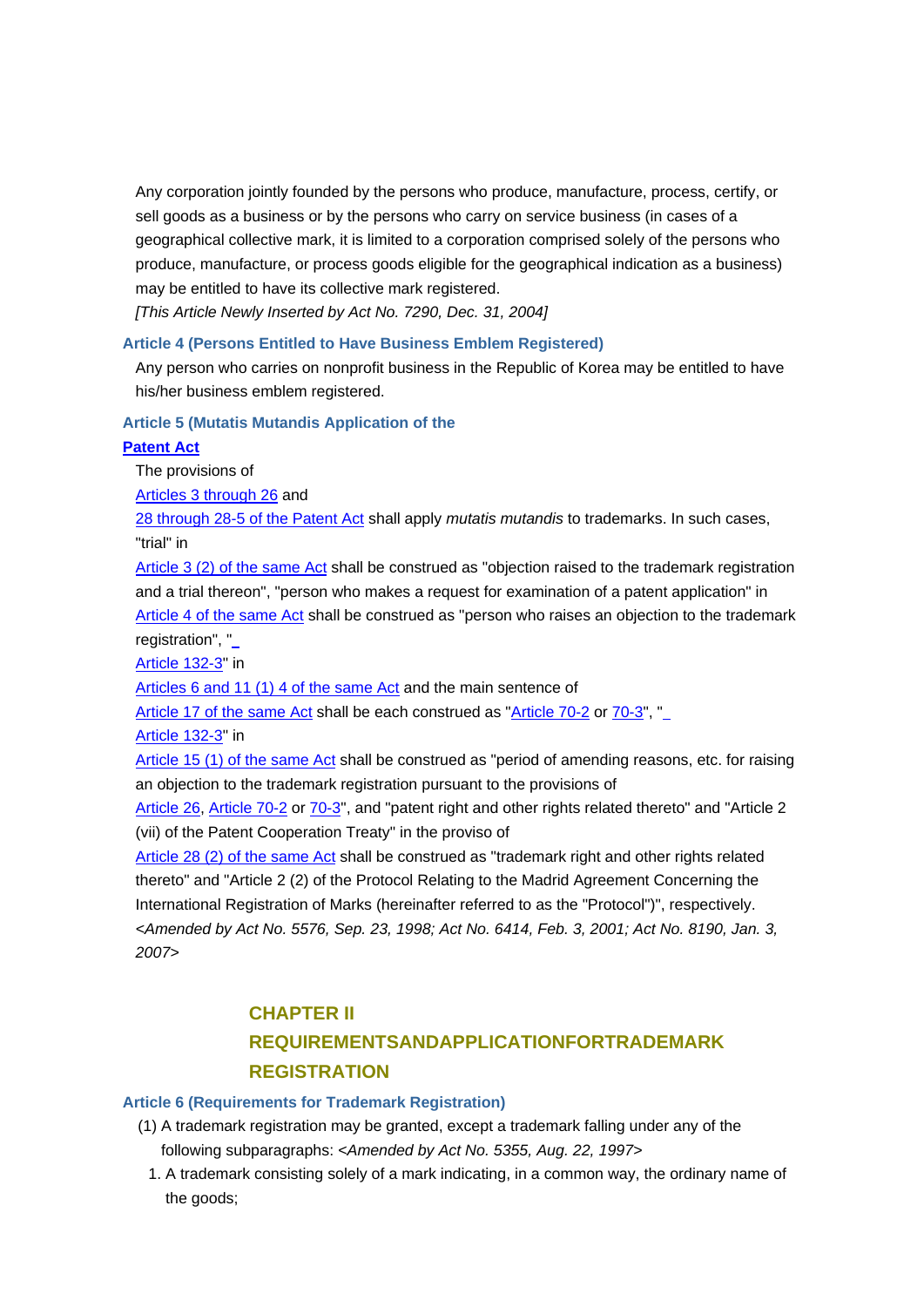- 2. A trademark used customarily on the goods;
- 3. A trademark consisting solely of a mark indicating in a common way the origin, quality, raw materials, efficacy, use, quantity, shape (including shapes of packages), price, producing method, processing method, using method or time of the goods;
- 4. A trademark consisting solely of a conspicuous geographical name, the abbreviation thereof or a map;
- 5. A trademark consisting solely of a mark indicating in a common way a common surname or name;
- 6. A trademark consisting solely of a simple and ordinary mark;
- 7. A trademark, other than those as referred to in subparagraphs 1 through 6, which does not enable consumers to recognize whose goods it indicates in connection with a person's business.
- (2) Even though it falls under any of paragraph (1) 3 through 6, a trademark which is recognized remarkably among consumers whose goods it indicates in connection with his/her business as a result of using the trademark before the application for trademark registration under Article 9, may be registered with any goods using the trademark as designated goods (referring to the goods designated under Articles 10 (1) and 47 (2) 3 and those designated additionally; hereinafter the same shall apply). *<Amended by Act No. 6414, Feb. 3, 2001>*
- (3) Even if it falls under paragraph (1) 3 (limited to the place of origin) or 4, a mark which is composed of a geographical indication for specific goods may be registered as a geographical collective mark with the goods using the geographical indication as designated goods. *<Newly Inserted by Act No. 7290, Dec. 31, 2004>*

### **Article 7 (Unregistrable Trademark)**

- (1) Notwithstanding Article 6, a trademark falling under any of the following subparagraphs shall be unregistrable: *<Amended by Act No. 4597, Dec. 10, 1993; Act No. 5355, Aug. 22, 1997; Act No. 6414, Feb. 3, 2001; Act No. 7290, Dec. 31, 2004; Act No. 8190, Jan. 3, 2007; Act No. 9987, Jan. 27, 2010>*
	- 1. Trademarks which are identical or similar to the national flag, the national emblem, colors, medals, decorations or badges of the Republic of Korea or seals or signs used for indicating supervision or certification by the Republic of Korea or public institutions;
- 1- Trademarks which are identical or similar to the national flags of allied nations of the Paris
	- 2. Convention for the Protection of Industrial Property (hereinafter referred to as the "Paris Convention"), member nations of the World Trade Organization, or contracting parties to the Trademark Law Treaty (hereafter referred to as "allied nations, etc." in this paragraph);
- 1- Trademarks which are identical or similar to the titles, abbreviated names or marks of the
	- 3. Red Cross, the International Olympic Committee, or renowned international organizations: *Provided*, That where the Red Cross, the International Olympic Committee, or renowned international organizations have applied for trademark registration of its title, abbreviated name or mark, the same shall not apply;
- 1- Trademarks which are identical or similar to armorial bearings, flags, medals, decorations
	- 4. or badges of allied nations, etc. designated by the Commissioner of the Korean Intellectual Property Office after being notified from the World Intellectual Property Organization under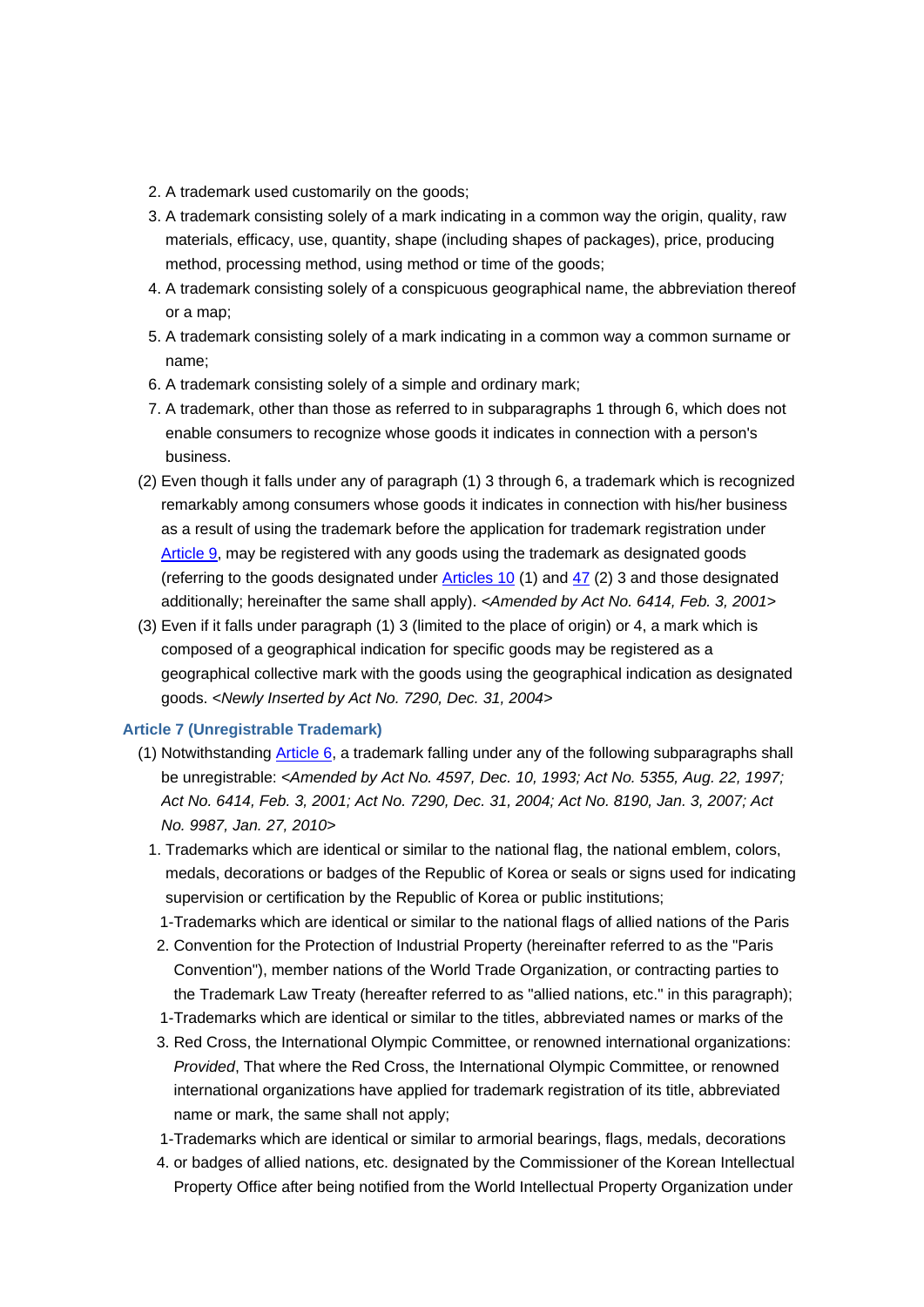Article 6-3 of the Paris Convention or to titles, abbreviated names, armorial bearings, flags, medals, decorations or badges of inter-governmental international organizations in which allied nations, etc. join: *Provided*, That where an inter-governmental international organization in which an allied nation or allied nations, etc. join applies for trademark registration of its title, abbreviated name (limited to an inter-governmental international organization in which allied nations, etc. join) or mark, the same shall not apply;

- 1- Trademarks which are identical or similar to seals or signs used for indicating supervision
	- 5. or certification by allied nations, etc. designated by the Commissioner of the Korean Intellectual Property Office after being notified from the World Intellectual Property Organization under Article 6-3 of the Paris Convention or their public organizations and used for the goods identical or similar to those for which such seals or signs are used;
- 2. Trademarks which falsely indicate a connection with a State, race, ethnic group, public organization, religion or famous deceased person, or which criticize, insult or are liable to defame them;
- 3. Trademarks which are identical or similar to famous marks indicating nonprofit business of the State, a public organization or its agencies or public corporations, or indicating nonprofit public services: *Provided*, That this shall not apply where the State, public organization or its agencies or public corporations, or the body of nonprofit public services, applies for trademark registration of such marks;
- 4. Where the trademark itself or the trademark is used for any goods, the meaning and contents, etc. of such trademark conveyed to consumers, are feared to be contrary to the virtuous customs that are deemed the prevailing moral sense of the ordinary people or to contravene public order;
- 5. Trademarks comprising of a mark which is identical or similar to, a medal, certificate of merit or decoration awarded at an exhibition held by or with approval by the Government of the Republic of Korea or at an exhibition held by or with approval by the government of a foreign country: *Provided*, That this shall not apply where a person who has been awarded a medal, certificate of merit or decoration has used it as part of his/her trademark on the same goods for which such medal, certificate of merit or decoration was awarded at the exhibition;
- 6. Trademarks containing the name, title or trade name, portrait, signature or seal, famous pseudonym, professional name or pen name of wellknown other persons, or an abbreviation thereof: *Provided*, That this shall not apply where the consent of the person concerned has been obtained;
- 7. Trademarks which are identical with or similar to another person's registered trademark (excluding any registered geographical collective mark), the registration of which was made by an earlier application, and which are to be used on goods identical with or similar to the designated goods;
- 7- Trademarks which are identical with or similar to another person's registered geographical
	- 2. collective mark, the registration of which was made by an earlier application, and which are to be used on goods identical with the designated goods;
- 8. Trademarks which are identical with or similar to another person's registered trademark (excluding any registered geographical collective mark), where one year has not elapsed since the date of extinguishment of the trademark right (in cases of a trial decision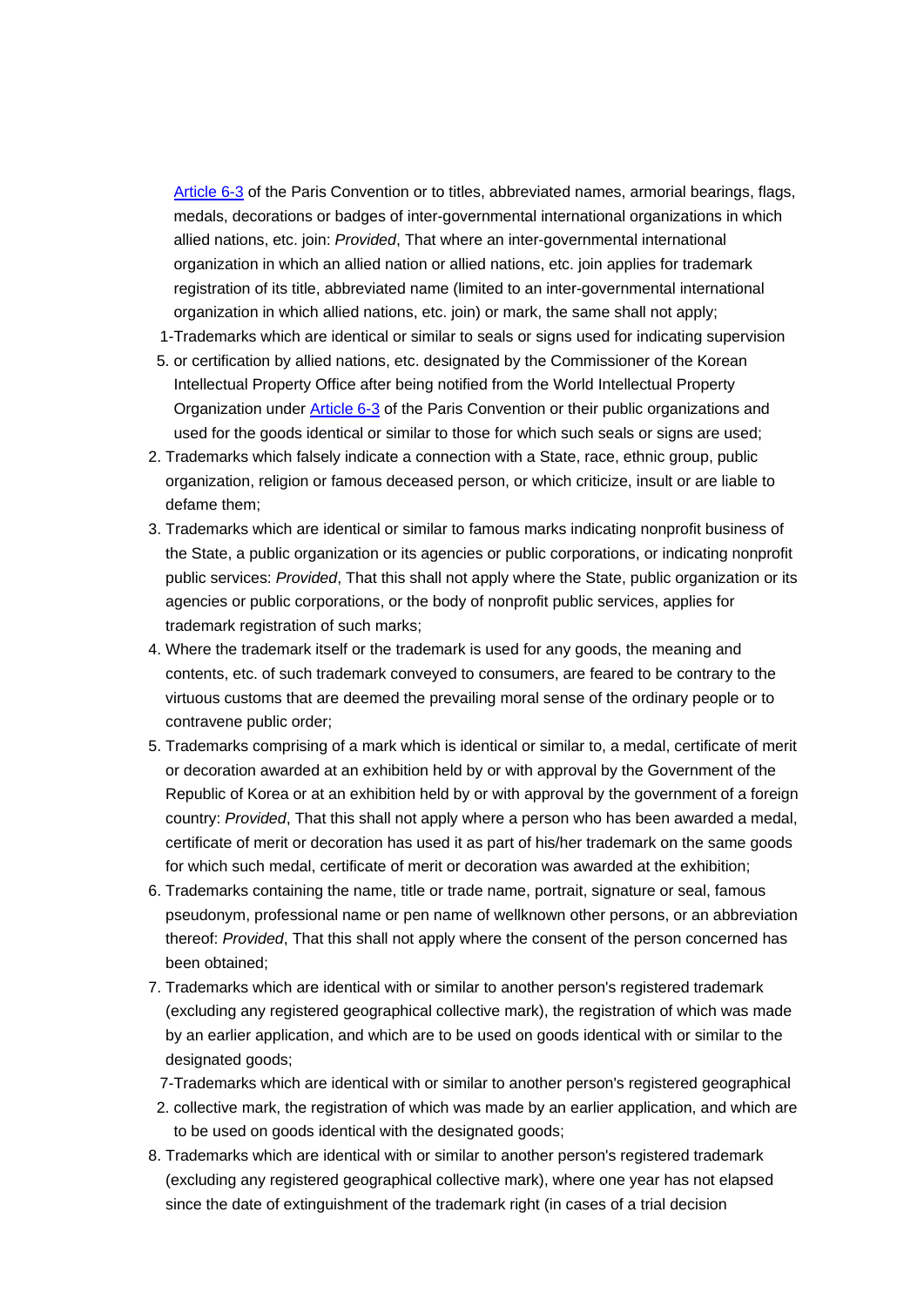invalidating the trademark registration, the date when the trial decision became final and binding) and which are to be used on goods identical with or similar to the designated goods; 8- Trademarks which are identical with or similar to another person's registered geographical

- 2. collective mark, where one year has not elapsed since the date of extinguishment of the geographical collective mark right (in cases of a trial decision invalidating the collective mark registration, the date when the trial decision became final and binding) and which are to be used on goods identical with the designated goods;
- 9. Trademarks which are identical with or similar to another person's trademark (excluding any geographical indication) which is well known among consumers as indicating the goods of that other person and which are to be used on goods identical with or similar to such goods; 9- Trademarks which are identical with or similar to another person's geographical indication
	- 2. which is well known among consumers as indicating the goods of a specific region or locality and which are to be used on goods identical with the goods using such geographical indication;
- 10. Trademarks which are liable to cause confusion with goods or services of another person because the trademark is recognized among consumers as designating the goods or services of the person;
- 11. Trademarks which are liable to mislead or deceive consumers as to the quality of the goods;
- 12. Trademarks which are identical or similar to any trademark (excluding any geographical indication) which is recognized as indicating the goods of a particular person by customers in the inside or outside of the Republic of Korea, and which are used for unjust purposes, such as obtaining unjust profits or inflicting harms on the particular person;
- 12- Trademarks which are identical or similar to a geographical indication which is recognized as
- 2. indicating the goods of a specific region or locality by customers in the inside or outside of the Republic of Korea, and which are used for unjust purposes, such as obtaining unjust profits or inflicting harms on the person entitled to use such geographical indication;
- 13. Trademarks consisting solely of three-dimensional shapes, color or the combination of colors essential to secure the functions of goods requiring trademark registration or their packaging;
- 14. Trademarks consisting of geographical indications or including such indications with regard to the origin of wines or spirits in a member nation of the World Trade Organization, and which are to be used in connection with wines, spirits, or other similar goods: *Provided*, That where the persons entitled to use the geographical indications make an application for geographical collective mark registration of the goods concerned as designated goods under Article 9 (3), the same shall not apply;
- 15. Trademarks which are identical or similar to variety denominations registered under Article 111 of the Seed Industry Act and used for goods identical or similar to such variety denominations.
- (2) Even if a trademark falls under any of paragraph (1) 6, 9, 9-2, and 10, unless it falls thereunder (excluding the matters concerning whether the applicant for the trademark registration falls under any other person provided for in the relevant provisions) at the time of the application for trademark registration, the related provisions shall not apply. *<Amended by Act No. 7290, Dec. 31, 2004; Act No. 8190, Jan. 3, 2007>*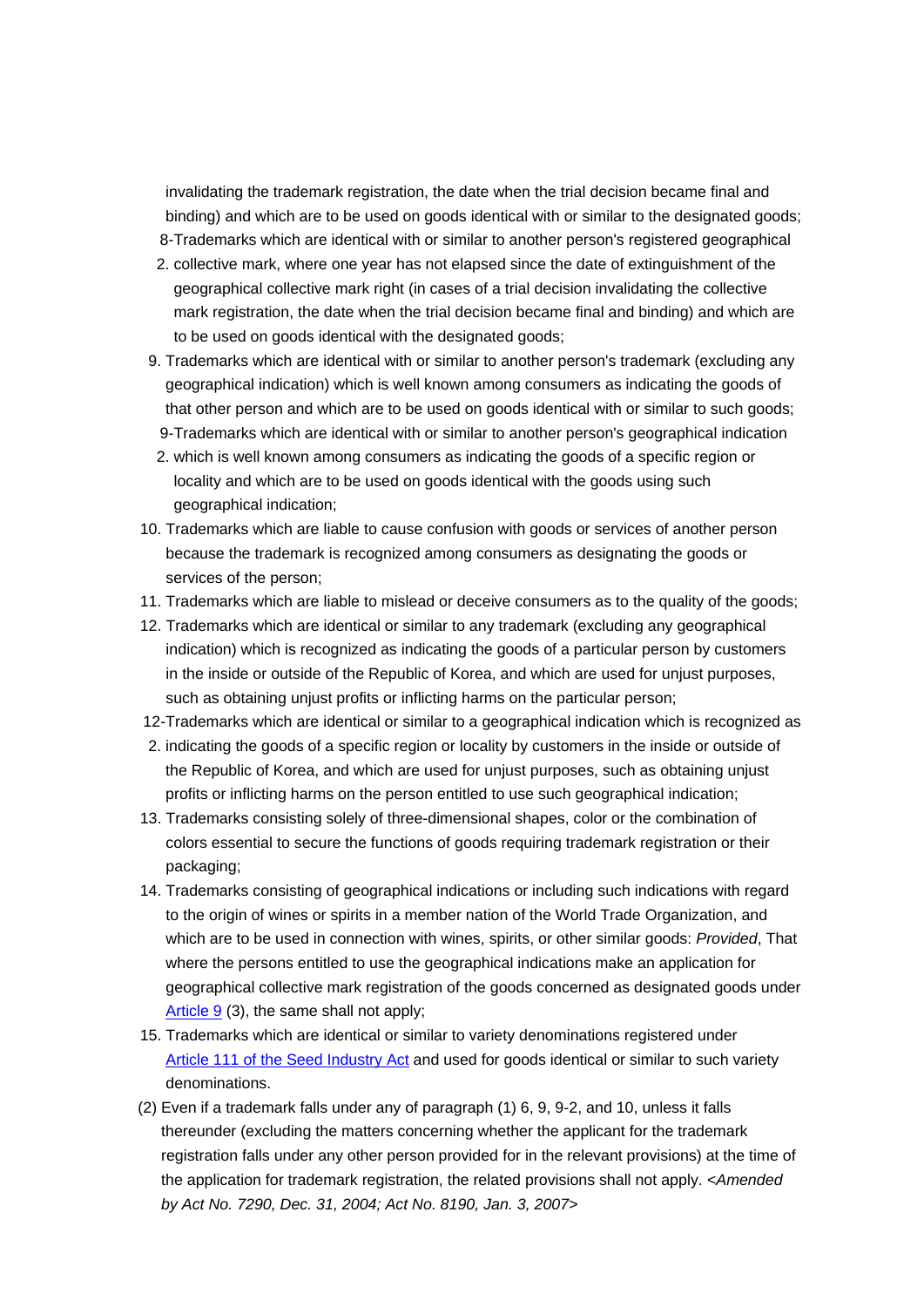(3) Paragraph (1) 7, 7-2, 8, and 8-2 shall apply to a trademark which falls thereunder at the time of the application for trademark registration: *Provided*, That with respect to whether the applicant for the trademark registration (hereinafter referred to as "applicant") falls under any other person provided for in the relevant provisions shall not be determined on the base of the time when the application is filed for the trademark registration. *<Amended by Act No. 5355, Aug. 22, 1997; Act No. 7290, Dec. 31, 2004; Act No. 8190, Jan. 3, 2007; Act No. 9987, Jan. 27, 2010>*

*<This paragraph which was decided unconstitutional by the Constitutional Court on April 30, 2009 is amended pursuant to Act No. 9987, promulgated on January 27, 2010. >*

- (4) Paragraph (1) 8 and 8-2 shall not apply to any of the following cases: *<Amended by Act No. 4597, Dec. 10, 1993; Act No. 5355, Aug. 22, 1997; Act No. 7290, Dec. 31, 2004; Act No. 8190, Jan. 3, 2007; Act No. 9987, Jan. 27, 2010>*
	- 1. Where a registered trademark has not been used for not less than one year retrospectively after the trademark right became invalid;
	- 2. Where an appropriate applicant makes an application for a trademark registration, after a trial decision on invalidation or cancellation becomes final and binding by reason that a registered trademark is inconsistent with paragraph (1) 6, 9, 9-2, 10, 11, 12, and 12-2 of this Article or **Article 8** or **73** (1) 7;
	- 3. Where an application for trademark registration is made after the period of six months under the proviso to Article 43 (2) expires without any application for registration of renewal of term for the right to the registered trademark;
	- 4. Where the applicant for cancellation trial files an application for the registration of his/her trademark pursuant to Article  $8$  (5) and (6);
	- 5. Where a case falling under any subparagraph of Article 8 (5) occurs, and an application for trademark registration is made after the lapse of the period during which the applicant for the cancellation trial is eligible to have his/her trademark registered pursuant to the same paragraph.
- (5) Where an application for the trial on the cancellation of trademark registration is filed on the grounds that it falls under Article 73 (1) 2, 3, and 5 through 12, and where any of the following subparagraphs applies after the date of the filing of application, an owner of trademark right and any other person using the trademark may not have a trademark identical with or similar to an extinguished registered trademark registered for goods identical with or similar to the designated goods (in cases of a geographical collective mark, they are limited to goods identical with the designated goods) unless they make an application for trademark registration after the elapse of three years from the date on which any of the following subparagraphs applies: *<Amended by Act No. 5355, Aug. 22, 1997; Act No. 7290, Dec. 31, 2004>*
	- 1. Where a trademark right is extinguished due to the expiration of the term;
	- 2. Where an owner of trademark right abandons some of trademark rights or designated goods;
	- 3. Where a trial decision on the cancellation of trademark registration becomes final and binding.
- (6) The provisions of paragraph (1) 7-2, 8-2, and 9-2 shall not apply between homonymous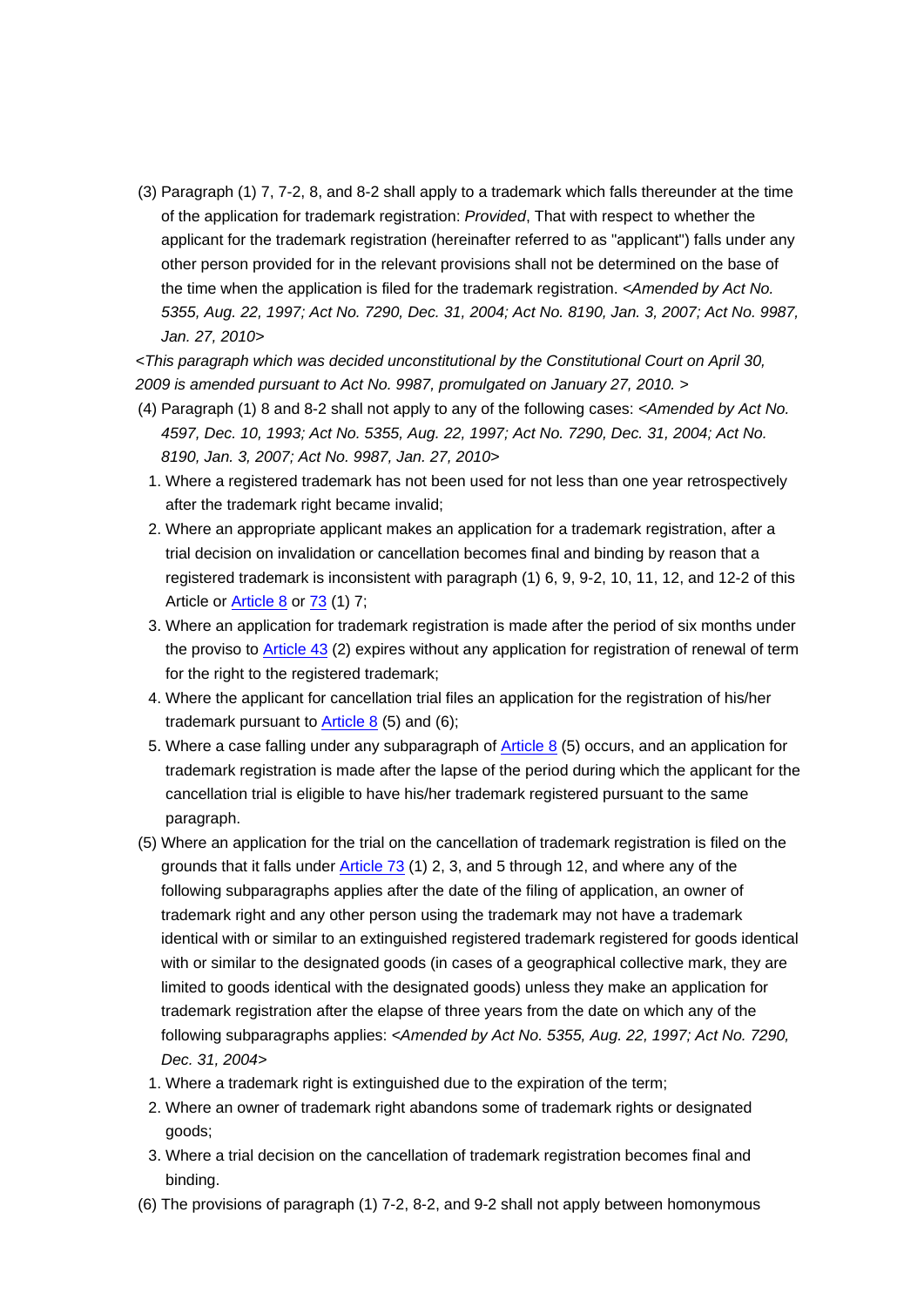geographical collective marks. *<Newly Inserted by Act No. 7290, Dec. 31, 2004>*

## **Article 8 (First-to-File Rule)**

- (1) If two or more applications for a trademark registration are filed on different days with respect to the same or similar trademark to be used on the same or similar goods, only one person who files an application earlier than others, shall be entitled to have the trademark registered.
- (2) If two or more applications for a trademark registration are filed on the same day with respect to the same or similar trademark to be used on the same or similar goods, only one applicant designated by agreement among applicants shall be entitled to have the trademark registered. If they fail to reach any agreement, or they are unable to do so, only one applicant determined by lot drawn by the Commissioner of the Korean Intellectual Property Office shall be entitled to have the trademark registered.
- (3) If an application for a trademark registration is abandoned, withdrawn or invalidated, or a decision or trial decision to reject trademark registration becomes final and binding, the application shall, in application of paragraphs (1) and (2), be considered not to have existed from the beginning. *<Amended by Act No. 6414, Feb. 3, 2001>*
- (4) In cases of paragraph (2), the Commissioner of the Korean Intellectual Property Office shall order an applicant to report the result of agreement in a fixed period, and if no report is made in such period, the agreement under paragraph (2) shall be considered not to have been made.
- (5) Where the trial on cancellation of trademark registration is requested on the grounds that it falls under Article 73 (1) 3, and where any of the following subparagraphs applies after the date of such request, only the person who requests the trial of cancellation may file an application for trademark registration for six months from the date (in cases of subparagraph 3, when a trial decision on the cancellation of the trademark registration becomes final and binding on the grounds that the lawsuit is withdrawn or the appeal is withdrawn after the lawsuit has been filed against a trial decision on the cancellation of the trademark registration, refers to the date on which such lawsuit is withdrawn or such appeal is withdrawn) on which any of the following subparagraphs falls and may have a trademark identical with or similar to extinguished registered trademark registered for goods identical with or similar to such designated goods: *<Amended by Act No. 5355, Aug. 22, 1997; Act No. 8190, Jan. 3, 2007>*
	- 1. Where the period under the proviso to Article 43 (2) expires;
	- 2. Where an owner of trademark right abandons some of trademark rights or designated goods;
	- 3. Where a trial decision on the cancellation of trademark registration becomes final and binding.
- (6) In cases where a trial on cancellation of a registered trademark is requested on the grounds that the registered trademark falls under Article 73 (1) 3 and an application is filed for trademark registration, which falls under any of the following subparagraphs, after the date on which such request is made, only the person requesting a trial on cancellation of the registered trademark is eligible to have his/her trademark registered: *<Newly Inserted by Act No. 8190, Jan. 3, 2007>*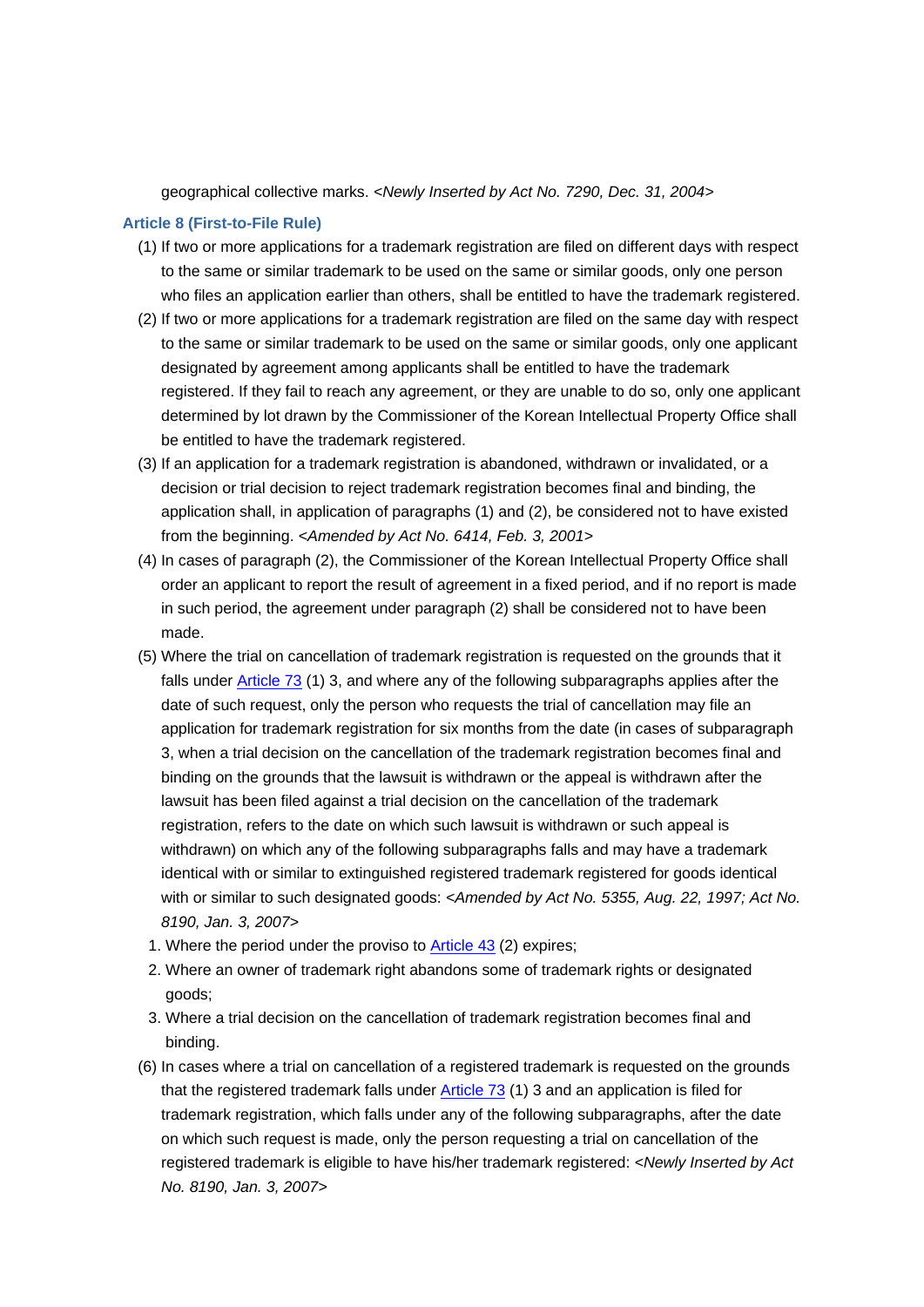- 1. Where the registered trademark for which a cancellation trial is requested is extinguished after the expiration of its term and an application is filed for the registration of the trademark that is identical or similar to the extinguished trademark and the goods that are identical or similar to the designated goods during the period provided for in the proviso to Article 43 (2);
- 2. Where a trial decision on the cancellation of the trademark registration becomes final and binding on the grounds that the lawsuit is withdrawn or the appeal is withdrawn after a lawsuit is filed on the trial decision on the cancellation of the trademark registration and the registered trademark the cancellation trial therefor is filed, application is filed for the registration of the trademark that is identical or similar to the extinguished trademark and the goods that are identical or similar to the designated goods during the period from the date on which the cancellation trial decision becomes final and binding to the date on which the lawsuit is withdrawn or the appeal is withdrawn.
- (7) The provisions of paragraphs (1) and (2) shall not apply to the following cases: *<Newly Inserted by Act No. 7290, Dec. 31, 2004>*
	- 1. Where two or more applications for geographical collective mark registration or for geographical collective mark registration and trademark registration are filed with respect to the same or similar marks to be used on the goods which are not identical;
- 2. Where two or more applications for registration of geographical collective marks which fall within homonymous geographical indications are filed.
- (8) The provisions of paragraph (5) shall not apply to the following cases: *<Newly Inserted by Act No. 7290, Dec. 31, 2004>*
	- 1. Where an application for registration of a trademark is filed with respect to a mark identical with or similar to an extinguished registered geographical collective mark, which is to be used on the goods not identical with the designated goods;
	- 2. Where an application for registration of a geographical collective mark which has homonymous relation to an extinguished registered geographical collective mark is filed.

## **Article 9 (Application for Trademark Registration)**

- (1) Any person intending to have a trademark registered shall submit, to the Commissioner of the Korean Intellectual Property Office, an application for trademark registration specifying the following matters: *<Amended by Act No. 4541, Mar. 6, 1993; Act No. 5083, Dec. 29, 1995; Act No. 6414, Feb. 3, 2001; Act No. 8852, Feb. 29, 2008>*
	- 1. The name and address of an applicant for trademark registration (if the applicant is a corporation, its title and place of business);
	- 2. The name, address, or place of business, if any, of an agent (if the agent is a patent corporation, its title and place of office and the name of its designated patent attorney);
	- 3. The trademark;
	- 4. The designated goods and the classified list thereof;
	- 5. Matters prescribed by **Article 20** (3) (limited to cases where he/she intends to make a priority claim);
	- 6. *Deleted; <by Act No. 6414, Feb. 3, 2001>*
- 7. Matters prescribed by Ordinance of the Ministry of Knowledge Economy.
- (2) In cases where the trademark for which it is intended to obtain the registration is composed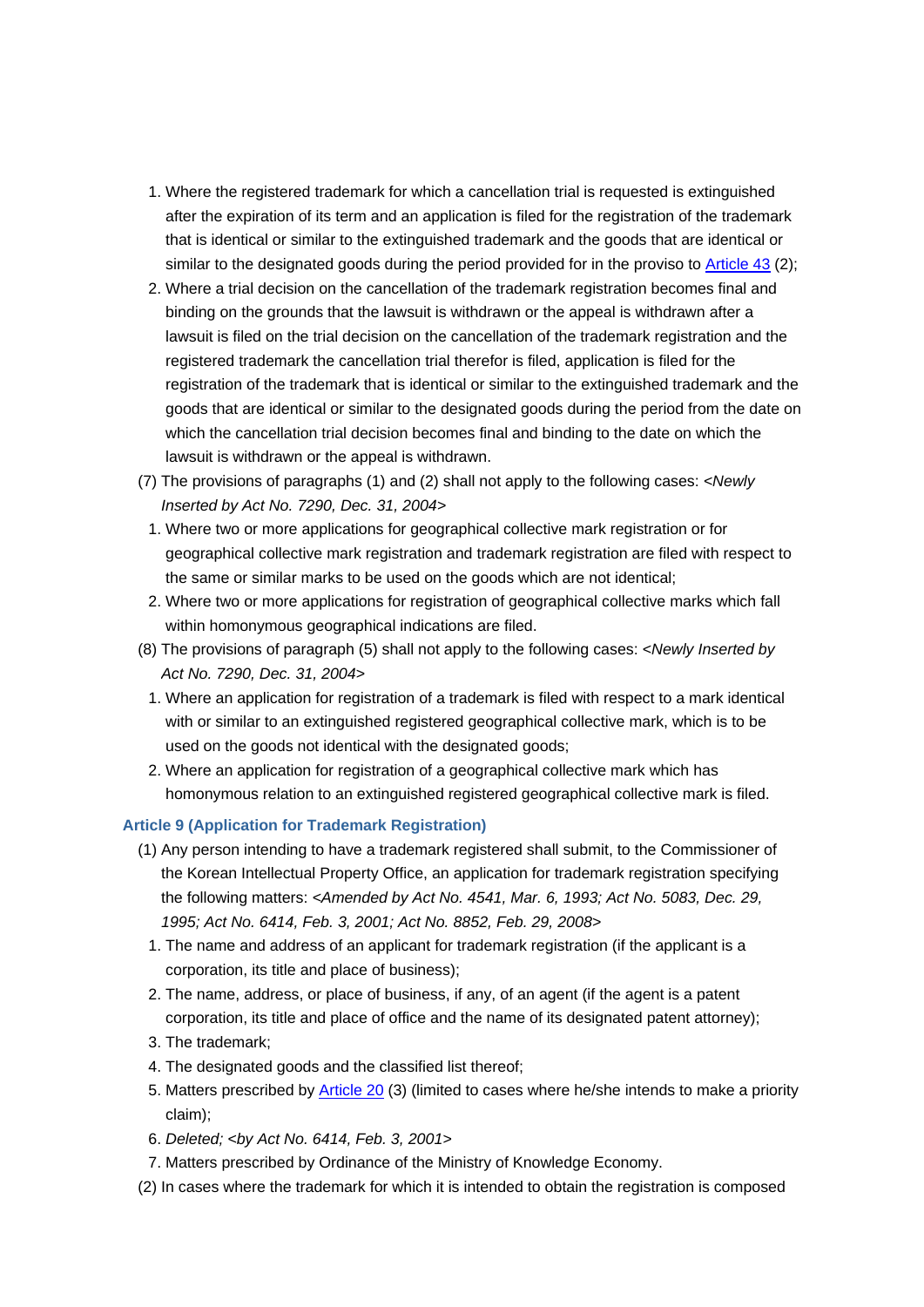of solid shape, color, hologram, motion, and other visually identifiable things, the purports thereof shall be entered in a written application filed for its registration, as prescribed by Ordinance of the Ministry of Knowledge Economy. *<Amended by Act No. 8190, Jan. 3, 2007; Act No. 8852, Feb. 29, 2008>*

- (3) Any person who intends to have a collective mark registered, shall file an application for collective mark registration, together with the articles of association which determine the matters concerning the use of the collective mark prescribed by Presidential Decree, in addition to matters as referred to in subparagraphs of paragraph (1). In such cases, a person who intends to have a geographical collective mark under **Article 2** (1) 3-4 registered shall state such purport in the application for collective mark registration and submit it together with the documents prescribed by Presidential Decree, attesting to the fact that it conforms to the definition of geographical indication under Article 2 (1) 3-2. *<Amended by Act No. 7290, Dec. 31, 2004>*
- (4) Any person who intends to have a business emblem registered, shall file an application for business emblem registration together with documents proving the operation of the business in addition to matters as referred to in subparagraphs of paragraph (1).

## **Article 9-2 (Recognition, etc. of Filing Date)**

- (1) The Commissioner of the Korean Intellectual Property Office shall recognize the date on which an application for trademark registration is received by the Korean Intellectual Property Office as the filing date of application for trademark registration except in cases falling under any of the following subparagraphs:
- 1. Where the reason for seeking to obtain a trademark registration is not clearly stated;
- 2. Where the name or the title of the applicant is not indicated, or where the indication of the applicant is not clearly specified;
- 3. Where the trademark for which registration is being sought is not indicated in the application or where the indication is not clearly discernable;
- 4. Where the designated goods are not indicated;
- 5. Where the application is not filed in the Korean language.
- (2) Where an application for trademark registration falls under any subparagraph of paragraph (1), the Commissioner of the Korean Intellectual Property Office shall designate a deadline, and order a person intending to obtain a trademark registration to supplement the application within such deadline.
- (3) Where a person supplements an application for trademark registration pursuant to an order to supplement under paragraph (2), he/she shall submit a document concerning the supplement of procedure (hereinafter referred to as "document of procedure supplement").
- (4) Where a person who has received an order to supplement under paragraph (2) has done so within the designated deadline, the Commissioner of the Korean Intellectual Property Office shall recognize the date on which a document of procedure supplement was received by the Korean Intellectual Property Office as the filing date of application for trademark registration.
- (5) Where a person who has received an order to supplement under paragraph (2) has not done so within the designated deadline, the Commissioner of the Korean Intellectual Property Office may return the application for trademark registration on the ground that the application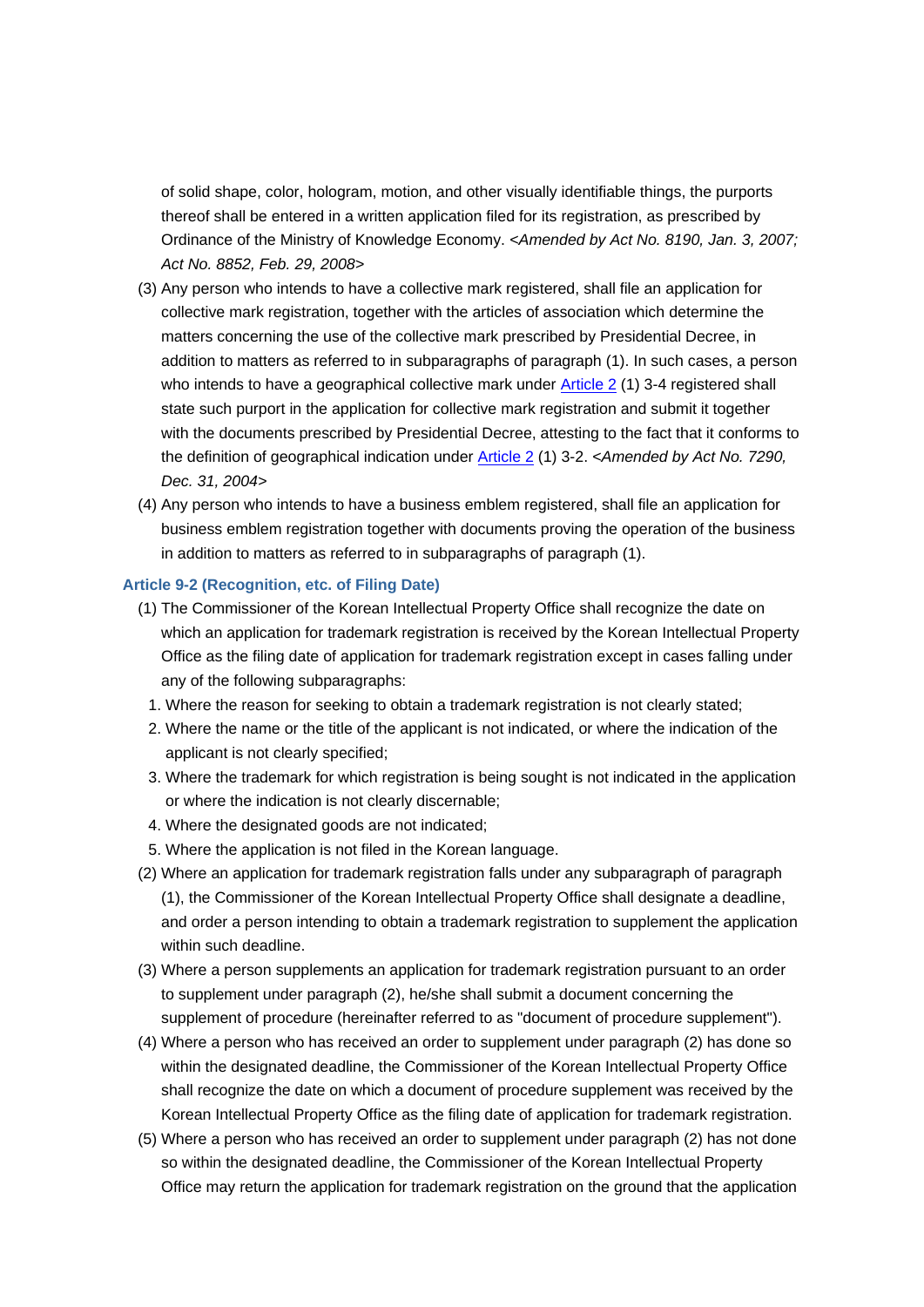is defective.

*[This Article Newly Inserted by Act No. 6414, Feb. 3, 2001]*

#### **Article 10 (One Application for One Trademark)**

- (1) Any person who intends to make an application for a trademark registration, shall designate one or more category of goods in the classification of goods as prescribed by Ordinance of the Ministry of Knowledge Economy, and apply for each trademark. In such cases, the goods and the service business may be simultaneously designated in a single written application, as prescribed by Ordinance of the Ministry of Knowledge Economy. *<Amended by Act No. 4541, Mar. 6, 1993; Act No. 5083, Dec. 29, 1995; Act No. 5355, Aug. 22, 1997; Act No. 6414, Feb. 3, 2001; Act No. 8190, Jan. 3, 2007; Act No. 8852, Feb. 29, 2008>*
- (2) Specific goods that are subject to the classification of the goods referred to in paragraph (1) shall be determined and published by the Commissioner of the Korean Intellectual Property Office. *<Newly Inserted by Act No. 8190, Jan. 3, 2007>*
- (3) The classification of goods as referred to in paragraph (1) shall not be construed to limit the extent of similarity of the goods.

**Article 11** *Deleted. <by Act No. 5355, Aug. 22, 1997>*

## **Article 12 (Succession to and Divided Transfer, etc. of Application)**

- (1) No succession to an application for trademark registration shall take effect unless an applicant makes a notice of change of applicant, except in cases of inheritance and other general succession. *<Amended by Act No. 6414, Feb. 3, 2001>*
- (2) Any application for trademark registration may be transferred with each kind of designated goods divided. In such cases, the similar designated goods shall be transferred en bloc.
- (3) *Deleted. <by Act No. 5355, Aug. 22, 1997>*
- (4) If any application for trademark registration is inherited or succeeded in general, the successor shall promptly report it to the Commissioner of the Korean Intellectual Property Office.
- (5) If an application for trademark registration is owned jointly, each joint owner may not transfer his/her share without the consent of all the other joint owners. *<Amended by Act No. 5355, Aug. 22, 1997>*
- (6) Any application for trademark registration transferred as divided one under paragraph (2), shall be considered to have been filed at the time the initial application for trademark registration was filed: *Provided*, That this shall not apply to cases where Article 20 (3) and (4) or 21 (2) is applied.
- (7) Any application for business emblem registration shall be inalienable: *Provided*, That this shall not apply to cases where it is transferred together with the business.
- (8) Any application for trademark registration under the provisos to Article 7 (1) 1-3, 1-4 and 3 shall be inalienable: *Provided*, That this shall not apply to cases where it is transferred together with the business related to the titles, abbreviated names or marks under Article 7 (1) 1-3, 1-4 and 3. *<Amended by Act No. 9987, Jan. 27, 2010>*
- (9) Any application for collective mark registration shall not be transferred: *Provided*, That in cases of a merger of corporations, it may be transferred with the permission from the Commissioner of the Korean Intellectual Property Office.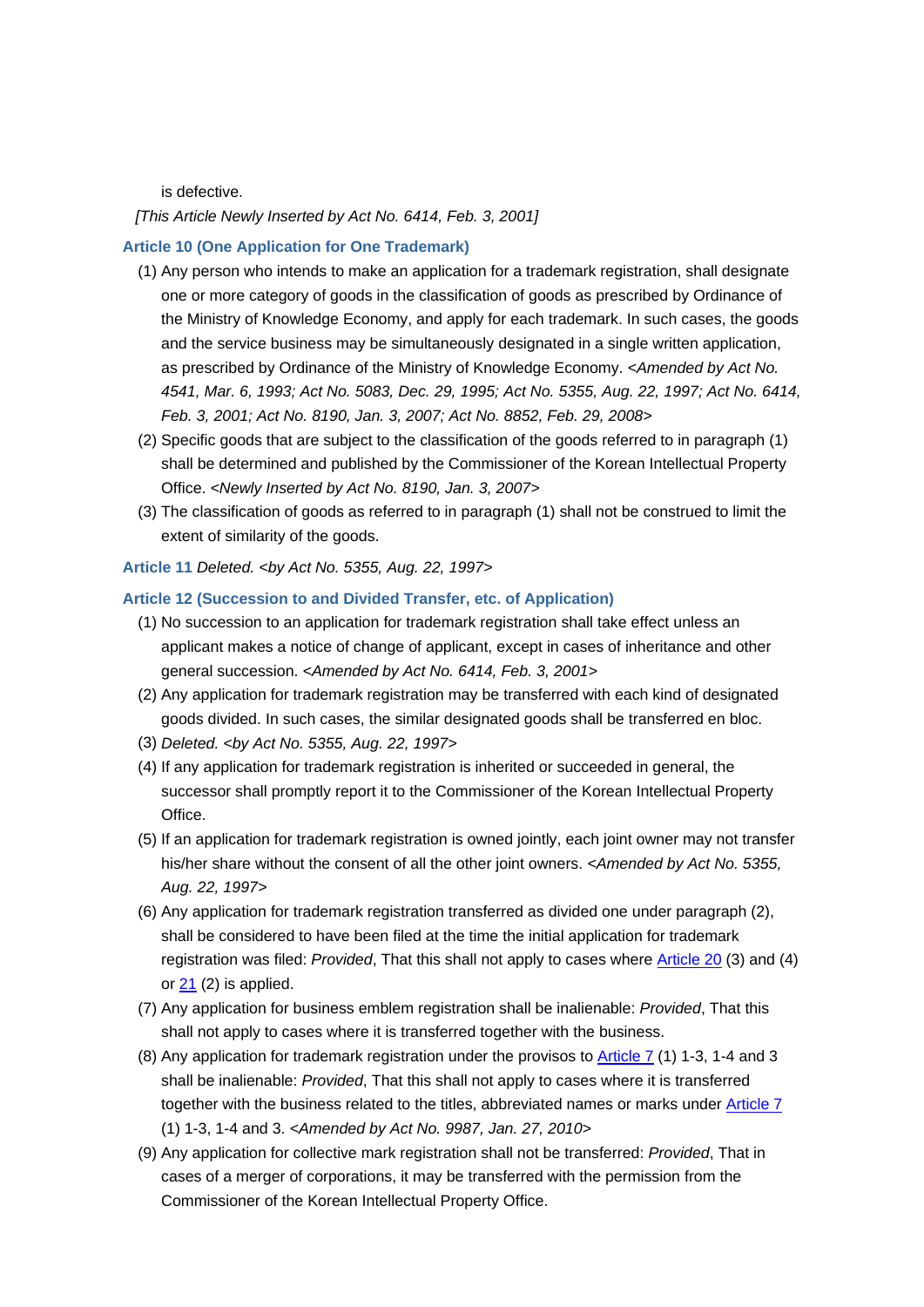#### **Article 13 (Amendment of Procedure)**

Where any application, request, or other procedure for a trademark falls under any of the following subparagraphs, the Commissioner of the Korean Intellectual Property Office or the President of the Intellectual Property Tribunal shall order an applicant to amend it within a fixed period: *<Amended by Act No. 6414, Feb. 3, 2001; Act No. 6765, Dec. 11, 2002; Act No. 8190, Jan. 3, 2007>*

- 1. Where it is in contravention of Article 3 (1) or 6 of the Patent Act which is applicable *mutatis mutandis* under Article 5 of this Act;
- 2. Where it is contrary to the form as determined by this Act or an order issued under this Act;
- 3. Where any official fee to be paid under Article 37 is not paid.

### **Article 14 (Amendments before Decision to Publish Application)**

- (1) Except as provided for in Article 15, any applicant may make amendments to the designated goods and the trademark as to an application for trademark registration to the extent that the essentials of the initial application for trademark registration are not modified.
- (2) No amendments under paragraph (1) may be made after a notification of decision to grant or reject a trademark registration (hereinafter referred to as "decision to grant or reject a trademark registration") is served: *Provided*, That if a trial is requested against a decision of rejection under Article 70-2, the amendments may be made within thirty days from such request was made, or within the period for submitting an argument under Article 23 (2), 46-4 (2) or 48 (2) which is applicable *mutatis mutandis* under Article 81.*<Amended by Act No. 4597, Dec. 10, 1993; Act No. 5329, Jan. 5, 1995; Act No. 6414, Feb. 3, 2001; Act No. 9987, Jan. 27, 2010>*

## **Article 15 (Amendments after Decision to Publish Application)**

Where an applicant, after the service of a certified copy of decision to publish an application under Article 24, receives a notification of the grounds for rejection under Articles 23 (2) and 48 (2), or raises an objection against the trademark registration under Article 25, or where an applicant, after the decision to reject a trademark registration under Article 23 (1) and decision to reject an additional registration of designated goods under **Article 48** (1), requests a trial on the decision of rejection under **Article 70-2**, he/she may make amendments to the designated goods and the trademark to the extent that the essentials of the first application for trademark registration are not modified as to matters specified in the grounds for the rejection, objection, or decision to reject a trademark registration and decision to reject an additional registration of designated goods, within the period falling under any of the following subparagraphs: *<Amended by Act No. 4895, Jan. 5, 1995; Act No. 6414, Feb. 3, 2001>*

- 1. The period in which an argument is submitted under Article 23 (2) or 48 (2);
- 2. The period in which a written response is submitted under Article 27 (1);
- 3. Thirty days from the day on which a trial on the decision of rejection is requested under Article 70-2.

### **Article 16 (Modification to Essentials of Application)**

(1) If any amendment as prescribed by Articles 14 and 15 falls under any of the following subparagraphs, the essentials of application for trademark registration shall be considered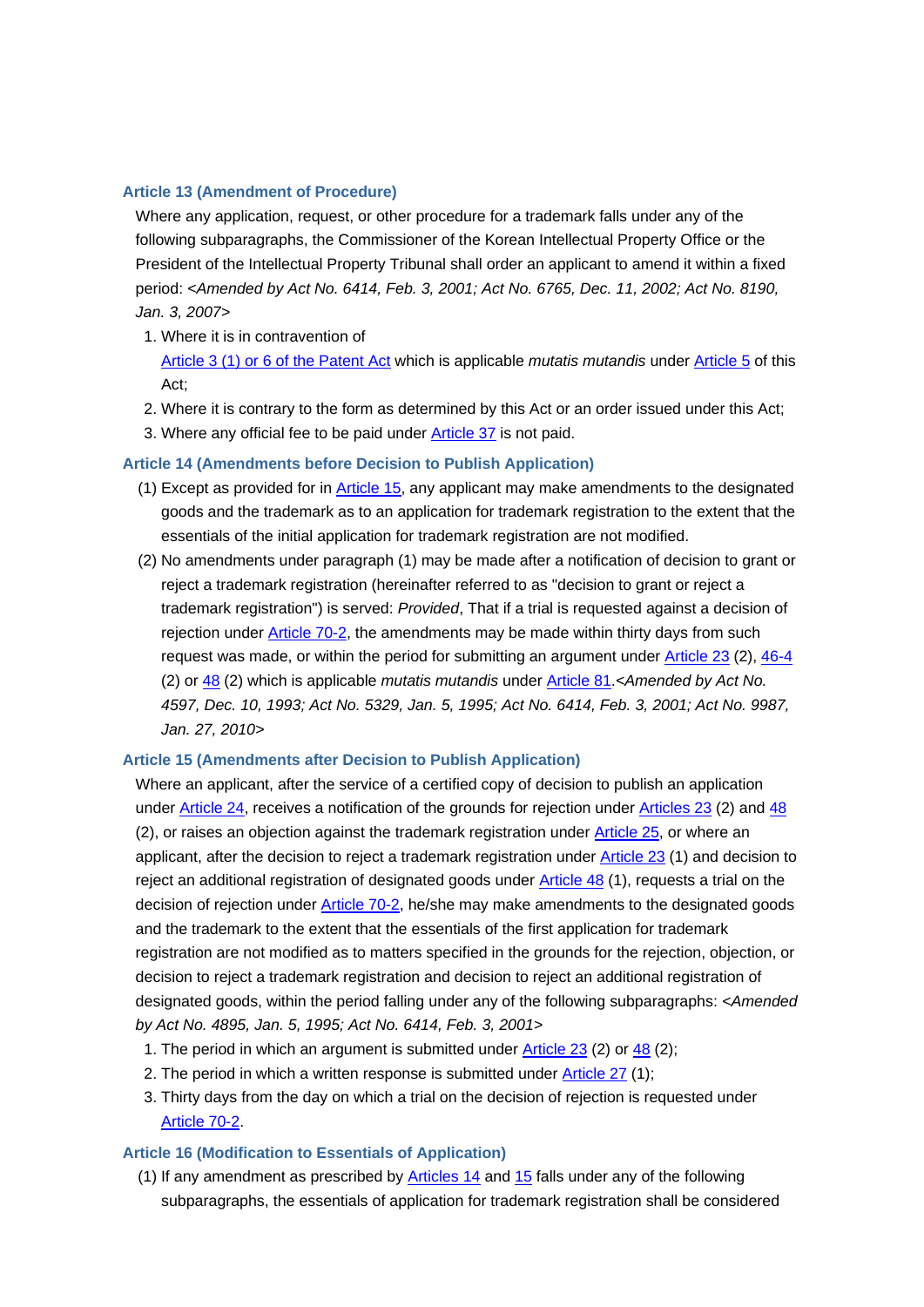not to be modified:

- 1. Reduction of the scope of designated goods;
- 2. Rectification of any clerical error;
- 3. Explanation of any obscure entry;
- 4. Deletion of part of any supplementary note in the trademark.
- (2) If any amendment of a trademark or designated goods concerning an application for trademark registration made before the service of a certified copy of the decision to publish an application is recognized to have modified the essentials after the registration of the establishment of a trademark right, the application for trademark registration shall be deemed to have been made at the time the written amendment thereof is submitted. *<Amended by Act No. 5329, Apr. 10, 1997>*
- (3) If any amendment of a trademark or designated goods concerning an application for trademark registration made after the service of a certified copy of the decision to publish an application is recognized to have violated Article 15 after the registration of the establishment of a trademark right, the trademark right relating to the application for trademark registration which is not amended shall be deemed established and registered. *<Newly Inserted by Act No. 5329, Apr. 10, 1997>*

### **Article 17 (Dismissal of Amendment)**

- (1) If any amendment as prescribed by Article 14 as to an application for trademark registration modifies the essentials of the application, an examiner shall dismiss the amendment by a ruling.
- (2) Upon a ruling of dismissal under paragraph (1), no examiner shall make a decision to grant or reject a trademark registration on the application for trademark registration until thirty days expire from the date a certified copy of the decision is served, and, if any ruling of dismissal is made under paragraph (1) before the publication of the application is decided, no examiner shall decide to publish the application. *<Amended by Act No. 6414, Feb. 3, 2001>*
- (3) If any applicant requests a trial on a ruling to dismiss an amendment under Article 70-3 on a ruling to dismiss an amendment under paragraph (1), an examiner shall suspend the examination of application for trademark registration until the trial decision becomes final and binding. *<Amended by Act No. 4895, Jan. 5, 1995>*
- (4) If any amendment as prescribed by Article 15 as to an application for trademark registration modifies the essentials of the application, an examiner shall dismiss such amendment by a ruling.
- (5) The ruling of dismissal as referred to in paragraphs (1) and (4) shall be made in writing with the grounds therefor specified.
- (6) No ruling of dismissal under paragraph (4) shall be disobeyed: *Provided*, That this shall not apply in cases of a request for trial on a decision of rejection under Article 70-2. *<Amended by Act No. 4895, Jan. 5, 1995; Act No. 6414, Feb. 3, 2001>*

#### **Article 17-2 (Submission of Amended Articles of Association)**

When it is needed to amend the articles of association referred to in Article 9 (3), an applicant for a collective mark registration concerned may submit amended articles of association to the Commissioner of the Korean Intellectual Property Office within the period set in Article 14 (2) or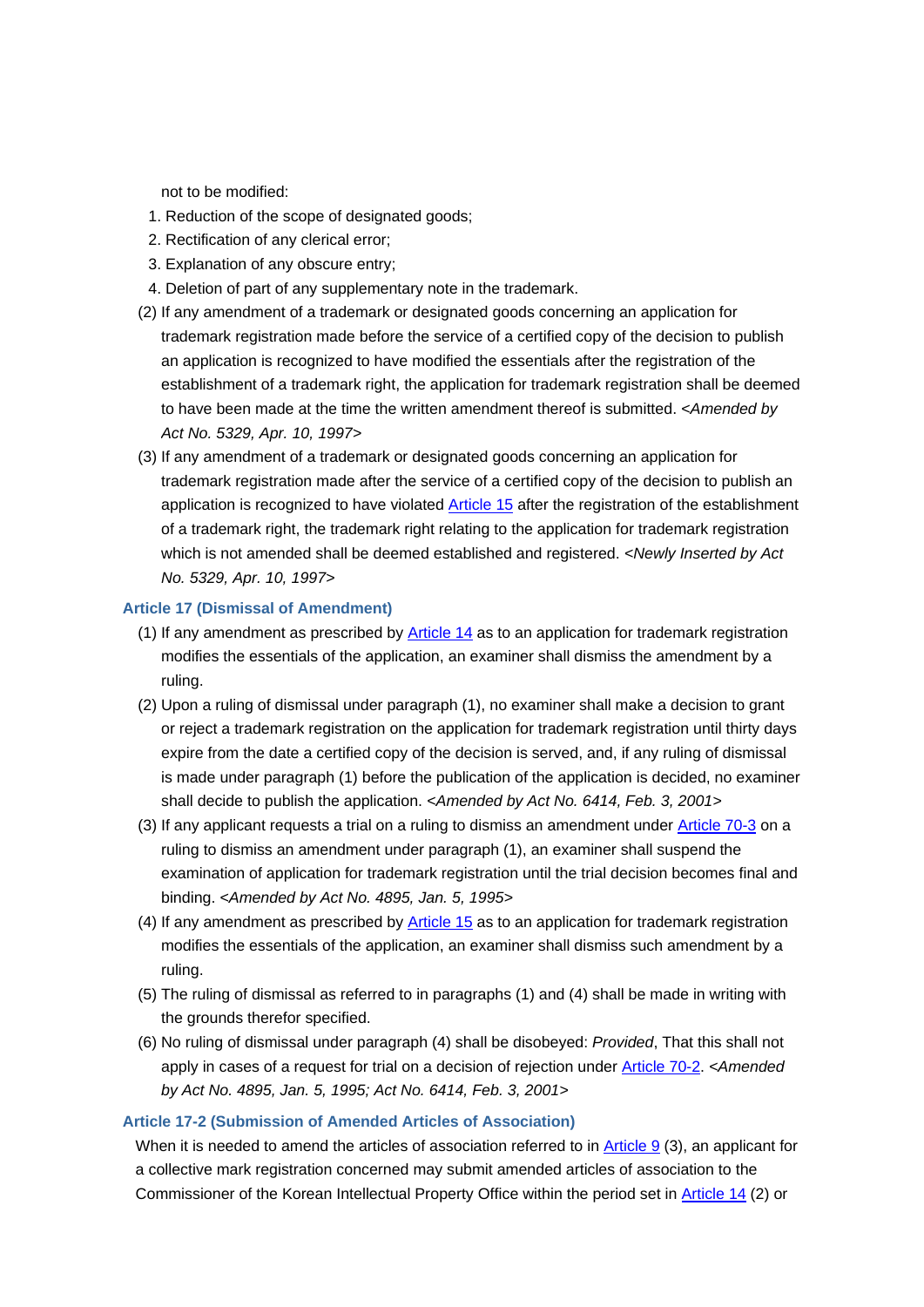# *[This Article Newly Inserted by Act No. 7290, Dec. 31, 2004]*

## **Article 18 (Division of Application)**

- (1) Where an applicant files an application for trademark registration of two or more goods as designated goods, the application for trademark registration may be divided into two or more within the period during which the amendments under Articles 14 and 15 may be made. *<Amended by Act No. 5355, Aug. 22, 1997>*
- (2) Where an application for trademark registration is divided into two or more pursuant to paragraph (1) (hereinafter referred to as "divisional application"), the divisional application shall be deemed filed when the initial application for the trademark registration is filed:this shall not apply to cases where Article 20 (3) and (4) or 21 (2) is applied. *<Amended by Act No. 8190, Jan. 3, 2007>*

## **Article 19 (Conversion of Application)**

- (1) Any applicant who files an application falling under any of the following subparagraphs may convert such application into any other application falling under any of the following subparagraphs:
	- 1. The application for registering the trademark;
	- 2. The application for registering the service mark;
- 3. The application for registering the collective mark (excluding the application for registering the geographical collective mark).
- (2) Any applicant who files an application for additional registration of designated goods may convert such application into an application for trademark registration: *Provided*, That the same shall not apply to cases where an invalidation trial or cancellation trial is requested in relation to a registered trademark that provides the basis for filing an application for additional registration of the designated goods or where the registered trademark is extinguished by an invalidation trial, cancellation trial, etc. *<Amended by Act No. 9987, Jan. 27, 2010>*
- (3) In cases of an application converted under paragraph (1) or (2) (hereinafter referred to as "converted application"), such converted application shall be deemed filed at the time when an initial application is filed as specified in any subparagraph of paragraph (1) or in paragraph (2): *Provided*, That the same shall not apply to cases where Article 20 (3) and (4) or 21 (2) is applied thereto. *<Amended by Act No. 9987, Jan. 27, 2010>*
- (4) No conversion of application pursuant to paragraphs (1) and (2) shall be made after a decision to grant or reject a registration as applied for by an initial application as specified in any subparagraph of paragraph (1) or in paragraph (2) or a trial decision thereon becomes final and binding. *<Amended by Act No. 9987, Jan. 27, 2010>*
- (5) In cases of a converted application, the initial application filed as specified in any subparagraph of paragraph (1) or in paragraph (2) shall be deemed withdrawn. *<Amended by Act No. 9987, Jan. 27, 2010>*
- *[This Article Wholly Amended by Act No. 8190, Jan. 3, 2007]*

## **Article 20 (Priority Claim under Treaty)**

(1) Where a citizen of a State party which recognizes the priority of any application for trademark registration by a citizen of the Republic of Korea by virtue of a treaty and its equivalents

15.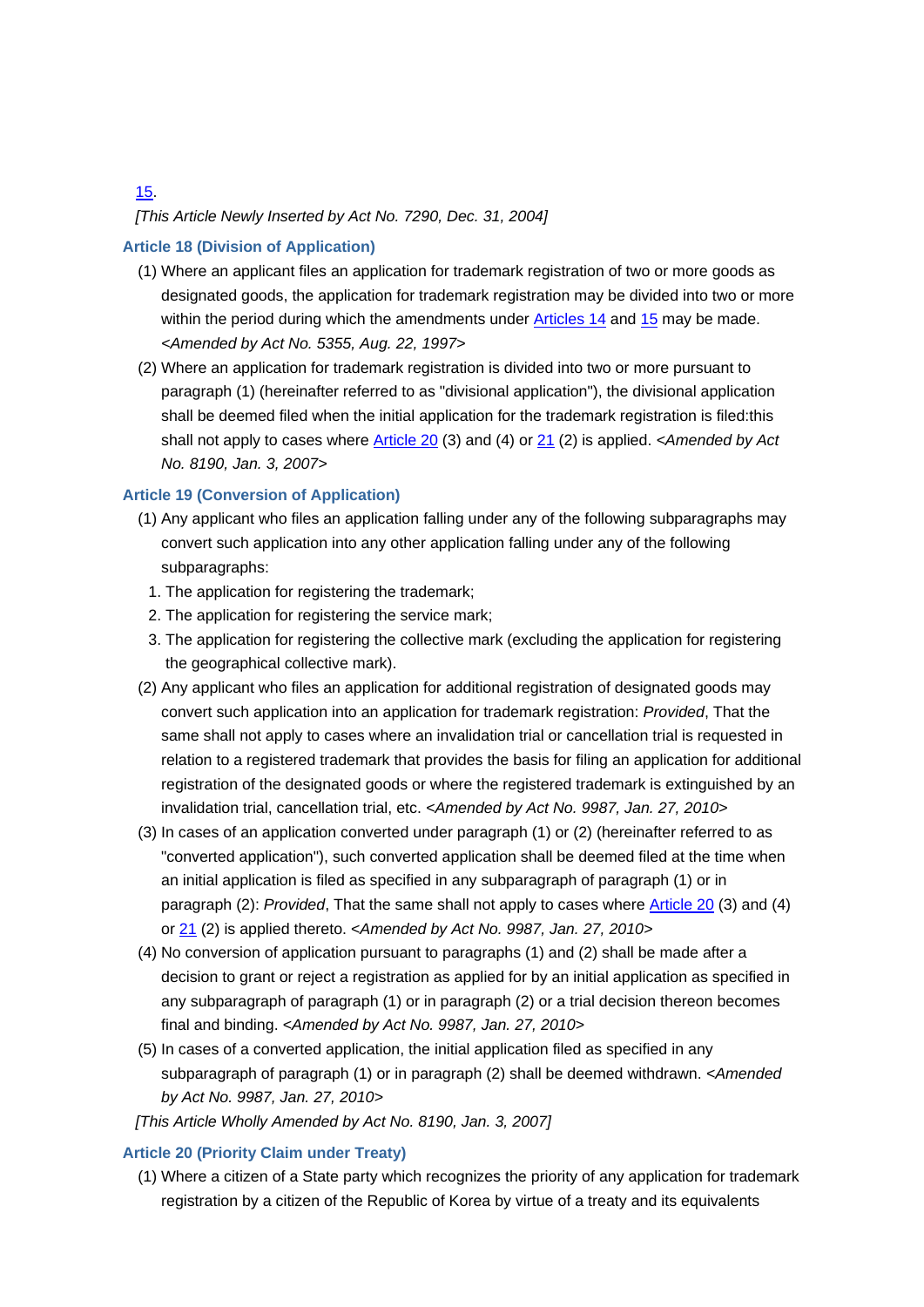(hereinafter referred to as "treaty"), files an application for trademark registration in the State party or another State party and thereafter files an application for trademark registration of the same trademark in the Republic of Korea and claims the priority thereof, the date on which the application was filed in the State party shall, in application of Article 8, be deemed the date on which the application for trademark registration is filed in the Republic of Korea. The same shall also apply in cases where a citizen of the Republic of Korea files an application for trademark registration in a State party which recognizes the priority of any application for trademark registration by a citizen of the Republic of Korea by virtue of a treaty and thereafter files an application for trademark registration of the same trademark in the Republic of Korea.

- (2) Any person who intends to claim priority under paragraph (1) may not claim priority unless the person files an application within six months after the date of the initial application which would be the basis of the priority claim.
- (3) Any person who intends to claim priority under paragraph (1) shall specify the purport, the name of the country in which the application was initially filed, and the filing date of the application in the application for trademark registration at the time of filing the application.
- (4) Any person who claims priority under paragraph (3) shall submit to the Commissioner of the Korean Intellectual Property Office the certified copies of documents indicating the date of the application for trademark registration recognized by the government of the country in which the initial application is filed, trademark, and designated goods within three months after the filing date of the application for trademark registration.
- (5) If a person who claims priority under paragraph (3) fails to submit the documents referred to in paragraph (4) within the period referred to in paragraph (4), the priority claim shall lose its effect.

## **Article 21 (Special Cases upon Application)**

- (1) Where any person who is entitled to have a trademark registered, files an application for registration of a trademark used on the goods as sent to any of the following exhibitions, with the goods designated as the designated goods within six months from the date of displaying them, the application for trademark registration shall be considered to have been filed at the time of display:
	- 1. An exhibition to be held by the Government or a local government;
	- 2. An exhibition to be held by a person who obtains approval from the Government or a local government;
	- 3. An exhibition to be held outside the Republic of Korea with the approval from the Government;
- 4. An international exhibition to be held by the government of a State party to a treaty or by any person who obtains approval from such government in the territory of the State party.
- (2) Any person who desires to be governed by the provisions of paragraph (1) shall submit an application for trademark registration stating such purport to the Commissioner of the Korean Intellectual Property Office and submit a document proving the relevant facts to the Commissioner of the Korean Intellectual Property Office within 30 days from the filing date of application for trademark registration. *<Amended by Act No. 10358, Jun. 8, 2010>*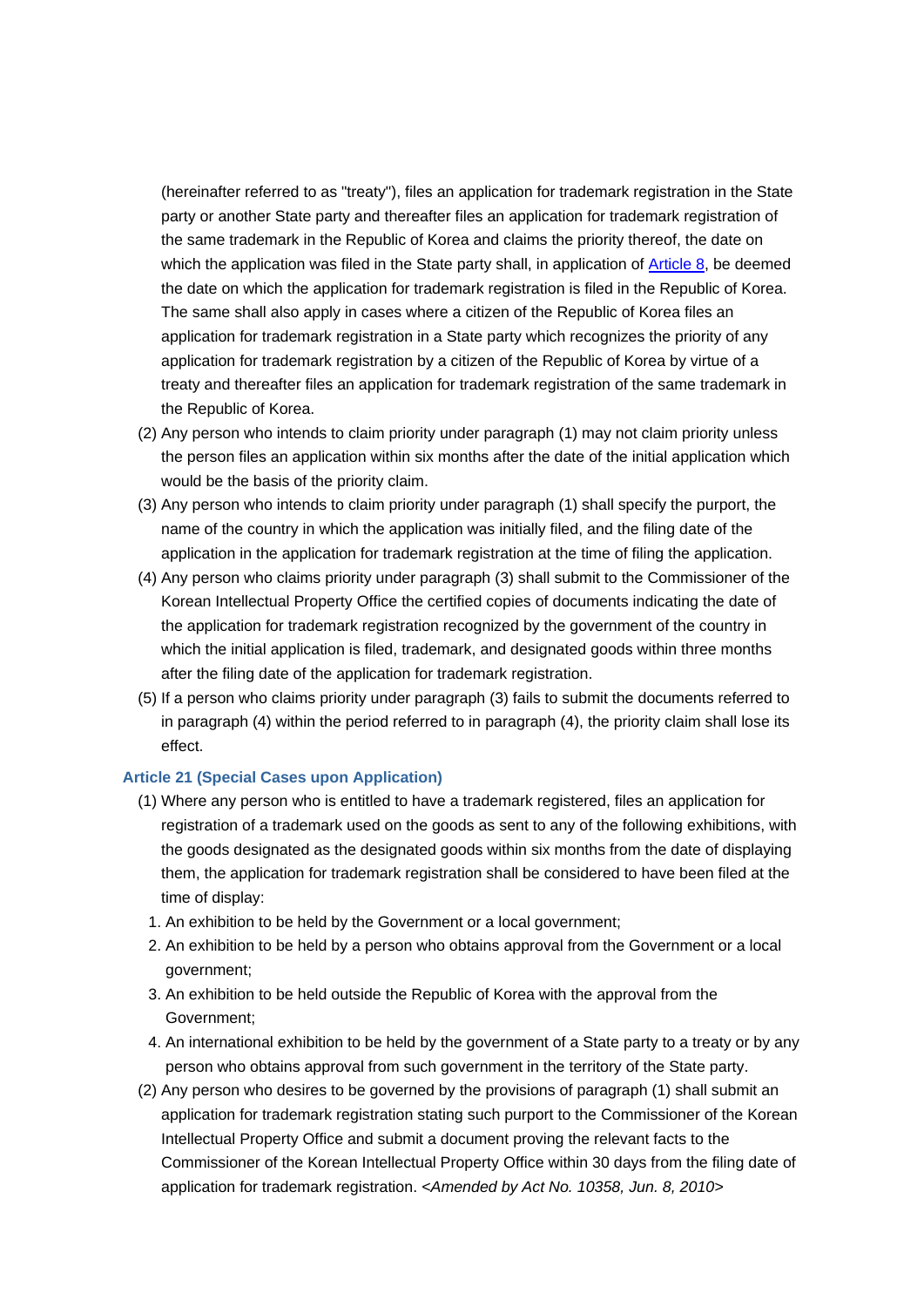## **CHAPTER III EXAMINATION**

#### **Article 22 (Examination by Examiners)**

- (1) The Commissioner of the Korean Intellectual Property Office shall have applications for trademark registration and objection to trademark registration examined by examiners.
- (2) Necessary matters regarding qualifications for examiners shall be prescribed by Presidential Decree.
- (3) Where an application for trademark registration is deemed to fall under any subparagraph of Article 23 (1), any person may inform the Commissioner of the Korean Intellectual Property Office of such fact, together with the evidence supporting it. *<Amended by Act No. 5355, Aug. 22, 1997>*

### **Article 22-2 (Request, etc. for Search of Trademark by Specialized Search Agency)**

- (1) The Commissioner of the Korean Intellectual Property Office may designate a specialized search agency and request it to search trademarks where it is deemed necessary for the examination of an application for trademark registration. *<Amended by Act No. 6414, Feb. 3, 2001; Act No. 8190, Jan. 3, 2007>*
- (2) The Commissioner of the Korean Intellectual Property Office may request assistance or hear opinions from the relevant administrative authorities, persons with vast knowledge and experience in trademarks, or interested parties, where it is deemed necessary for the examination of an application for trademark registration.
- (3) Where an application for registration of a geographical collective mark is filed with respect to items entitled for registration of geographical indication under the Agricultural Products Quality Control Act or the

Quality Control of Fishery Products Act, the Commissioner of the Korean Intellectual Property Office shall hear opinions from the Minister for Food, Agriculture, Forestry and Fisheries about whether it falls under geographical indication. *<Newly Inserted by Act No. 7290, Dec. 31, 2004; Act No. 8190, Jan. 3, 2007; Act No. 8852, Feb. 29, 2008>*

(4) Necessary matters concerning standards for designating specialized search agencies and the request for the search of trademarks pursuant to paragraph (1) shall be prescribed by Presidential Decree. *<Amended by Act No. 8190, Jan. 3, 2007>*

*[This Article Newly Inserted by Act No. 5355, Aug. 22, 1997]*

## **Article 22-3 (Revocation, etc. of Designation of Specialized Search Agency)**

- (1) Where any specialized search agency provided for in Article 22-2 (1) falls under subparagraph 1, the Commissioner of the Korean Intellectual Property Office shall revoke the designation thereof and where any specialized search agency falls under subparagraph 2, he/she may revoke the designation thereof or order the specialized search agency to suspend its work for a fixed period of up to six months:
	- 1. Where the specialized search agency has obtained its designation by fraud or other illegal means;
	- 2. Where the specialized search agency is not in conformity with the designation standards provided for in Article 22-2 (4).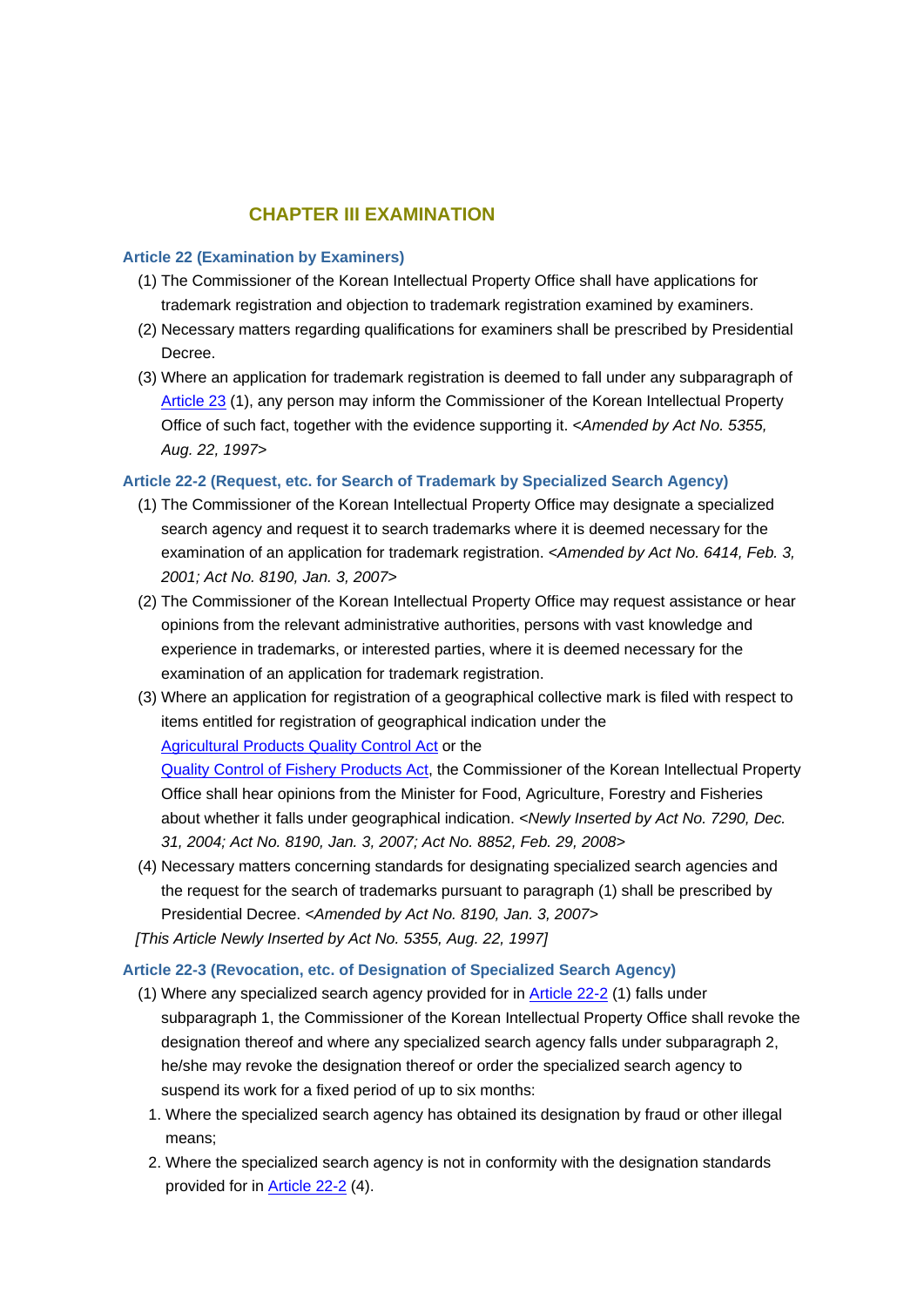- (2) The Commissioner of the Korean Intellectual Property Office shall, when he/she intends to revoke the designation of any specialized search agency pursuant to paragraph (1), hold a public hearing thereon.
- (3) Standards for revoking the designations of specialized search agencies pursuant to paragraph (1) and suspending their works as well as other necessary matters shall be prescribed by Ordinance of the Ministry of Knowledge Economy. *<Amended by Act No. 8852, Feb. 29, 2008>*
- *[This Article Newly Inserted by Act No. 8190, Jan. 3, 2007]*

## **Article 22-4 (Order of Examinations and Accelerated Examinations)**

- (1) The examination of applications for trademark registration shall be made in the order the applications are filed.
- (2) The Commissioner of the Korean Intellectual Property Office may have an examiner examine an application for trademark registration falling under any of the following subparagraphs before other applications, notwithstanding paragraph (1):
	- 1. Where a person, other than an applicant, is deemed using, as a business, a trademark identical or similar to that, the application of trademark registration of which is filed, for designated goods identical or similar thereto without reasonable grounds, after the application for trademark registration is filed;
	- 2. Applications for trademark registration prescribed by Presidential Decree which are deemed requiring urgent disposal, including cases where an applicant for the trademark registration is using the trademark, the application of trademark registration of which was filed, for all of the designated goods.

*[This Article Newly Inserted by Act No. 9987, Jan. 27, 2010]*

## **Article 23 (Decision to Reject Trademark Registration and Notification of Grounds for Rejection)**

- (1) Where an application for trademark registration falls under any of the following subparagraphs, an examiner shall make a decision to reject trademark registration with respect to such application: *<Amended by Act No. 5355, Aug. 22, 1997; Act No. 6414, Feb. 3, 2001; Act No. 7290, Dec. 31, 2004; Act No. 8190, Jan. 3, 2007>*
	- 1. Where a trademark is not registerable under Articles 3 (proviso), 6 through 8, and 10 (1), the latter part of **Article 12** (2), and **Article 12** (5), and (7) through (9) of this Act, or Article 25 of the Patent Act applied *mutatis mutandis* under Article 5 of this Act;
- 2. Where a trademark is in violation of the provisions of a treaty;
- 3. Where a trademark is identical, or similar to a trademark registered in the territory of a State party to a treaty and has been filed by a person who is or was an agent or a representative of the owner of the trademark, within one year prior to the filing date, without such owner's authorization, for designated goods which are identical, or similar to the designated goods covered by the owner's trademark: *Provided*, That this shall apply only where an objection to trademark registration has been filed or information has been furnished under Article 22 (3) by the owner;
- 4. Where a trademark is not in agreement with the definition of the mark under Article 2 (1) 1 through 3 and 4 or where, in cases of a geographical collective mark, the geographical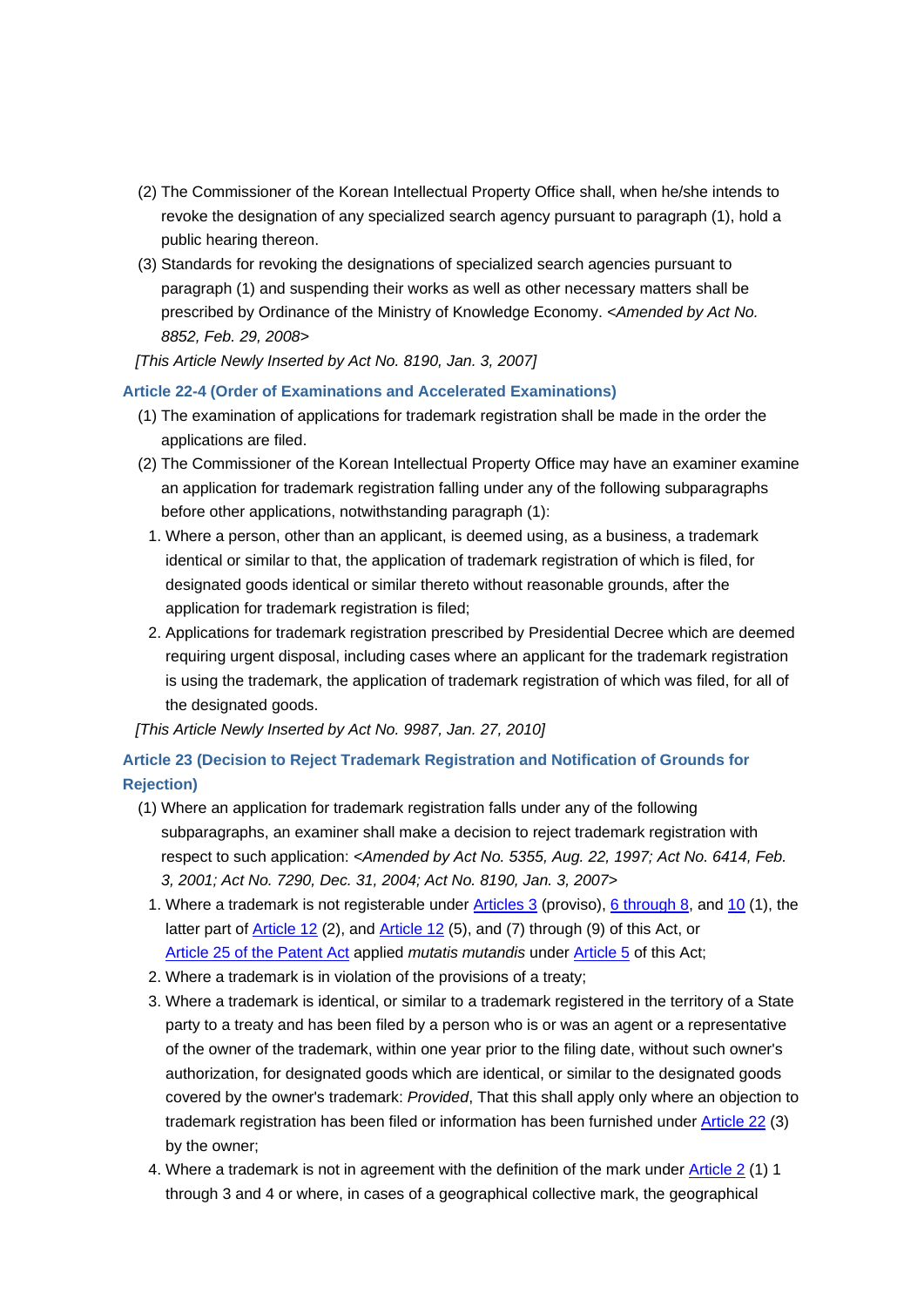indication and mark are not in accord with the definitions of the geographical indication and mark under Article 2 (1) 3-2 and 3-4;

- 5. Where, in cases of an application for registration of a geographical collective mark, the articles of association of the organization concerned prohibit any other person who produces, manufactures, or processes goods entitled for the geographical indication as a business, from joining the organization, or the articles of association include very strict conditions of entry into the organization, which do not substantially allow any other person to join the organization;
- 6. Where the articles of association under  $\frac{\text{Article 9}}{3}$  ack in whole or in part the matters relating to the use of a collective mark prescribed by Presidential Decree.
- (2) If an examiner intends to make a decision to reject trademark registration under paragraph (1), he/she shall notify an applicant of the grounds for rejection and provide him/her an opportunity to submit an argument within a fixed period. In such cases, there is a ground to reject all or some of two or more designated goods, the examiner in charge shall specifically clarify the ground and the basis for rejecting them by each of the relevant designated goods. *<Amended by Act No. 6414, Feb. 3, 2001; Act No. 8190, Jan. 3, 2007>*

### **Article 24 (Publication of Application)**

- (1) When any examiner fails to find any ground for rejecting any application filed for trademark registration, he/she shall decide to publish such application: *Provided*, That in cases falling under any of the following subparagraphs, he/she may omit his/her decision to publish the application: *<Amended by Act No. 8190, Jan. 3, 2007>*
	- 1. Where the applicant divides his/her application for the trademark registration that is already published into not less than two applications for the trademark registrations pursuant to the provisions of Article 18 after a certified copy of the decision to publish his/her application is served on the applicant, it is impossible to find any ground for rejecting the divisional application;
- 2. Where a trial decision is made on the cancellation of a decision to reject the application filed for the trademark registration, the application filed for the relevant trademark registration is already published and it is impossible to find any ground for rejecting the application.
- (2) Where a decision under paragraph (1) is made, the Commissioner of the Korean Intellectual Property Office shall serve a certified copy of the decision on the applicant and publish the application in the Trademark Gazette.
- (3) The Commissioner of the Korean Intellectual Property Office shall make the application documents and attached application materials available for public inspection at the Korean Intellectual Property Office for the period of two months from the date of publication of the application. *<Amended by Act No. 8190, Jan. 3, 2007>*

### **Article 24-2 (Right to Demand Compensation for Loss)**

(1) After an application is published under Article 24 (2) (including cases applied *mutatis mutandis* under Articles 49 (3) and 81 (1)), an applicant may warn, in writing, a person who has used a trademark that is identical or similar to the trademark of said published application on goods that are identical or similar to the designated goods of said published application: *Provided*, That where the applicant shows a copy of said application for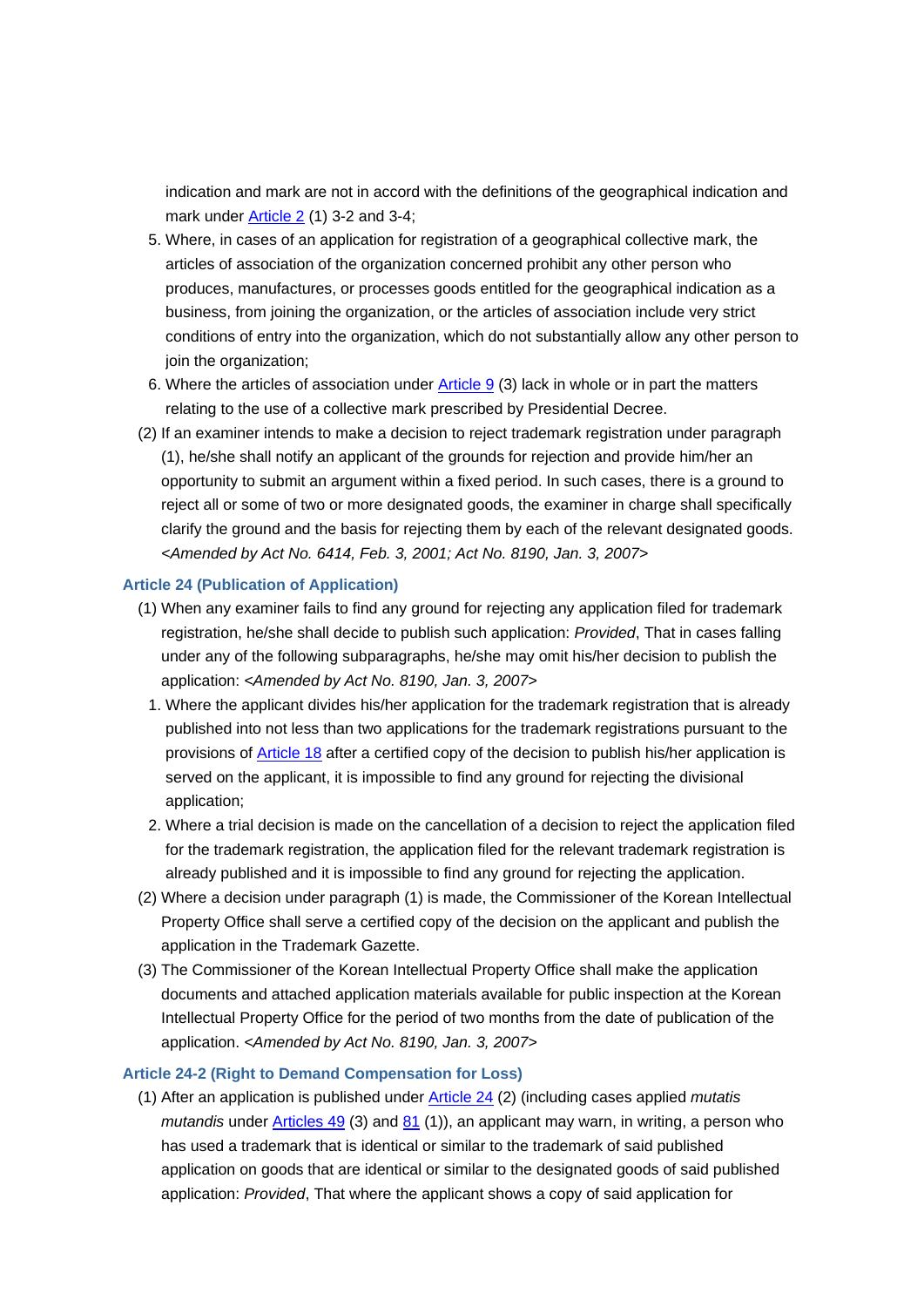trademark registration, he/she may give a warning, in writing, even before the publication of the application.

- (2) An applicant who has sent a warning under paragraph (1) may demand payment of compensation in an amount equivalent to the loss of business caused by the use of said trademark from the date of warning to the date of establishment registration of the trademark right.
- (3) The right to demand under paragraph (2) shall be exercised only after the establishment registration of a trademark right for an application for trademark registration.
- (4) The exercise of the right to demand under paragraph (2) shall not preclude the exercise of the trademark right.
- (5) Articles 52, 66, 69, and 70 of this Act, and
	- Articles 760 and

766 of the Civil Act shall apply *mutatis mutandis* to cases of exercising the rights to demand under paragraph (2). In such cases, "date on which the injured party or his/her legal representative becomes aware of such damage and of the identity of the person who caused it" in

Article 766 (1) of the Civil Act shall be construed as "date of establishment registration of the said trademark right". *<Amended by Act No. 8190, Jan. 3, 2007>*

- (6) Where an application for trademark registration falls under any of the following subparagraphs, the right to demand under paragraph (2) shall be deemed never to have existed: *<Amended by Act No. 8190, Jan. 3, 2007>*
	- 1. Where an application for trademark registration has been abandoned, withdrawn, or invalidated;
	- 2. Where a decision to reject trademark registration for an application for trademark registration has become final and binding;
	- 3. Where a trial decision to invalidate a trademark registration under Article 71 (excluding cases under Article 71 (1) 4 through 6) has become final and binding.

*[This Article Newly Inserted by Act No. 6414, Feb. 3, 2001]*

### **Article 24-3 (Amendment Ex Officio, etc.)**

- (1) An examiner may amend *ex officio* (hereinafter referred to as "amendment ex officio") evidently erroneous matters concerning designated goods or classification thereof entered in an application for trademark registration, in making a decision to publish the application.
- (2) Where an examiner intends to make an amendment *ex officio* under paragraph (1), the examiner shall inform the applicant of matters subject to amendment *ex officio*, serving the applicant with a certified copy of decision to publish the application under Article 24 (2).
- (3) An applicant shall, if he/she cannot accept all or some of the matters subject to amendment *ex officio*, submit an argument about the matters subject to amendment *ex officio* to the Commissioner of the Korean Intellectual Property Office no later than the expiration of the period of publication of the application under Article 24 (3).
- (4) If an applicant submits an argument under paragraph (3), all or some of the matters subject to amendment *ex officio* shall be deemed not to have existed.
- (5) If amendment *ex officio* is made to matters which are not evidently erroneous, such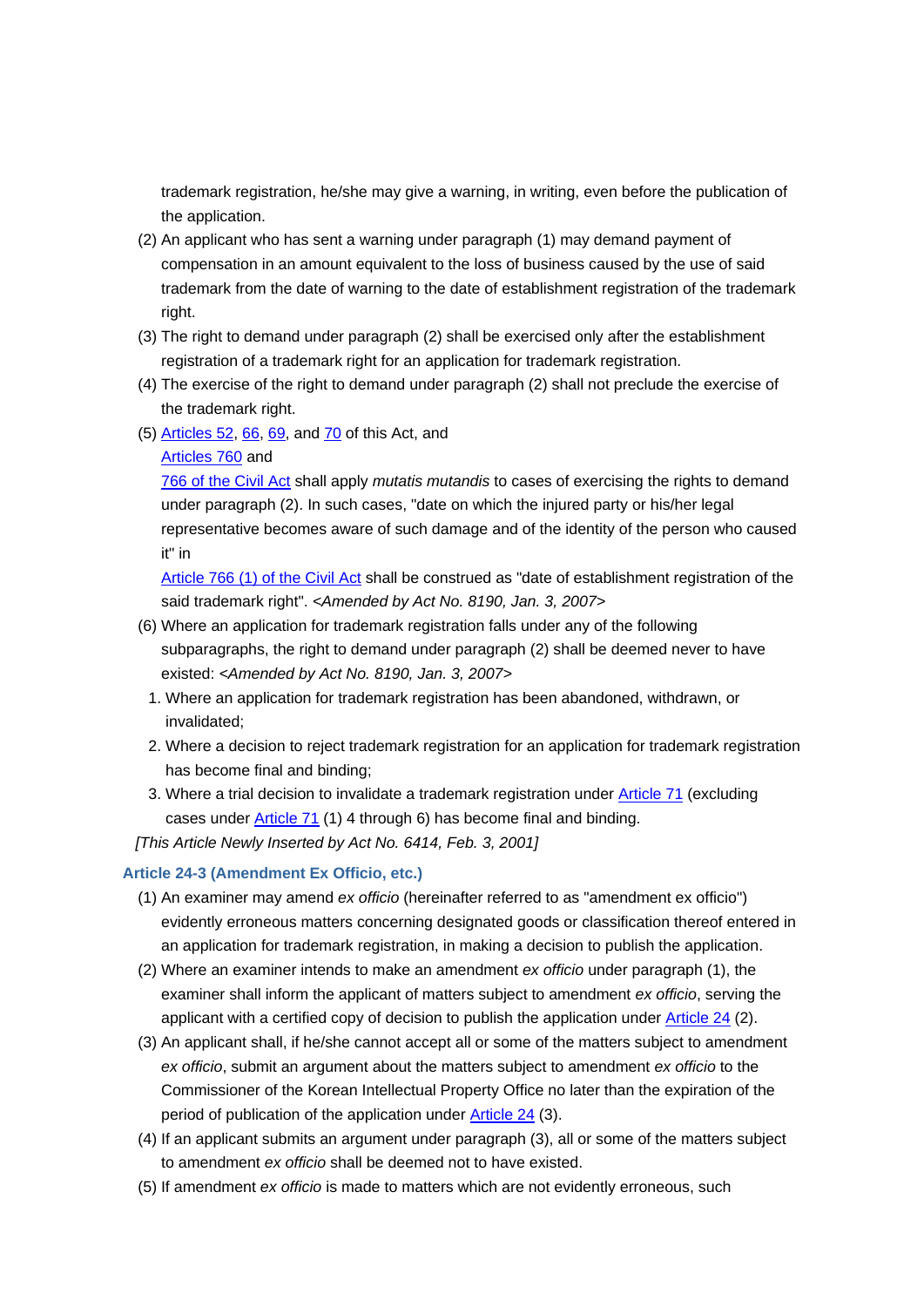amendment *ex officio* shall be deemed not to have existed. *[This Article Newly Inserted by Act No. 9987, Jan. 27, 2010]*

#### **Article 25 (Objection to Trademark Registration)**

- (1) When any application is published, any person may raise an objection to the Commissioner of the Korean Intellectual Property Office against the registration of the relevant trademark on the grounds that the application falls under any subparagraph of Article 23 (1) or any of Article 48 (1) 2 and 4 within two months from the date on which such application is published. *<Amended by Act No. 8190, Jan. 3, 2007>*
- (2) Where any person intends to raise an objection against a trademark registration, he/she shall submit to the Commissioner of the Korean Intellectual Property Office a written objection specifying the following matters, together with necessary evidence: *<Amended by Act No. 5355, Aug. 22, 1997; Act No. 6414, Feb. 3, 2001; Act No. 8190, Jan. 3, 2007>*
	- 1. Name and address of the person raising an objection to a trademark registration (if the person is a corporation, its title and place of business);
- 1- Name, address, or place of business of, if any, an agent (if the agent is a patent
	- 2. corporation, its title, place of business, and the name of the designated patent attorney);
- 2. The subject of the objection raised to the trademark registration;
- 3. *Deleted; <by Act No. 8190, Jan. 3, 2007>*
- 4. Matters against which the objection is raised to the trademark registration;
- 5. Reasons for the application for the objection to a trademark registration and indication of supporting evidence.

#### **Article 26 (Amendment of Reason, etc. for Objection against Trademark Registration)**

Any person who has raised an objection against trademark registration under Article 25 (1) (hereinafter referred to as "objector") may amend the reasons and evidence mentioned in the written objection against a trademark registration within thirty days after the period of the objection against trademark registration expires.

### **Article 27 (Decision on Objection against Trademark Registration)**

- (1) An examiner shall, upon receiving an objection against a trademark registration, serve on the applicant a copy of the written objection against trademark registration, and provide him/her an opportunity to submit a written response in a fixed period.
- (2) An examiner shall make a decision on the objection against trademark registration after the expiration of the period as provided for in Article 26 and the period as provided for in paragraph (1).
- (3) Notwithstanding the provisions of paragraph (1), if any objector fails to present reasons or evidence, the objection against trademark registration may be dismissed by a ruling after the expiration of the period as provided for in Article 26. *<Amended by Act No. 8190, Jan. 3, 2007>*
- (4) The decision on an objection against trademark registration shall be made in writing with the reason thereof specified.
- (5) The Commissioner of the Korean Intellectual Property Office shall, upon a decision as referred to in paragraph (2), serve a certified copy of the decision on the applicant and the objector.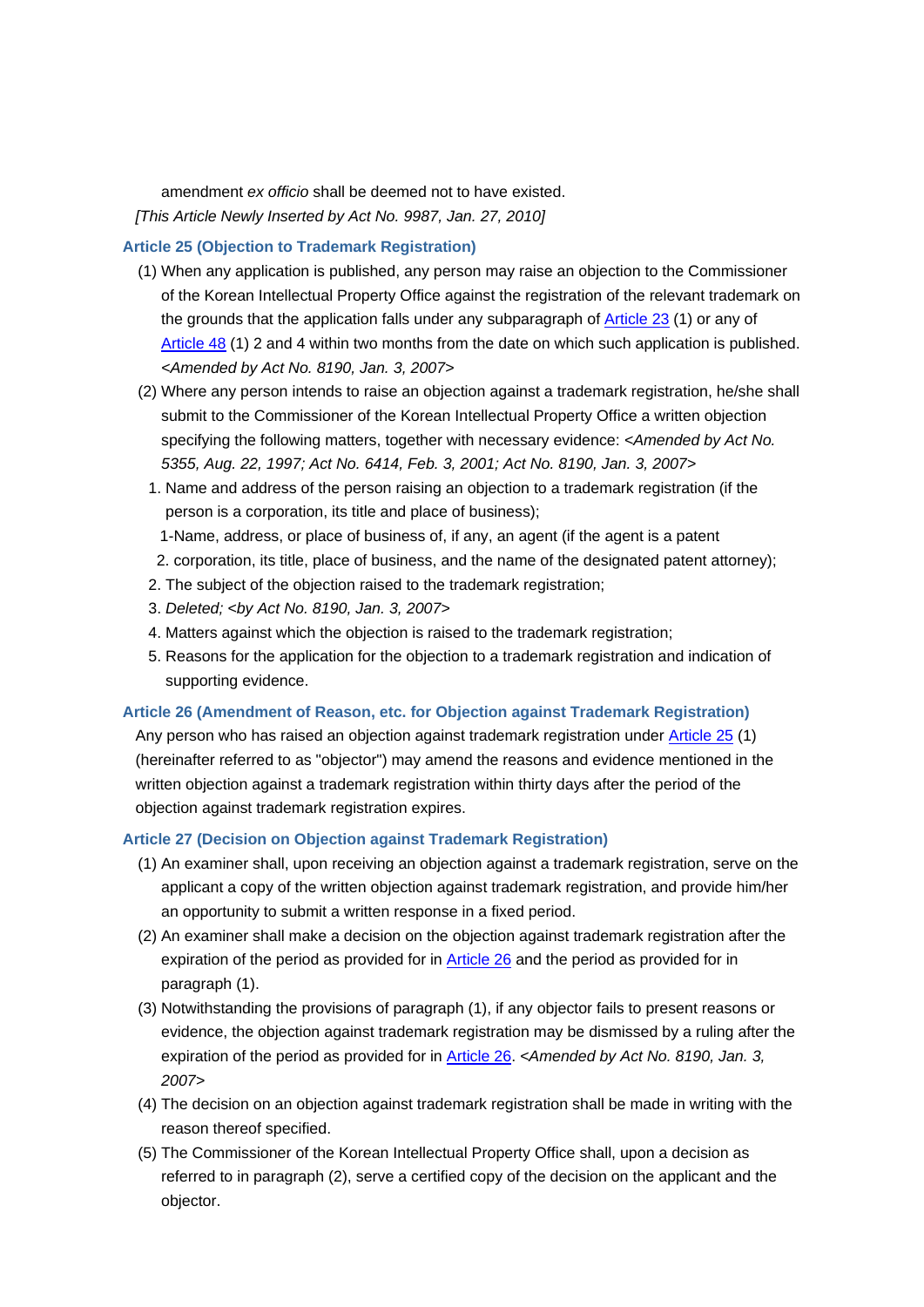- (6) No decision on an objection against trademark registration shall be disobeyed.
- (7) Where there are different reasons for two or more designated goods when they are given in accordance with paragraph (4), they shall be given for each of such goods. *<Newly Inserted by Act No. 5355, Aug. 22, 1997>*

## **Article 28 (Decision to Reject Trademark Registration Ex Officio after Publication of Application for Trademark Registration)**

- (1) Where an examiner finds out any ground for rejection after the publication of an application, he/she may make *ex officio* a decision to reject a trademark registration under Article 23. *<Amended by Act No. 6414, Feb. 3, 2001>*
- (2) Where an examiner makes a decision to reject a trademark registration under paragraph (1), he/she shall not render a decision on an objection to trademark registration even if the objection has been filed in accordance with Article 25. *<Amended by Act No. 6414, Feb. 3, 2001>*
- (3) Where a decision to reject a trademark registration has been rendered under paragraph (1), the Commissioner of the Korean Intellectual Property Office shall serve a certified copy of the decision of rejection on the objector. *<Amended by Act No. 6414, Feb. 3, 2001>*

## **Article 29 (Concurrence of Objections against Trademark Registration)**

- (1) An examiner may merge or separate the examinations or decisions on two or more objections against trademark registration.
- (2) Where two or more objections against trademark registration are raised, if an examiner deems that one of them is well-grounded, as a result of the examination of the objection, he/she may choose not to render a decision on other objections against trademark registration.
- (3) The Commissioner of the Korean Intellectual Property Office shall serve the certified copies of the decision to reject trademark registration even on objectors for whom no decision on objection against trademark registration is rendered under paragraph (2). *<Amended by Act No. 6414, Feb. 3, 2001>*

## **Article 30 (Decision to Grant Trademark Registration)**

Where an examiner cannot find any grounds for rejecting an application for a trademark registration, he/she shall render a decision to grant a trademark registration. *<Amended by Act No. 6414, Feb. 3, 2001>*

## **Article 31 (Method of Decision to Grant or Reject Trademark Registration)**

- (1) The decision to grant or reject a trademark registration shall be rendered in writing and state the grounds therefor. *<Amended by Act No. 6414, Feb. 3, 2001>*
- (2) Where an examiner has rendered a decision to grant or reject a trademark registration, the Commissioner of the Korean Intellectual Property Office shall serve a certified copy of the decision on the applicant. *<Amended by Act No. 6414, Feb. 3, 2001>*

## **Article 32 (Suspension of Examination or Litigation Procedures)**

(1) The procedures for examination of an application for a trademark registration may, if necessary for the examination of an application for a trademark registration, be suspended until a trial decision becomes final and binding or litigation procedures are concluded.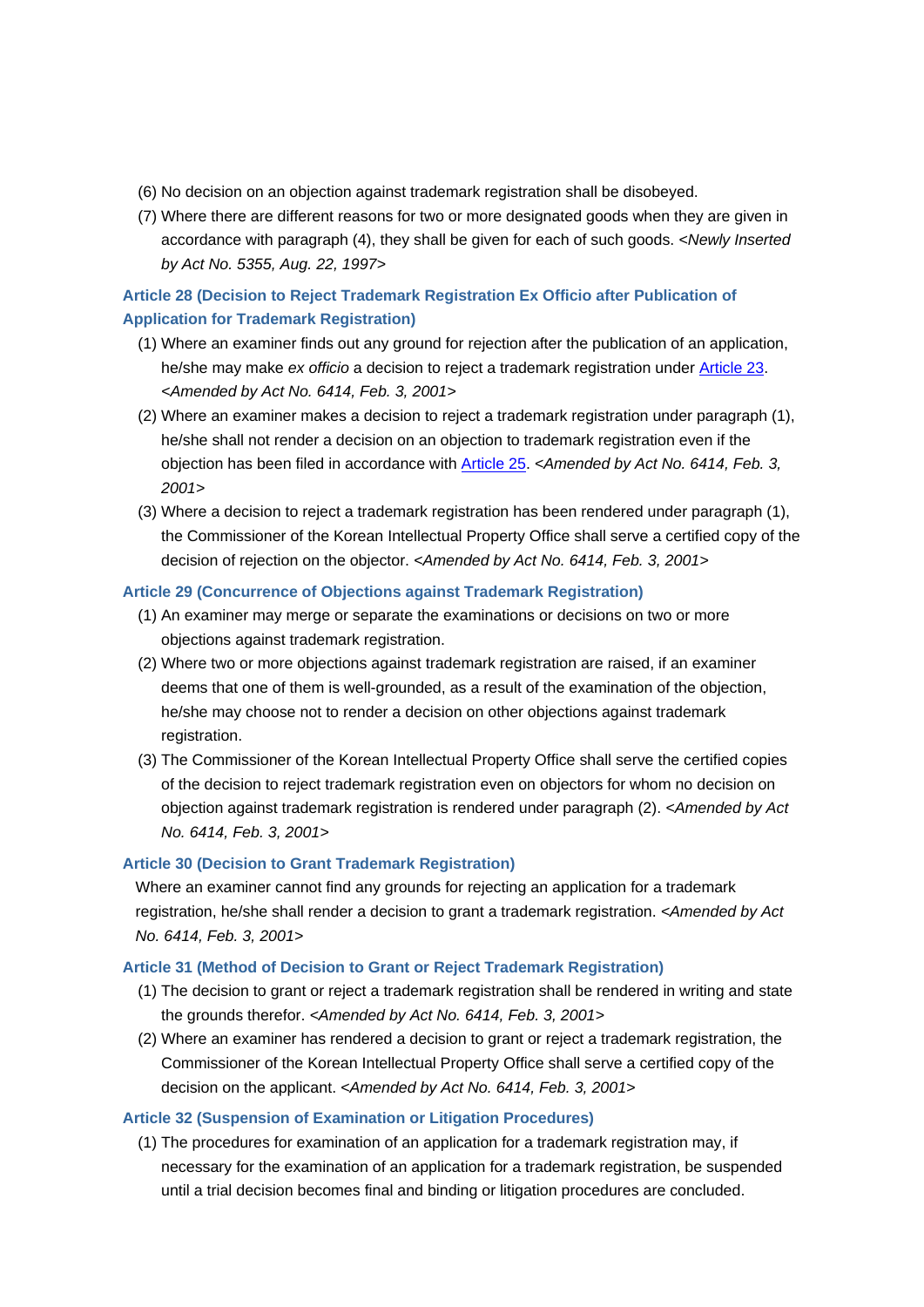(2) The court may, if necessary for the litigation, suspend the procedures for litigation until a decision to grant or reject a trademark registration becomes final and binding. *<Amended by Act No. 6414, Feb. 3, 2001>*

## **Article 33 (Application Mutatis Mutandis of the Patent Act, etc.)**

The provisions of Article 142, subparagraphs 1 through 5 and 7 of Article 148, and Article 157 of the Patent Act, and Articles 143, 299 and

367 of the Civil Procedure Act shall apply *mutatis mutandis* to examinations of applications for trademark registration. In such cases, "party or intervenor" in subparagraphs 1 through 3 and 5 of

Article 148 of the Patent Act shall be construed as "party, intervenor or a person who raises an objection to the trademark registration", and "decision to grant a patent" in subparagraph 6 of the same Article shall be construed as "decision to grant or reject a trademark registration or decision on the application for the objection raised for the trademark registration". *<Amended by Act No. 6626, Jan. 26, 2002; Act No. 7290, Dec. 31, 2004; Act No. 8190, Jan. 3, 2007>*

## **CHAPTER IV TRADEMARKREGISTRATIONFEESANDTRADEMARK REGISTRATION, ETC.**

## **Article 34 (Trademark Registration Fees)**

- (1) A person who intends to obtain any establishment registration of trademark right, additional registration of designated goods, or renewal registration of term of trademark right shall pay a trademark registration fee. In such cases, a person who intends to obtain any establishment registration of trademark right or renewal registration of term of trademark right may pay a trademark registration fee in two installments.
- (2) An interested party may pay a trademark registration fee, irrespective of the intention of a person liable to pay the trademark registration fee under paragraph (1).
- (3) Necessary matters concerning trademark registration fees under paragraph (1), method of payment, period of payment, payment in installments and other relevant matters shall be prescribed by Ordinance of the Ministry of Knowledge Economy.

*[This Article Wholly Amended by Act No. 9987, Jan. 27, 2010]*

## **Article 34-2 (Abandonment of Some Designated Goods at Time of Pay ment of Trademark Registration Fees)**

(1) A person who has obtained a decision granting a trademark registration in an application for trademark registration that includes at least two designated goods, who has obtained a decision granting additional registration of designated goods in an application for additional registration of designated goods, or who has applied for renewal registration of duration of a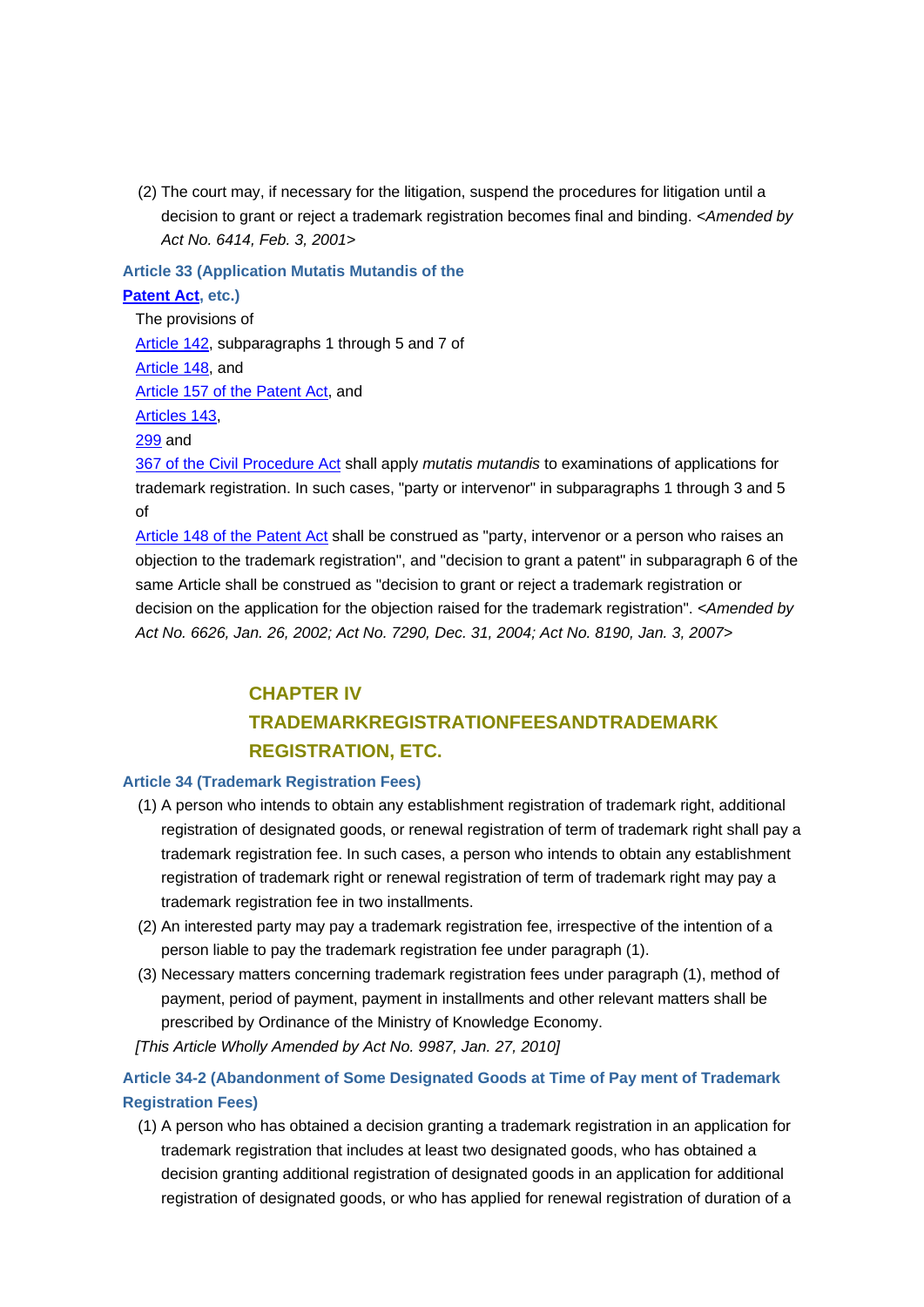trademark right may abandon each of the said designated goods when he/she pays trademark registration fees (referring to the first installment of trademark registration fees when payment is made in installments under the latter part of Article 34 (1)). *<Amended by Act No. 9987, Jan. 27, 2010>*

(2) Matters necessary for the abandonment of designated goods under paragraph (1) shall be prescribed by Ordinance of the Ministry of Knowledge Economy. *<Amended by Act No. 8852, Feb. 29, 2008>*

*[This Article Newly Inserted by Act No. 6414, Feb. 3, 2001]*

#### **Article 35 (Extension of Payment Period of Trademark Registration Fees)**

The Commissioner of the Korean Intellectual Property Office may, upon a request, extend the payment period of trademark registration fees under Article 34 (3) within the extent of thirty days.

**Article 36 (Abandonment of Application due to Failure to Pay Trademark Registration Fees)** Where no relevant trademark registration fees (referring to the first installment of trademark registration fees when payment is made in installments under the latter part of Article 34 (1)) are paid within a period of payment under Articles 34 (3) and 35 (referring to any time a remainder payment is not made within the period for remainder payment, in cases where an order to pay remainder is issued under Article 36-2 even if the period of payment expires, and any time a payment is not made within the relevant period in cases falling under Article 36-3), an application for trademark registration, application for additional registration of designated goods or application for renewal registration of term of trademark right shall be deemed abandoned. *[This Article Wholly Amended by Act No. 9987, Jan. 27, 2010]*

#### **Article 36-2 (Payment of Remainder of Trademark Registration Fees)**

- (1) Where a person who intends to obtain any establishment registration of trademark right, additional registration of designated goods, or renewal registration of term of trademark right, or an owner of trademark right fails to pay some of trademark registration fees within the period of payment under Article 34 (3) or 35, the Commissioner of the Korean Intellectual Property Office shall order him/her to pay the remainder of the trademark registration fees. *<Amended by Act No. 9987, Jan. 27, 2010>*
- (2) A person who receives an order to pay remainder under paragraph (1) may pay the remainder of trademark registration fees within one month after he/she receives such order.
- (3) A person who pays the remainder of trademark registration fees under paragraph (2) shall pay an amount prescribed by Ordinance of the Ministry of Knowledge Economy within the extent of double the amount of the unpaid trademark registration fee if he/she pays the remainder of the trademark registration fees after the lapse of the period of payment under Article 34 (3) or 35. *<Amended by Act No. 9678, May 21, 2009>*

*[This Article Newly Inserted by Act No. 6765, Dec. 11, 2002]*

**Article 36-3 (Restoration, etc. of Application for Trademark Registration by Payment of Trademark Registration Fees or Payment of Remainder)**

(1) Where an applicant who has filed an application for trademark registration, an application for additional registration of designated goods, or an application for renewal registration of term of a trademark right, or an owner of trademark right fails to pay trademark registration fees under a period of payment under  $\frac{\text{Article 34}}{\text{3}}$  (3) or  $\frac{35}{2}$  or to make a remainder payment within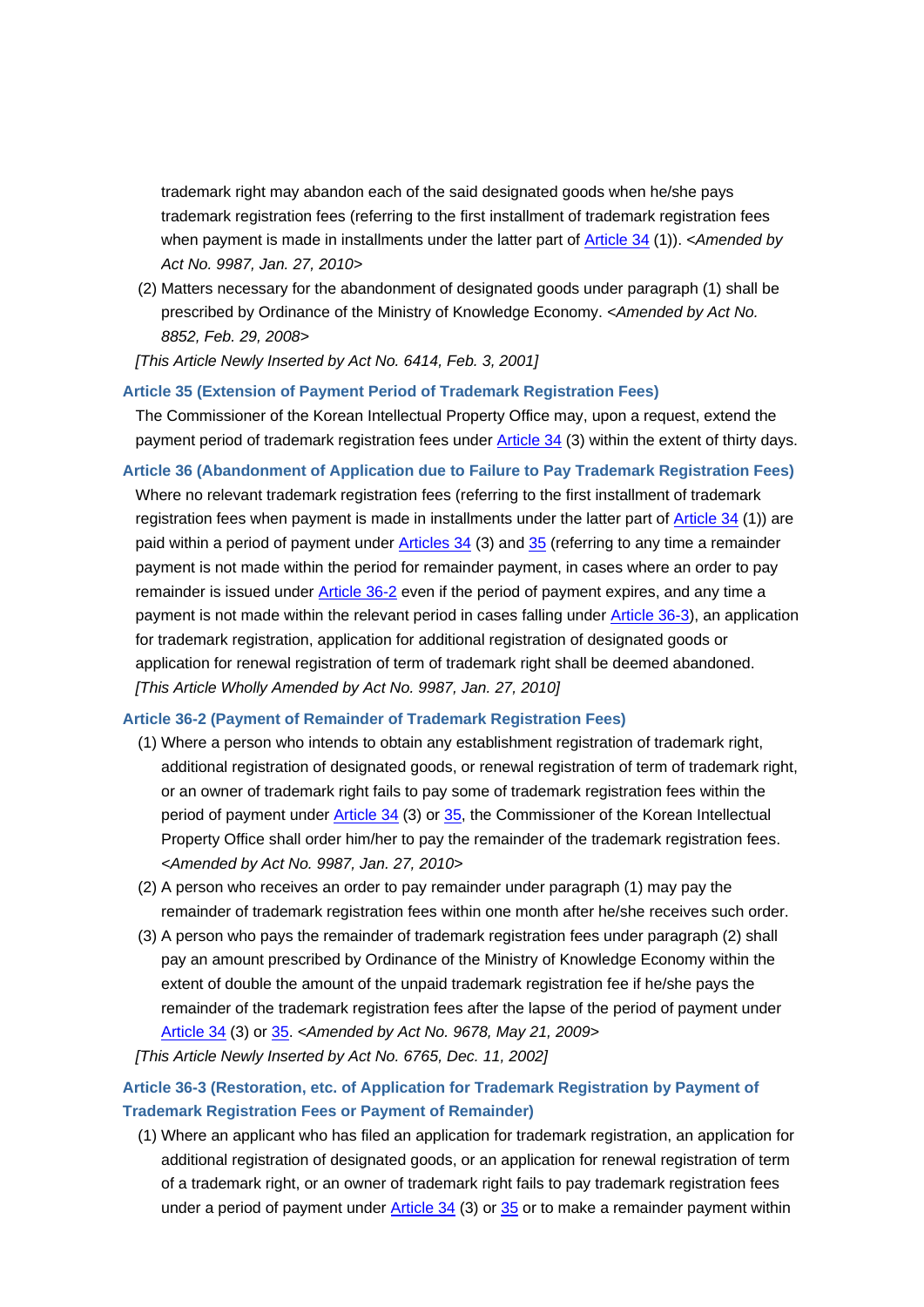a period of remainder payment under Article 36-2 (2) due to reasons not attributable to the applicant or the owner of trademark right, he/she may make payment or remainder payment of the trademark registration fees within 14 days from the date on which the said reason ceases to exist: *Provided*, That this shall not apply where six months have elapsed since the expiration date of the period of payment or of the period of remainder payment, whichever is later. *<Amended by Act No. 6765, Dec. 11, 2002; Act No. 9987, Jan. 27, 2010>*

- (2) A person who has paid, or paid the remainder of, trademark registration fees under paragraph (1) (referring to a person who has paid, or paid the remainder of, the first installment of the trademark registration fees if payment is made in installments under the latter part of Article 34 (1)) shall be deemed not to have abandoned an application for trademark registration, application for additional registration of designated goods, or application for renewal registration of term of the trademark right, notwithstanding Article 36. *<Amended by Act No. 6765, Dec. 11, 2002; Act No. 9987, Jan. 27, 2010>*
- (3) Where an application for a trademark registration, an application for additional registration of designated goods, or a trademark right has been restored under paragraph (2), the effect of the application for a trademark registration, the application for additional registration of designated goods, or the trademark right shall not extend to use of a trademark that is identical or similar to a registered trademark on goods identical or similar to the designated goods if the said use occurred within a period ranging from the expiration date of the payment period under Article 34 (3) or 35 to the restoration date of the application for trademark registration, the application for additional registration of designated goods, or the trademark right.

*[This Article Newly Inserted by Act No. 6414, Feb. 3, 2001]*

### **Article 37 (Official Fees)**

- (1) Any person who makes an application, request, or other procedures as to the trademark, shall pay an official fee: *Provided*, That this shall not apply to an official fee for an invalidation trial requested by an examiner under Articles 71 (1) and 72 (1).
- (2) Matters necessary for official fees under paragraph (1), its payment method and period, etc. shall be determined by Ordinance of the Ministry of Knowledge Economy. *<Amended by Act No. 4541, Mar. 6, 1993; Act No. 5083, Dec. 29, 1995; Act No. 6414, Feb. 3, 2001; Act No. 8852, Feb. 29, 2008>*
- (3) Any person who intends to file an application for renewal registration of term of a trademark right within the period under the proviso to Article 43 (2), shall pay an official fee under paragraph (2) plus an amount determined by Ordinance of the Ministry of Knowledge Economy. *<Amended by Act No. 9987, Jan. 27, 2010>*

#### **Article 38 (Refund of Trademark Registration Fees, etc.)**

- (1) No trademark registration fees and official fees already paid shall be refunded: *Provided*, That in cases falling under any of the following subparagraphs, the trademark registration fees and official fees shall be refunded upon receiving claims filed by persons who have paid them: *<Amended by Act No. 9987, Jan. 27, 2010>*
	- 1. Where the trademark registration fees and official fees are mistakenly paid;
	- 2. Where the application filed for the trademark registration (excluding the divisional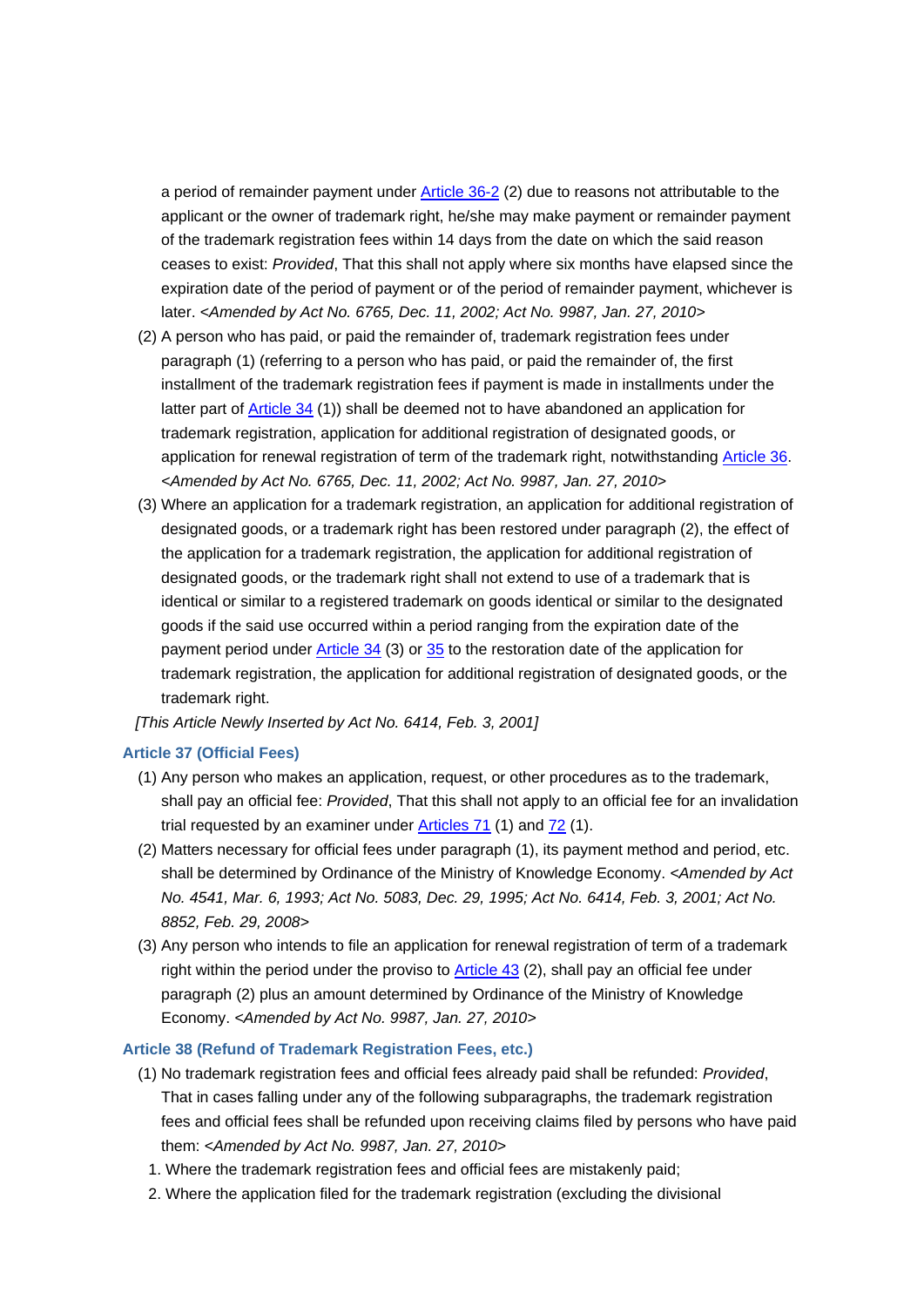application, the converted application or the application for the trademark registration that provides the basis for the divisional application or the converted application, the application with a request for an accelerated examination, and the application for the registration of the international trademark that is deemed the application for the trademark registration provided for in this Act pursuant to Article 86-14 (1)) is withdrawn or abandoned within one month from the date on which the relevant application is filed for the trademark registration, the application fees for the trademark registration and application fees for the priority claim for application of trademark registration, from among the official fees already paid.

- (2) In cases where any trademark registration fees and official fees already paid fall under any subparagraph of paragraph (1), the Commissioner of the Korean Intellectual Property Office shall inform the persons who have paid such fees of the fact.
- (3) The claims for the refund of the trademark registration fees and official fees referred to in the proviso to paragraph (1), with the exception of its subparagraphs, cannot be filed beginning on the date on which three years lapse from the date on which the persons concerned are informed pursuant to the provisions of paragraph (2). *<Amended by Act No. 8458, May 17, 2007>*
- *[This Article Wholly Amended by Act No. 8190, Jan. 3, 2007]*

## **Article 39 (Trademark Register)**

- (1) The Commissioner of the Korean Intellectual Property Office shall keep a trademark register at the Korean Intellectual Property Office and shall register the following matters: *<Amended by Act No. 6414, Feb. 3, 2001; Act No. 6765, Dec. 11, 2002>*
	- 1. The establishment, transfer, modification, extinguishment, restoration, renewal of term, conversion of the classification of goods under Article 46-2, additional registration of designated goods, or restriction on disposal, of a trademark right;
	- 2. The establishment, maintenance, transfer, modification, extinguishment, or restriction on disposal of an exclusive or non-exclusive license;
- 3. The establishment, transfer, modification, extinguishment, or restriction on disposal of a pledge of which the object is a trademark right, an exclusive license, or a non-exclusive license.
- (2) A trademark register as referred to in paragraph (1) may be prepared wholly or partially by magnetic tape, etc.
- (3) Matters necessary for the items, procedures, etc. of registration, other than as referred to in paragraphs (1) and (2), shall be prescribed by Presidential Decree.

### **Article 40 (Issuance of Trademark Registration Certificate)**

- (1) When the Commissioner of the Korean Intellectual Property Office registers an establishment of trademark right, he/she shall issue a trademark registration certificate to an owner of the trademark right.
- (2) If a trademark registration certificate is not coincident to a trademark register, the Commissioner of the Korean Intellectual Property Office shall, upon a request or *ex officio*, withdraw the trademark registration certificate and issue a trademark registration certificate with amendments or a new trademark registration certificate.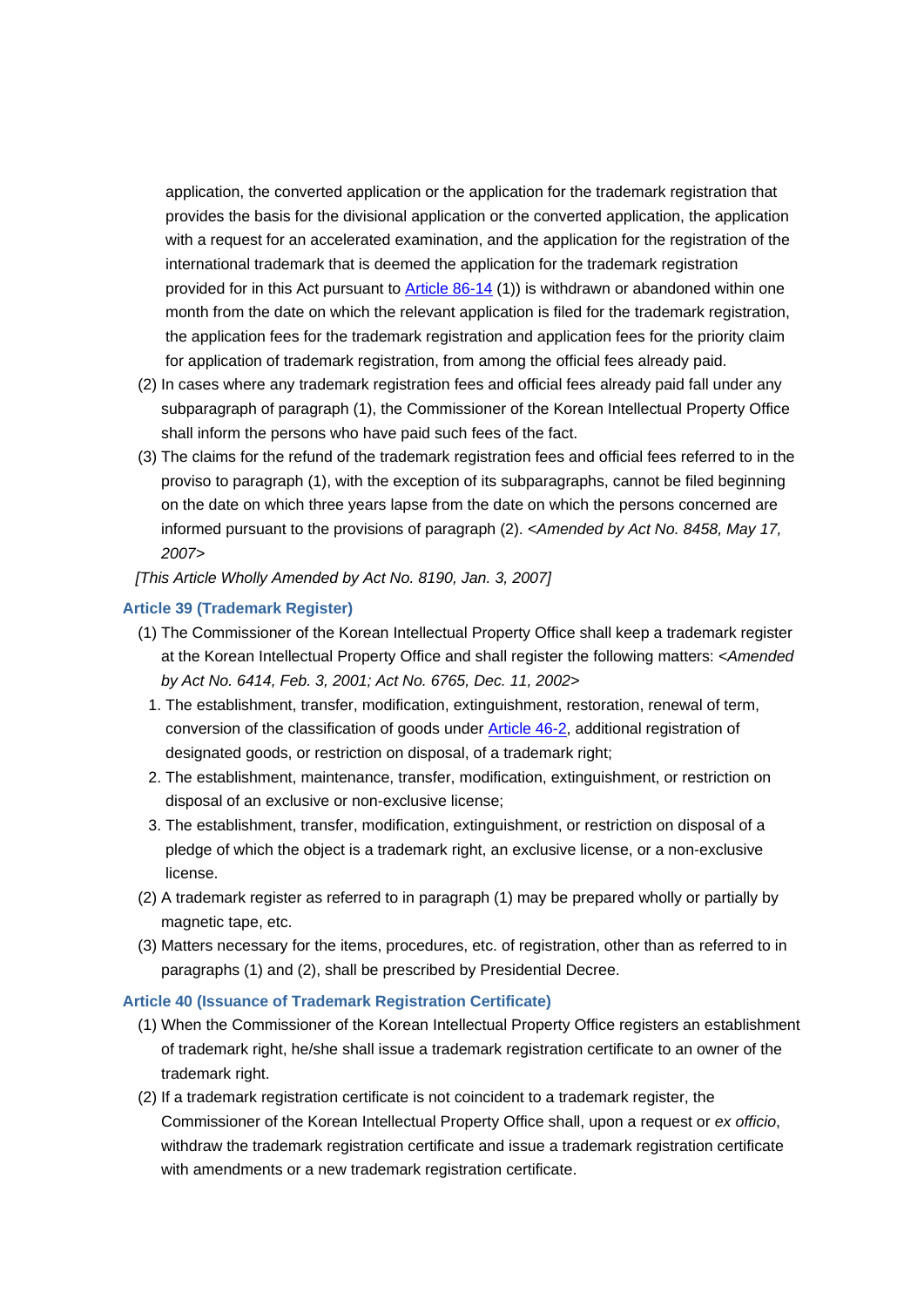## **CHAPTERV TRADEMARK RIGHT**

#### **Article 41 (Registration of Establishment of Trademark Right)**

- (1) A trademark right shall come into effect upon registration of its establishment.
- (2) Where trademark registration fees (referring to the first installment of trademark registration fees if payment is made in installments under the latter part of Article 34 (1); hereafter the same shall apply in this paragraph) are paid in accordance with Article 34 (1) or 35, where the remainder of trademark registration fees are paid in accordance with **Article 36-2** (2), or where trademark registration fees are paid or the remainder payment is made in accordance with Article 36-3 (1), the Commissioner of the Korean Intellectual Property Office shall register the establishment of the trademark right concerned. *<Amended by Act No. 9987, Jan. 27, 2010>*

### **Article 42 (Term of Trademark Right)**

- (1) The term of a trademark right shall be ten years from the date of registration of its establishment.
- (2) The term of a trademark right may be renewed in the unit of ten years upon making an application for the registration for the renewal of its term. *<Amended by Act No. 9987, Jan. 27, 2010>*
- (3) Notwithstanding paragraphs (1) and (2), if the second installment of trademark registration fees are not paid within a period of payment under Articles 34 (3) and 35 (referring to any time a remainder payment is not made within the period of remainder payment, in cases where an order to pay remainder is issued under Article 36-2 even if the period of payment expires, and any time a payment is not made within the relevant period of payment in cases falling under Article 36-3) where trademark registration fees are paid in installments under the latter part of Article 34 (1), the relevant trademark right shall be extinguished at the expiration of five years from the registration date of establishment or date of term renewal registration thereof. *<Newly Inserted by Act No. 9987, Jan. 27, 2010>*

#### **Article 43 (Application for Term Renewal Registration of Trademark Right)**

- (1) Any person intends to obtain registration for the renewal of term of a trademark right under Article 42 (2) shall submit, to the Commissioner of the Korean Intellectual Property Office, an application for term renewal registration of a trademark right stating the following matters: *<Amended by Act No. 5355, Aug. 22, 1997; Act No. 6414, Feb. 3, 2001; Act No. 9987, Jan. 27, 2010>*
	- 1. Requirements under Article 9 (1) 1, 2, 4, and 7;
	- 2. Registration number of the registered trademark;
	- 3. *Deleted. <by Act No. 4597, Dec. 10, 1993>*
- (2) An application for term renewal registration of a trademark right shall be filed within one year prior to the expiration of the term of the trademark right: *Provided*, That a person who fails to apply for term renewal registration of a trademark right within this period, may apply for term renewal registration of a trademark right within six months after the term of the trademark right expires. *<Amended by Act No. 9987, Jan. 27, 2010>*
- (3) Where a trademark right is owned jointly, all of the joint owners shall jointly file an application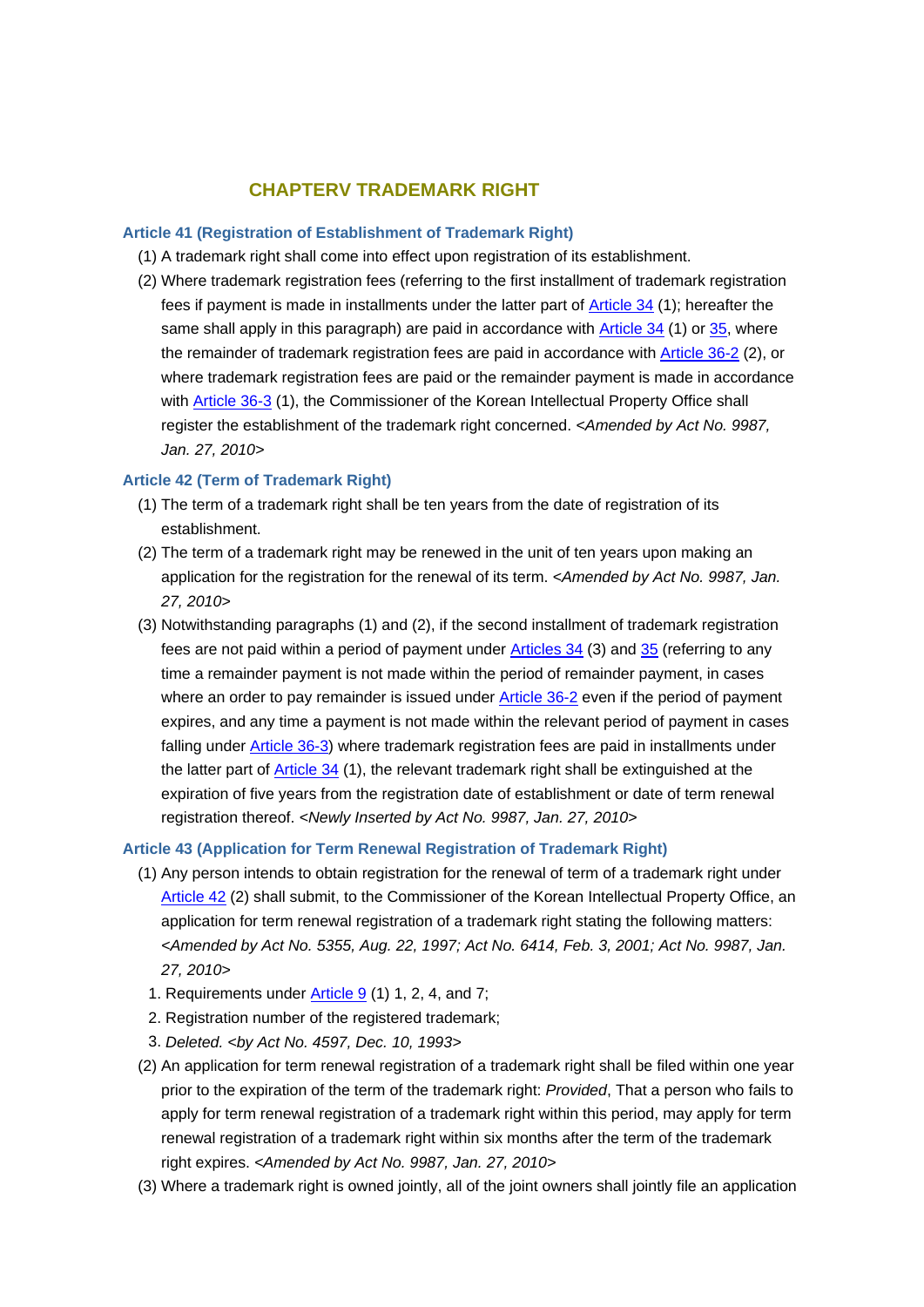for term renewal registration of a trademark right. *<Amended by Act No. 9987, Jan. 27, 2010>*

(4) Matters necessary for an application for term renewal registration of a trademark right, other than those referred to in paragraphs (1) through (3), shall be determined by Ordinance of the Ministry of Knowledge Economy. *<Amended by Act No. 9987, Jan. 27, 2010>*

### **Articles 44 and 45** *Deleted. <by Act No. 9987, Jan. 27, 2010>*

### **Article 46 (Effects of Application, etc. for Term Renewal Registration of Trademark Right)**

- (1) Where an application for term renewal registration of a trademark right has been filed within the period under Article 43 (2), the term of the trademark right shall be deemed renewed. *<Amended by Act No. 9987, Jan. 27, 2010>*
- (2) The registration for renewal of term of a trademark right shall commence on the day following the date of expiration of the initial registration.

### **Article 46-2 (Application to Register Conversion of Classification of Goods)**

- (1) Any owner of trademark right who has obtained any establishment registration of trademark right, additional registration of designated goods, or renewal registration of term of trademark right by designating the goods according to the classification of goods prescribed by Ordinance of the Ministry of Commerce and Industry under the previous Article 10 (1) of the Trademark Act, before the enforcement of the Trademark Act as amended by Act No. 5355, shall obtain registration to convert the classification of designated goods (hereinafter referred to as "conversion of the classification of goods"), as prescribed by Ordinance of the Ministry of Knowledge Economy: *Provided*, That this shall not apply where a person has obtained registration for renewal of term of a trademark right for designated goods according to the classification of goods prescribed by Ordinance of the Ministry of Commerce and Industry under Article 10 (1) of the Trademark Act as amended by Act No. 5355. *<Amended by Act No. 8852, Feb. 29, 2008>*
- (2) If any person intends to obtain the registration for the conversion of the classification of goods under paragraph (1) (hereinafter referred to as "registration for the conversion of the classification of goods"), he/she shall submit, to the Commissioner of the Korean Intellectual Property Office, an application of registration for the conversion of the classification of goods, describing the particulars of the following subparagraphs: *<Amended by Act No. 9987, Jan. 27, 2010>*
	- 1. Name and address of applicant (if the applicant is a corporation, its title and place of business);
	- 2. Name, address, or place of business of, if any, an agent (if the agent is a patent corporation, its title, place of office, and the name of the designated patent attorney);
	- 3. Registration number of the registered trademark;
	- 4. Designated goods and the corresponding classification that the applicant wishes to convert.
- (3) An application for registration of the conversion of the classification of goods shall be filed within the period of from one year before the expiration date of the term of the trademark right to six months after the expiration date of said term.
- (4) Where a trademark right is owned jointly, all joint owners shall jointly file an application for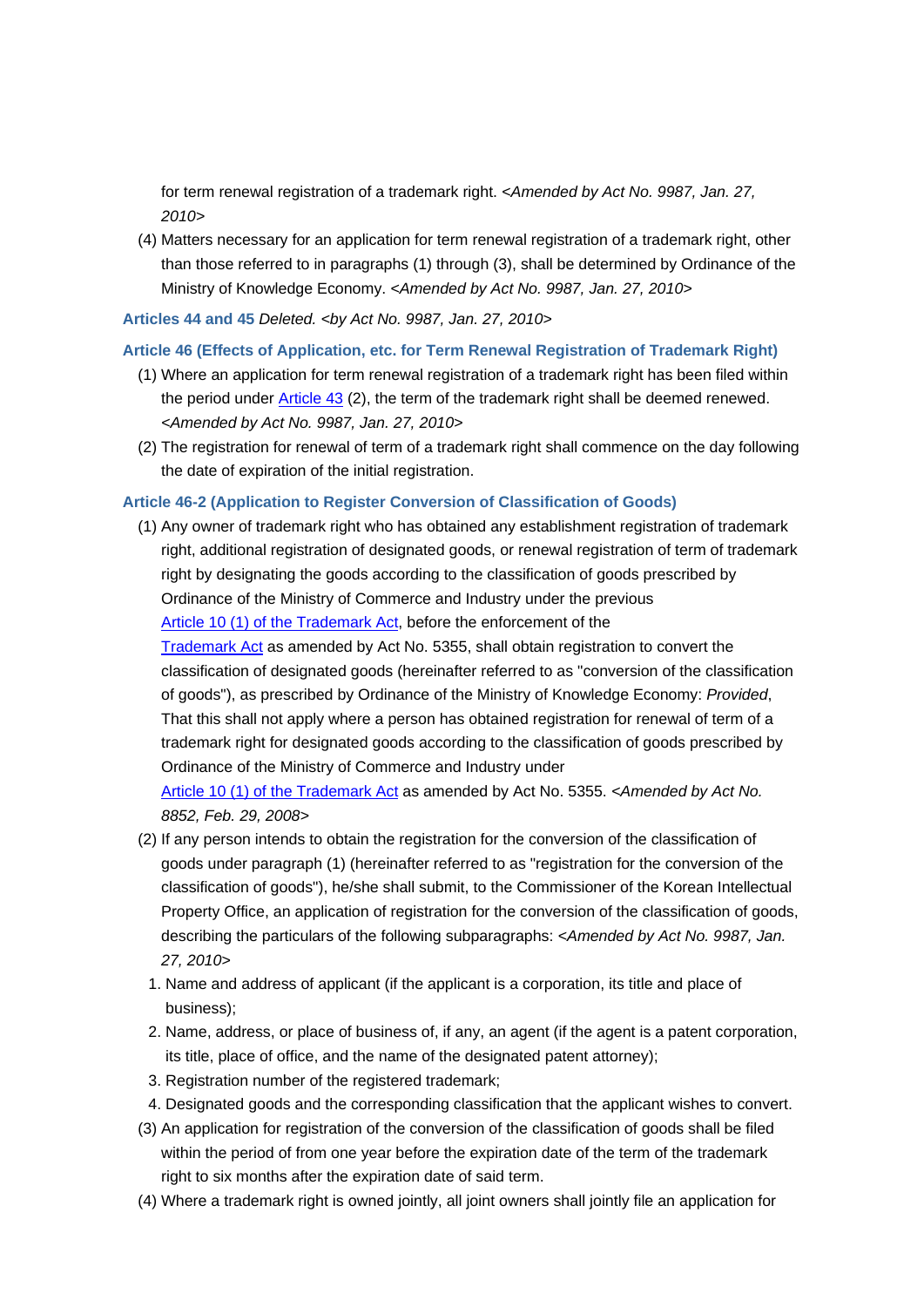registration for the conversion of the classification of goods. *[This Article Newly Inserted by Act No. 6414, Feb. 3, 2001]*

**Article 46-3** *Deleted. <by Act No. 9987, Jan. 27, 2010>*

**Article 46-4 (Decision to Reject Registration for Conversion of Classification of Goods and Notification of Grounds for Rejection)**

- (1) An examiner shall make a decision to reject registration for the conversion of the classification of goods where an application of registration for the conversion of the classification of goods falls under any of the following subparagraphs: *<Amended by Act No. 8190, Jan. 3, 2007; Act No. 8852, Feb. 29, 2008; Act No. 9987, Jan. 27, 2010>*
	- 1. Where the designated goods for which an application to register the conversion of the classification of goods has been filed are not the goods designated under the registered trademark or where an applicant expands the actual scope of the designated goods;
	- 2. Where the designated goods of an application to register the conversion of the classification of goods fail to comply with the classifications of goods prescribed by Ordinance of the Ministry of Knowledge Economy;
	- 3. Where an applicant for registration for the conversion of the classification of goods is not the owner of the trademark right concerned;
- 4. Where the requirements for filing the application for registration for the conversion of the classification of goods provided for in Article 46-2 are not met;
- 5. Where the trademark is extinguished, or the application for term renewal registration of a trademark right is abandoned, withdrawn or invalidated.
- (2) Where an examiner intends to make a decision to reject registration of the conversion of the classification of goods under paragraph (1), he/she shall notify the applicant of the grounds for rejection and provide the applicant an opportunity to submit an argument within the designated deadline.

*[This Article Newly Inserted by Act No. 6414, Feb. 3, 2001]*

## **Article 46-5 (Registration of Conversion of Classification of Goods)**

Where an examiner makes a decision to register the conversion of the classification of goods under Article 30 applied *mutatis mutandis* under Article 49 (2), the Commissioner of the Korean Intellectual Property Office shall register the conversion of the classification of the designated goods.

*[This Article Newly Inserted by Act No. 6414, Feb. 3, 2001]*

### **Article 47 (Application for Additional Registration of Designated Goods)**

- (1) Any owner of trademark right or applicant may obtain an additional registration with the effect of inclusion of designated goods of the registered trademark or application for trademark registration. *<Amended by Act No. 5355, Aug. 22, 1997>*
- (2) Any person who intends to obtain an additional registration of designated goods under paragraph (1), shall submit to the Commissioner of the Korean Intellectual Property Office an application for additional registration of designated goods, specifying the following matters: *<Amended by Act No. 6414, Feb. 3, 2001; Act No. 8190, Jan. 3, 2007>*
	- 1. Matters provided for in Article 9 (1) 1, 2, 5 and 7;
	- 2. Registration number of registered trademark, or application number of trademark registration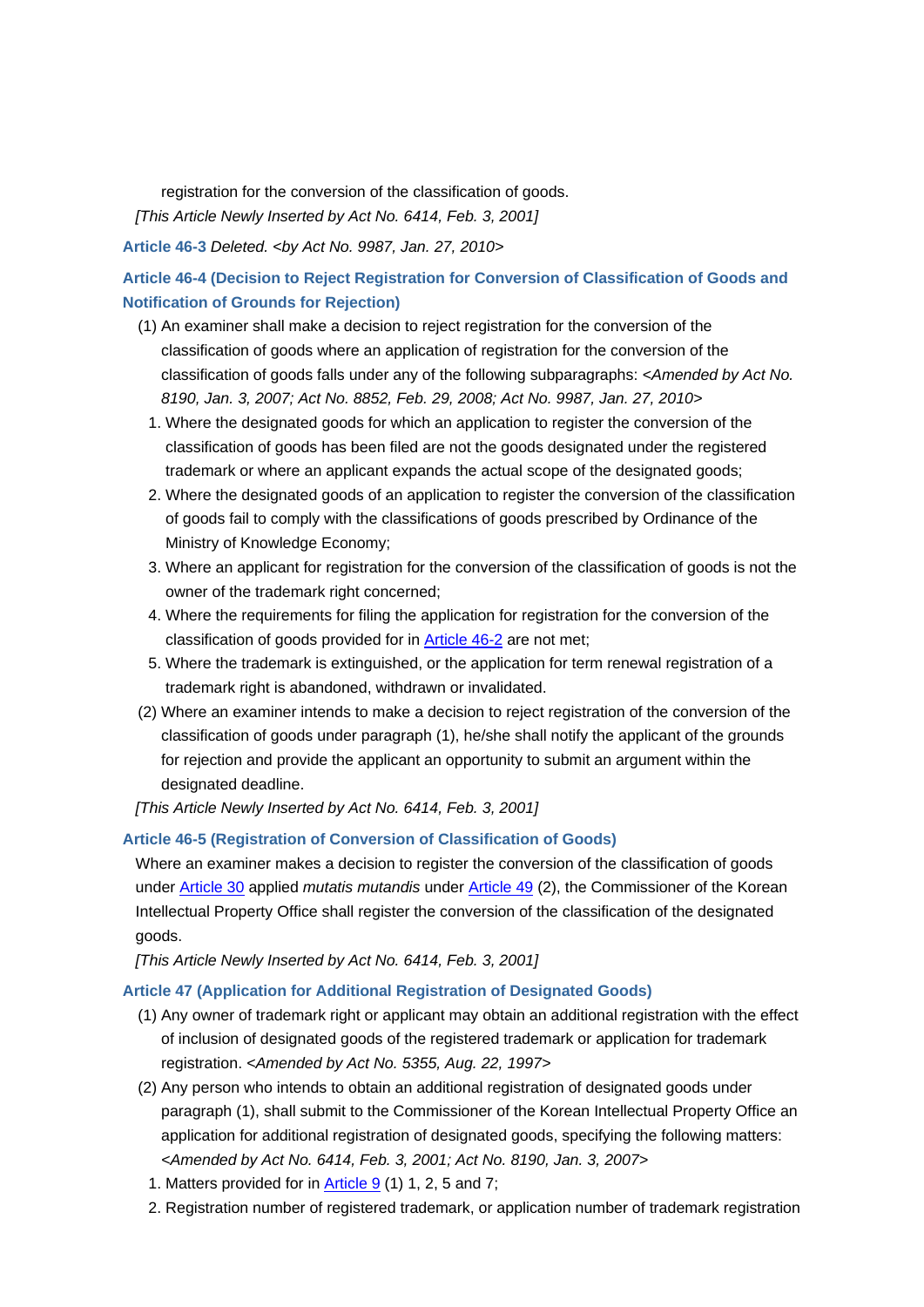application;

3. Goods to be designated additionally and the classification thereof.

**Article 48 (Decision to Reject Additional Registration of Designated Goods and Notification of Grounds for Rejection)**

- (1) If any application for additional registration of designated goods falls under any of the following subparagraphs, an examiner shall make a decision to reject additional registration of designated goods with regard to such application: *<Amended by Act No. 6414, Feb. 3, 2001; Act No. 8190, Jan. 3, 2007>*
	- 1. Where it falls under any subparagraph of Article 23 (1);
	- 2. Where an applicant for additional registration of designated goods is not the owner of trademark right or applicant thereof;
	- 3. *Deleted; <by Act No. 8190, Jan. 3, 2007>*
	- 4. Where a trademark right of registered trademark is extinguished, or an application for trademark registration is abandoned, withdrawn or invalidated, or a decision to reject trademark registration in the application for the trademark registration becomes final and binding.
- (2) If an examiner intends to make a decision to reject additional registration of designated goods under paragraph (1), he/she shall notify the applicant of the grounds for rejection, and provide an opportunity to submit an argument within a fixed period. *<Amended by Act No. 6414, Feb. 3, 2001>*

#### **Article 49 (Provisions Applicable Mutatis Mutandis)**

- (1) Article 13 shall apply *mutatis mutandis* to the amendments of procedures for an application for term renewal registration of a trademark right. *<Amended by Act No. 9987, Jan. 27, 2010>*
- (2) Articles 10 (1), 13, 14, 16, 17, 22 and 30 through 32 of this Act and subparagraphs 1 through 5 and 7 of

Article 148 of the Patent Act shall apply *mutatis mutandis* to applications for registration of the conversion of the classification of goods. *<Newly Inserted by Act No. 6414, Feb. 3, 2001; Act No. 8190, Jan. 3, 2007>*

(3) Articles 9-2, 10 (1), 13 through 17, 17-2, 20 through 22, 22-4, 24, 24-2, 24-3, and 25 through 32 of this Act, Article 142, subparagraphs 1 through 5 and 7 of Article 148, and Article 157 of the Patent Act, and

Articles 143, 299 and 367 of the Civil Procedure Act shall apply *mutatis mutandis* to applications for additional registration of designated goods. *<Amended by Act No. 9987, Jan. 27, 2010>*

## **Article 50 (Effects of Trademark Right)**

An owner of trademark right shall have an exclusive right to use the registered trademark as to the designated goods: *Provided*, That if an exclusive license is established with respect to the trademark right, this shall not apply to the extent that an exclusive licensee monopolizes the right to use the registered trademark in accordance with **Article 55** (3).

#### **Article 51 (Scope of Ineffectiveness of Trademark Right)**

(1) No effect of trademark right (excluding geographical collective mark right) shall be extended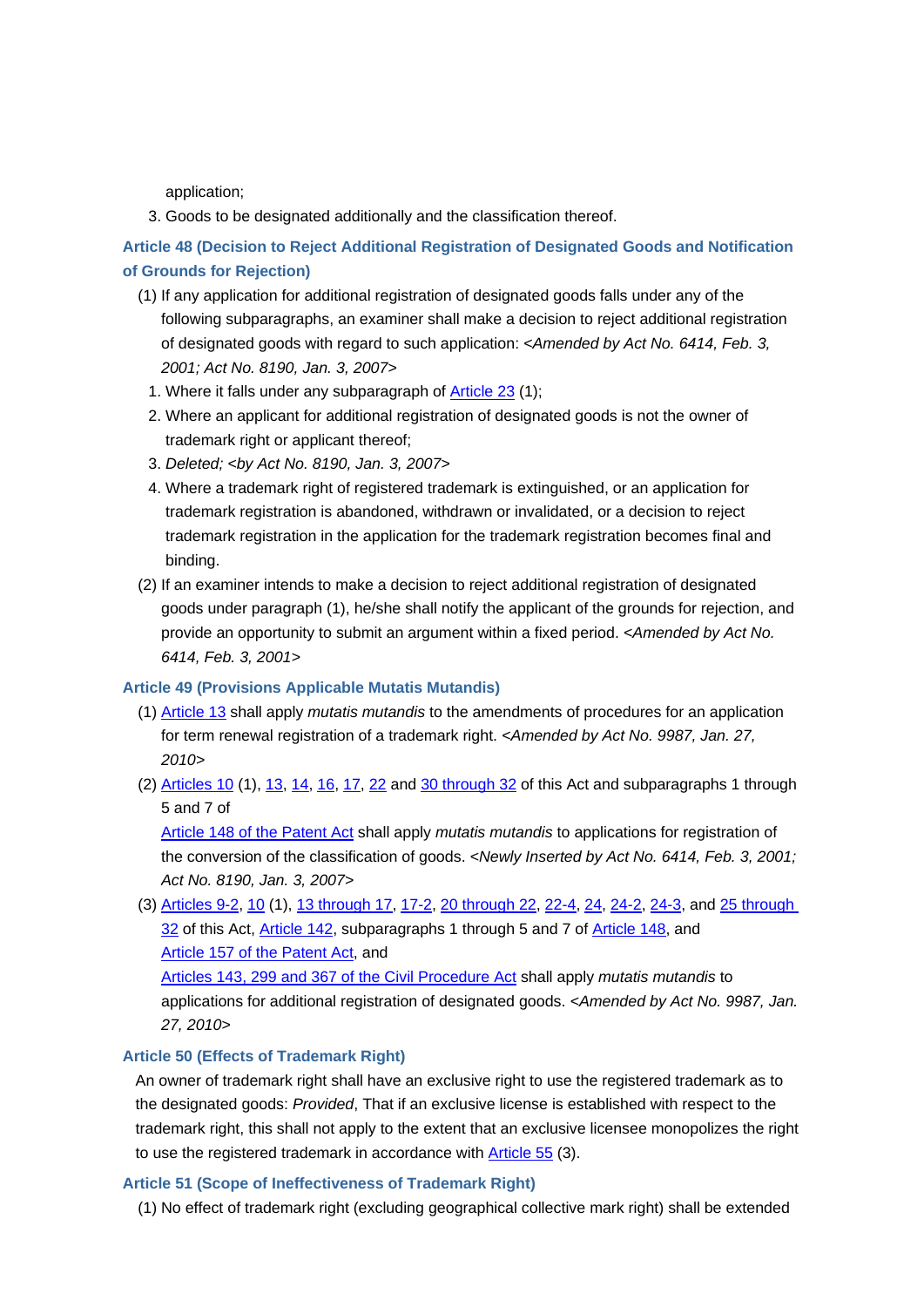to the trademark which falls under any of the following subparagraphs: *<Amended by Act No. 5355, Aug. 22, 1997; Act No. 6414, Feb. 3, 2001; Act No. 7290, Dec. 31, 2004; Act No. 8190, Jan. 3, 2007>*

- 1. A trademark indicating his/her own name, title or trade name, portrait, signature, seal or wellknown pseudonym, stage name, pen name and well-known abbreviation thereof, in usually used ways: *Provided*, That the same shall not apply in cases where the trademark is used for any unlawful competition after the establishment of the trademark right is registered;
- 2. A trademark indicating in the normal denomination, place of origin, quality, raw materials, efficacy, use, quantity, shape (including shapes of wrappers), price or producing, processing and using methods and time of goods identical with or similar to the designated goods of the registered trademark in a common way;
- 2-With respect to the trademark that takes a three-dimensional shape provided for in Article 9
	- 2. (2), where it is impossible to confirm that the three-dimensional shape indicates the goods related to whose business, the trademark, the shape of which is identical or similar to the three-dimensional shape of the registered trademark that is used for the goods that are identical or similar to the designated goods of the registered trademark;
- 3. A trademark used commonly for goods identical with or similar to designated goods of the registered trademark, and trademark formed of distinguished geographical denomination and abbreviation thereof or map;
- 4. A trademark with three-dimensional shapes, a color or the combination of colors that are essential to secure the functions of the designated goods of a registered trademark or their packaging.
- (2) No effect of geographical collective mark right shall be extended to the trademark or geographical indication which falls under any of the following subparagraphs: *<Newly Inserted by Act No. 7290, Dec. 31, 2004>*
	- 1. A trademark falling under paragraph (1) 1, 2 (excluding cases falling under the place of origin), or 4;
- 2. A trademark used commonly for goods identical with designated goods of the registered geographical collective mark;
- 3. A geographical indication used for goods identical with designated goods of the registered geographical collective mark, which is used by a person who, as a business, produces, manufactures, or processes the goods in the relevant region or locality, or any other geographical indication which has homonymous relation to the said geographical indication;
- 4. Where a geographical indication identical with or similar to the registered geographical collective mark is included in a registered trademark, the registration of which was made by an earlier application, the registered trademark used by an owner of trademark right or any other relevant exclusive or non-exclusive licensee as to the designated goods.

### **Article 52 (Scope of Protection of Registered Trademark, etc.)**

- (1) The scope of protection of registered trademark shall be determined by a trademark specified in an application for trademark registration.
- (2) The scope of protection of designated goods shall be determined by the goods specified in an application for a trademark registration or an application for registration of the conversion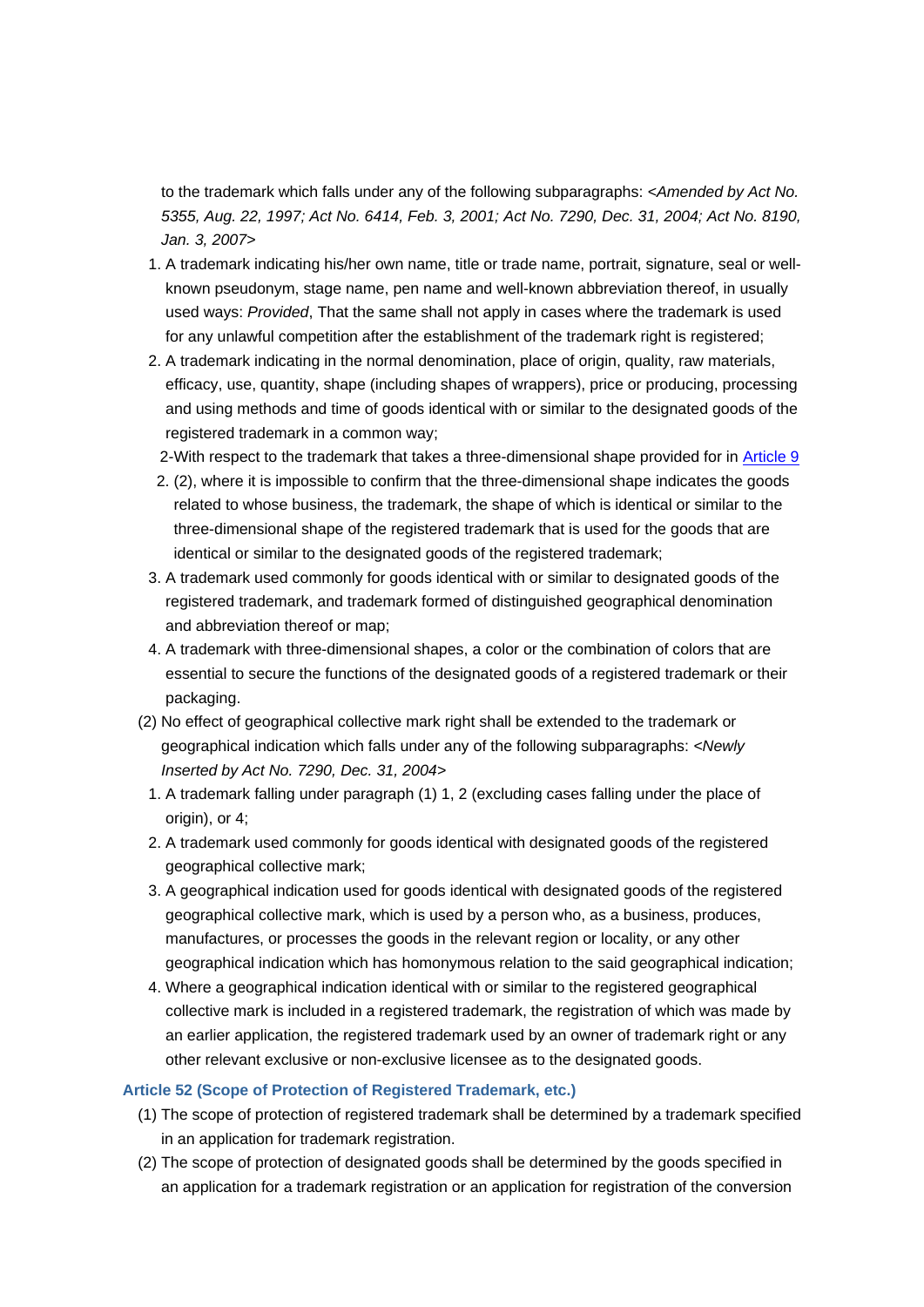of the classification of goods. *<Amended by Act No. 6414, Feb. 3, 2001>*

### **Article 53 (Relation to Design Right, etc. of Another Person)**

Where an owner of trademark right, or an exclusive or non-exclusive licensee uses a registered trademark, if it conflicts, depending on the using condition, with another person's patent right, utility model right and design right applied before the filing date of the application for trademark registration, or another person's copyright created before the filing date of the application for trademark registration, he/she may not use the registered trademark on such designated goods in conflict without obtaining the consent of the patentee, owner of a utility model right, owner of design right, or owner of copyright. *<Amended by Act No. 5355, Aug. 22, 1997; Act No. 7289, Dec. 31, 2004>*

#### **Article 54 (Transfer and Joint Ownership of Trademark Right, etc.)**

- (1) Any trademark right may be divided by designated goods so as to be transferred. In such cases, similar designated goods shall be transferred all together.
- (2) through (4) *Deleted. <by Act No. 5355, Aug. 22, 1997>*
- (5) If a trademark right is owned jointly, no joint owner may transfer his/her share or establish a pledge on the share without obtaining the consent of all other joint owners. *<Amended by Act No. 5355, Aug. 22, 1997>*
- (6) If a trademark right is owned jointly, no joint owner may establish any exclusive or nonexclusive license to use the trademark right without obtaining the consent of all other joint owners. *<Amended by Act No. 5355, Aug. 22, 1997>*
- (7) A business emblem right shall be unalienable: *Provided*, That this shall not apply to cases of transferring it together with the business.
- (8) A trademark right registered under the provisos to Article 7 (1) 1-3, 1-4 and 3 shall be unalienable: *Provided*, That this shall not apply to cases of transferring it together with the business related to the titles, abbreviated names or marks under Article 7 (1) 1-3, 1-4 and 3. *<Amended by Act No. 9987, Jan. 27, 2010>*
- (9) A collective mark right shall be unalienable: *Provided*, That in cases of a merger of corporations, it may be transferred with permission from the Commissioner of the Korean Intellectual Property Office.
- (10) No pledge right, the object of which is a business emblem right, collective mark right, or trademark right under the provisos to  $\frac{\text{Article 7}}{1}$  (1) 1-3, 1-4 and 3, may be established. *<Amended by Act No. 9987, Jan. 27, 2010>*

### **Article 54-2 (Division of Trademark Right)**

- (1) Where there are two or more designated goods under one trademark right, such trademark right may be divided for each of such designated goods.
- (2) Where an invalidation trial is requested according to Article 71 (2), the division under paragraph (1) may be made until a trial decision becomes final and binding, even after the trademark right is extinguished.

*[This Article Newly Inserted by Act No. 5355, Aug. 22, 1997]*

### **Article 55 (Exclusive License)**

(1) An owner of a trademark right may establish an exclusive license as to the trademark right for another person.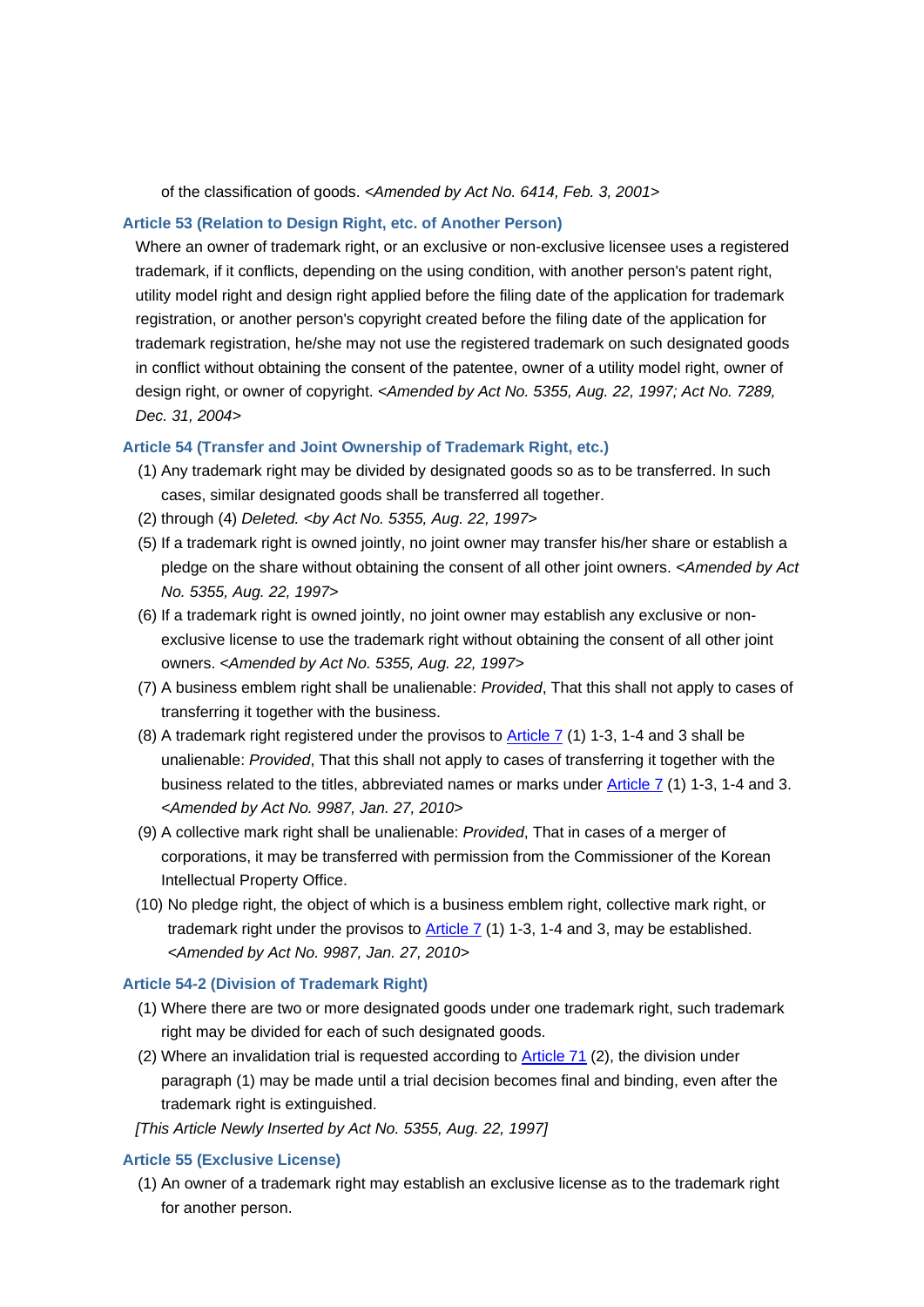- (2) No exclusive license may be established as to a business emblem or a collective mark right.
- (3) An exclusive licensee who has been established an exclusive license under paragraph (1), shall have the exclusive right to use the registered trademark on the designated goods to the extent as provided for in the license agreement.
- (4) An exclusive licensee shall indicate his/her own name or title on the goods.
- (5) No exclusive licensee may transfer the exclusive license without the consent of an owner of the trademark right, except in cases of inheritance or other general succession.
- (6) No exclusive licensee may establish a pledge or establish a non-exclusive license on the exclusive license without the consent of an owner of the trademark right.
- (7) Article 54 (5) and (6) shall apply *mutatis mutandis* to exclusive licenses.

## **Article 56 (Effects of Registration on Trademark Right, Exclusive License, etc.)**

- (1) The matters falling under each of the following subparagraphs shall not take effect without being registered: *<Amended by Act No. 6414, Feb. 3, 2001; Act No. 8190, Jan. 3, 2007>*
	- 1. Transfer (excluding transfer by inheritance or other general succession), modification, or extinguishment by abandonment, renewal of term, conversion of the classification of goods, addition of designated goods or restriction of disposal, of the trademark right;
	- 2. Establishment, transfer (excluding transfer by inheritance or other general succession), modification, extinguishment (excluding cases caused by confusion of any right) or restriction on disposal, of the exclusive license;
- 3. Establishment, transfer (excluding transfer by inheritance or other general succession), modification, extinguishment (excluding cases caused by confusion of any right) or restriction on disposal, of the pledge right, the object of which is the trademark right or exclusive license.
- (2) In cases of inheritance of, or other general succession to the trademark right, exclusive license, and pledge right as referred to in the subparagraphs of paragraph (1), the effect thereof shall be promptly reported to the Commissioner of the Korean Intellectual Property Office.

## **Article 57 (Non-exclusive License)**

- (1) An owner of a trademark right may establish a non-exclusive license as to his/her trademark right for another person.
- (2) A non-exclusive licensee who has been established a non-exclusive license under paragraph (1) shall have the right to use the registered trademark on the designated goods to the extent as provided for in the license agreement.
- (3) A non-exclusive license may not, except in cases of inheritance or other general succession, be transferred without the consent of an owner of the trademark right (or an owner of trademark right and an exclusive licensee, in cases of a non-exclusive license as to an exclusive license).
- (4) A pledge may not be established as to a non-exclusive license without the consent of an owner of the trademark right (or an owner of trademark right and an exclusive licensee, in cases of a non-exclusive license as to an exclusive license).
- (5) The provisions of Articles 54 (5) and 55 (2) and (4) shall apply *mutatis mutandis* to nonexclusive licenses.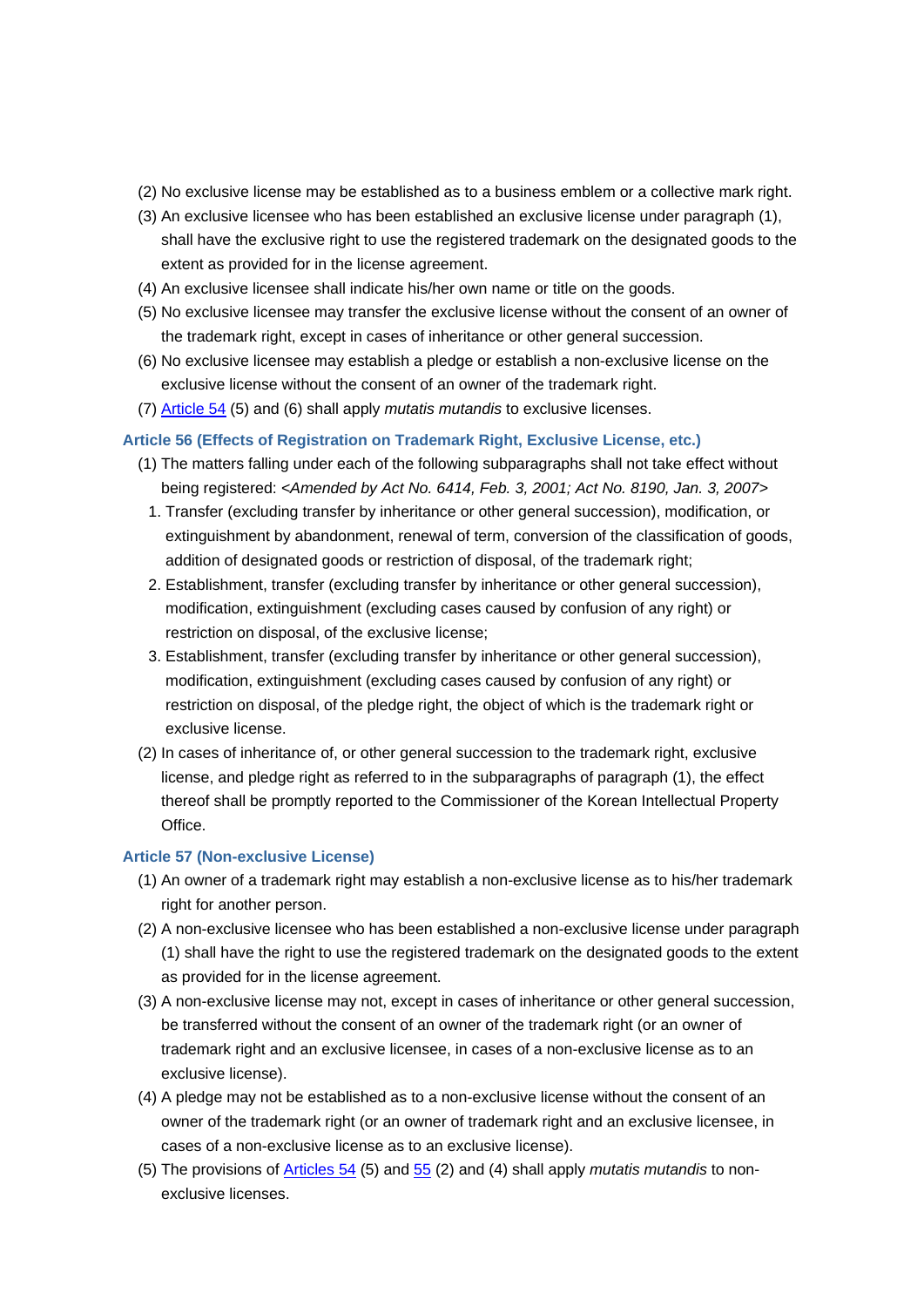#### **Article 57-2 (Right to Use Trademark After Expiration of Term of Patent Right, etc.)**

- (1) Where a registered patent right under a patent application filed prior to or on the filing date of an application for trademark registration conflicts with the trademark right under such trademark application and the term of the patent right has expired, the original patentee shall have the right to use, within the scope of the original patent right, the registered trademark or another trademark similar thereto with respect to the designated goods covered by the trademark application or goods similar thereto: *Provided*, That this shall not apply to cases where a registered trademark is used for the purpose of unfair competition.
- (2) Where a registered patent right under a patent application filed prior to or on the filing date of an application for trademark registration conflicts with the trademark right under such trademark application and the term of the patent right has expired, any person who has an exclusive license with respect to the patent right or a non-exclusive license with respect to the patent right or its exclusive license effective under the provisions of Article 118 (1) of the Patent Act at the time of its expiration shall have the right to use, within the scope of the original right, the registered trademark or another trademark similar thereto on the designated goods or goods similar thereto: *Provided*, That this shall not apply to cases where a registered trademark is used for the purpose of unfair competition. *<Amended by Act No. 8190, Jan. 3, 2007>*
- (3) A person who has been granted the right to use a trademark under paragraph (2) shall pay reasonable consideration to an owner of the trademark right or exclusive licensee.
- (4) An owner of the trademark or exclusive licensee may demand a person who has a right to use the trademark under paragraph (1) or (2) to make necessary indications to prevent confusion between the goods of the trademark owner or exclusive licensee's business and the goods of the other person's business.
- (5) A right to use a trademark under paragraph (1) or (2) may not be transferred (excluding cases where it is transferred by inheritance or other general succession) without the consent of an owner of the trademark or an exclusive licensee.
- (6) The provisions of paragraphs (1) through (5) shall apply *mutatis mutandis* to cases where a utility model right or a design right under a utility model application or a design application filed prior to or on the filing date of an application for trademark registration conflicts with the trademark right under such trademark application and the term of the utility model right or the design right has expired. *<Amended by Act No. 7289, Dec. 31, 2004>*
- *[This Article Newly Inserted by Act No. 6414, Feb. 3, 2001]*

### **Article 57-3 (Right to Continually Use Trademark on Grounds of Prior Use)**

- (1) Anyone who uses the trademark that is identical or similar to the registered trademark of any other person for the goods that are identical or similar to the designated goods and meets all of the following requirements (including any other person who succeeds his/her status; hereafter referred to as "prior user" in this Article) shall hold the right to continually use the goods that is affixed with the relevant trademark:
	- 1. He/she must have continually used the trademark in the Republic of Korea without any purpose of unfair competition before any other person files an application for the registration of such trademark;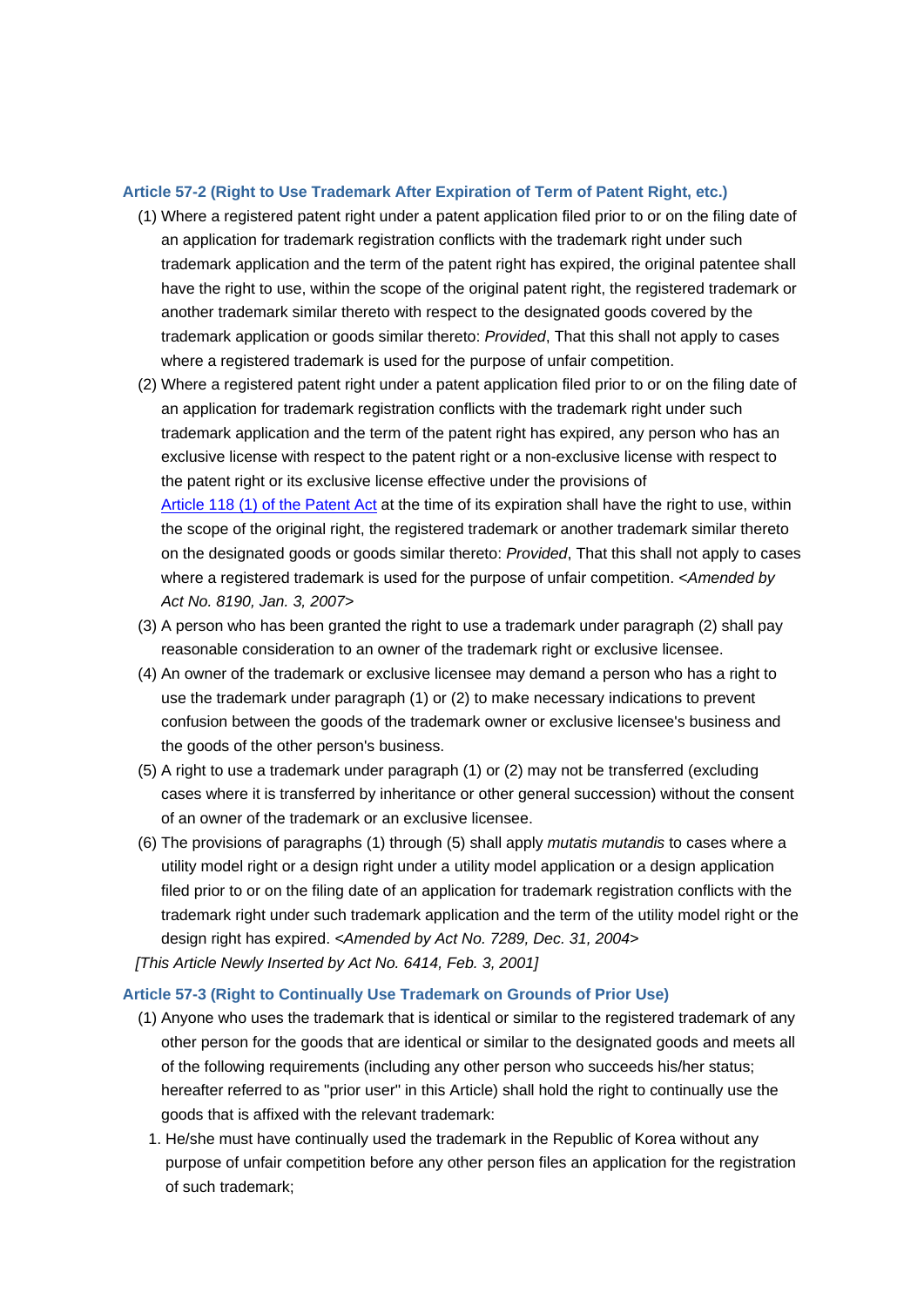- 2. He/she must get domestic consumers to believe that the trademark is used for his/her goods as a result of using the trademark referred to in the provisions of subparagraph 1 at the time when any other person files an application for the registration of his/her trademark.
- (2) An owner of a trademark right or an exclusive licensee may ask a prior user to affix an appropriate mark to each of his/her goods, which can prevent any mistake and any confusion of production sources between his/her goods and the prior user's goods.
- *[This Article Newly Inserted by Act No. 8190, Jan. 3, 2007]*

### **Article 58 (Effects of Registration of Non-exclusive License, etc.)**

- (1) The matters falling under the following subparagraphs shall have no effect on any third parties unless they are registered:
	- 1. Establishment, transfer (excluding transfer by inheritance or other general succession), modification, extinguishment by abandonment or restriction on disposal, of the non-exclusive license;
- 2. Establishment, transfer (excluding transfer by inheritance or other general succession), modification, extinguishment by abandonment or restriction on disposal, of the pledge right, the object of which is the non-exclusive license.
- (2) Where a non-exclusive license is registered, it shall also be effective to any person who acquires the trademark right or an exclusive license after the registration.
- (3) In cases of inheritance of or other general succession to the non-exclusive license and pledge right under the subparagraphs of paragraph (1), the effect thereof shall be promptly reported to the Commissioner of the Korean Intellectual Property Office.

### **Article 59 (Abandonment of Trademark Right)**

An owner of a trademark right may abandon his/her trademark right for any one of the designated goods.

#### **Article 60 (Restriction on Abandonment of Trademark Right, etc.)**

- (1) No owner of a trademark right may abandon his/her trademark right without the consent of an exclusive or non-exclusive licensee or pledgee.
- (2) No exclusive licensee may abandon his/her exclusive license without the consent of a pledgee or non-exclusive licensee under Article 55 (6).
- (3) No non-exclusive licensee may abandon his/her non-exclusive license without the consent of a pledgee under Article 57 (4).

### **Article 61 (Effect of Abandonment)**

Where a trademark right, an exclusive or non-exclusive license, or a pledge has been abandoned, the trademark right, exclusive or nonexclusive license or pledge shall be extinguished from that time.

#### **Article 62 (Pledge)**

Where a pledge has been established for the purpose of a trademark right or an exclusive or non-exclusive license, a pledgee may not use the registered trademark.

## **Article 63 (Subrogation of Pledge)**

The pledge right may be exercised even to any considerations or things to be received for the use of the trademark right under this Act: *Provided*, That it shall be seized before it is paid or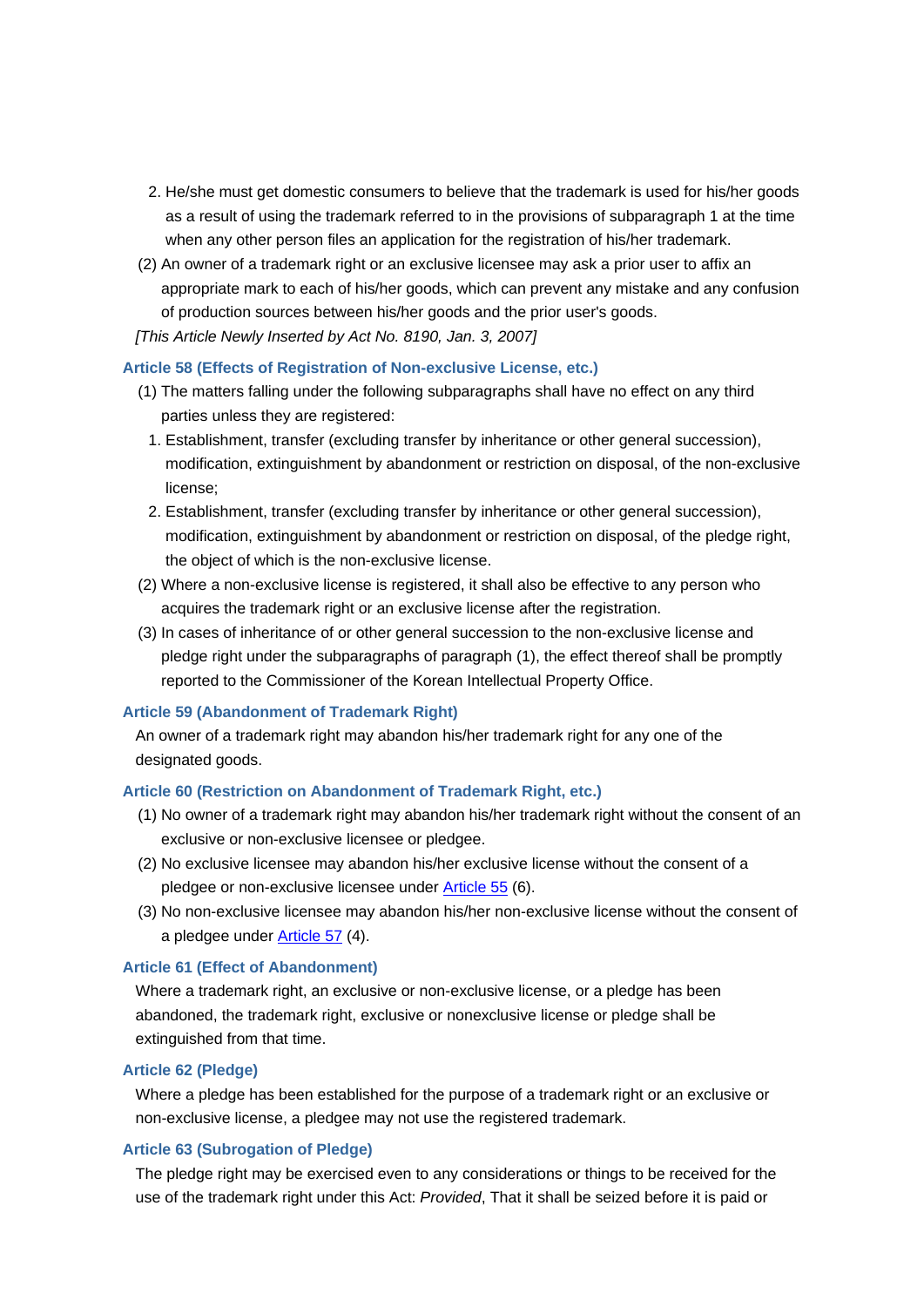handed over.

### **Article 64 (Extinguishment of Trademark Right)**

- (1) Where a successor fails to make a transfer registration of trademark right within three years after from the date of decease of the owner of trademark right, the trademark right shall be extinguished on the date following the expiration of three years from the date of decease of the owner of trademark right.
- (2) Where it fails to register the transfer of the trademark right of any corporation for which the liquidation procedure is in progress on or before the date on which the liquidation completion of the relevant corporation is registered (where the liquidation clerical work is not *de facto* complete even if the liquidation completion is registered, the earliest date from among the date on the liquidation clerical work is *de facto* completed and the date on which six months lapse from the date on which the liquidation completion is registered; hereafter the same shall apply in this paragraph), the trademark right shall be extinguished on the date following the date on which the liquidation of the relevant corporation is complete. *<Newly Inserted by Act No. 8190, Jan. 3, 2007>*

## **Article 64-2 (Extinguishment of Trademark Right in Absence of Registration of Conversion of Classification of Goods)**

- (1) Where there is any reason falling under any of the following subparagraphs, a trademark right covering designated goods of an application for registration of the conversion of the classification of goods shall extinguish on the date following the expiration date of the term of trademark right that is contained within the deadline under Article 46-2 (3) for registering the conversion of the classification of goods: *<Amended by Act No. 8190, Jan. 3, 2007>*
	- 1. Where a person who is entitled to register the conversion of the classification of goods does not file an application thereof within the deadline under Article 46-2 (3);
	- 2. Where an application for registration of the conversion of the classification of goods has been withdrawn;
	- 3. Where a procedure relating to the conversion of the classification of goods has been invalidated under

Article 16 (1) of the Patent Act applied *mutatis mutandis* under Article 5 of this Act;

- 4. Where a decision to reject registration of the conversion of the classification of goods becomes final and binding;
- 5. Where a trial decision invalidating registration of the conversion of the classification of goods under Article 72-2 becomes final and binding.
- (2) A trademark right covering designated goods that are the object of but not indicated in an application for registration of the conversion of the classification of goods under Article 46-2 (2) shall extinguish on the date when the designated goods that are indicated in the said application are converted and registered under Article 46-5: *Provided*, That where the conversion of the classification of goods is registered prior to the date on which the term of the trademark right expires, the trademark right is extinguished on the date following the expiration date of the term of trademark right. *<Amended by Act No. 8190, Jan. 3, 2007>*

*[This Article Newly Inserted by Act No. 6414, Feb. 3, 2001]*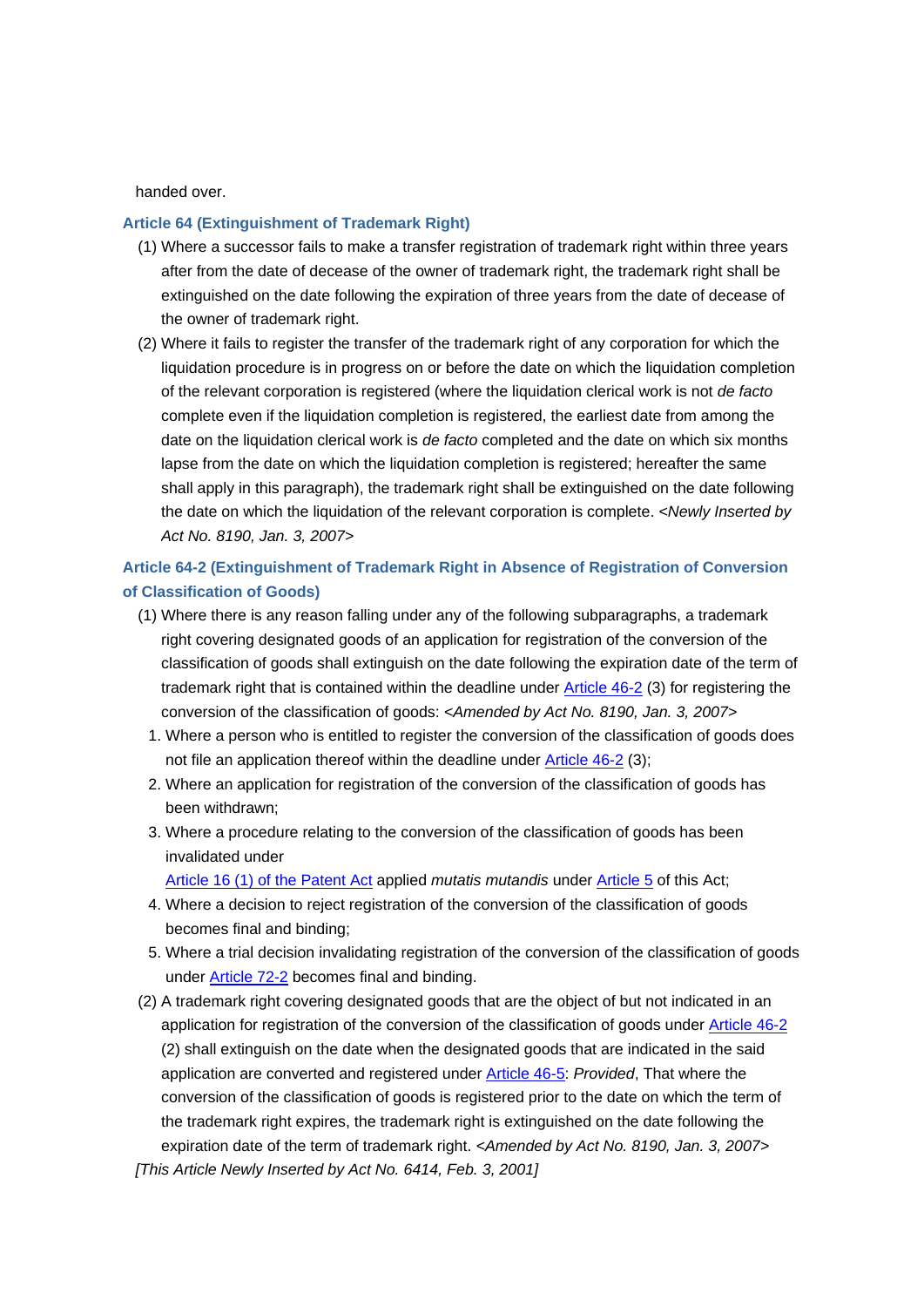## **CHAPTER VI PROTECTIONOFOWNERS OF TRADEMARK RIGHTS**

## **Article 65 (Right to Seek Injunction, etc. against Infringement)**

- (1) An owner of a trademark right or exclusive licensee may demand a person who infringes or is likely to infringe on the trademark right or exclusive license to discontinue or prevent the infringement.
- (2) When an owner of a trademark right or exclusive licensee makes a demand under paragraph (1), he/she may demand the destruction of products by which an act of infringement was committed, the removal of the facilities used for the act of infringement, or other measures necessary to prevent the infringement.

## **Article 66 (Acts Deemed Infringement)**

- (1) Any act which falls under any of the following subparagraphs shall be deemed to infringe a trademark right (excluding a geographical collective mark right) or exclusive license: *<Amended by Act No. 5355, Aug. 22, 1997; Act No. 7290, Dec. 31, 2004>*
	- 1. Using a trademark identical with a registered trademark of another person on the goods similar to the designated goods, or using a trademark similar to the registered trademark of another person on the goods identical with or similar to the designated goods;
	- 2. Delivering, selling, forging, imitating or possessing a trademark identical with or similar to the registered trademark of another person with intention to use or make another person use it on any goods identical with or similar to the designated goods;
	- 3. Manufacturing, delivering, selling or possessing tools used for making the registered trademark of another person with intention to forge or imitate or to make a third person forge or imitate the registered trademark;
- 4. Keeping, for a purpose of transfer or delivery, goods identical with or similar to the designated goods on which another person's registered trademark or any other similar trademark is used.
- (2) Any act which falls under any of the following subparagraphs shall be deemed to infringe a geographical collective mark right: *<Newly Inserted by Act No. 7290, Dec. 31, 2004>*
	- 1. Using a trademark (excluding a homonymous geographical indication; hereafter the same shall apply in this paragraph) similar to a registered geographical collective mark of another person on the goods identical with the designated goods;
	- 2. Delivering, selling, forging, imitating or possessing a trademark identical with or similar to the registered geographical collective mark of another person with intention to use or make a third person use it on any goods identical with the designated goods;
	- 3. Manufacturing, delivering, selling or possessing tools used for making the registered geographical collective mark of another person with intention to forge or imitate or to make a third person forge or imitate the registered geographical collective mark;
	- 4. Keeping, for a purpose of transfer or delivery, goods identical with the designated goods on which a trademark identical with or similar to another person's registered geographical collective mark is used.

### **Article 67 (Presumption, etc. of Amount of Damage)**

(1) Where an owner of a trademark right or an exclusive licensee claims compensation from a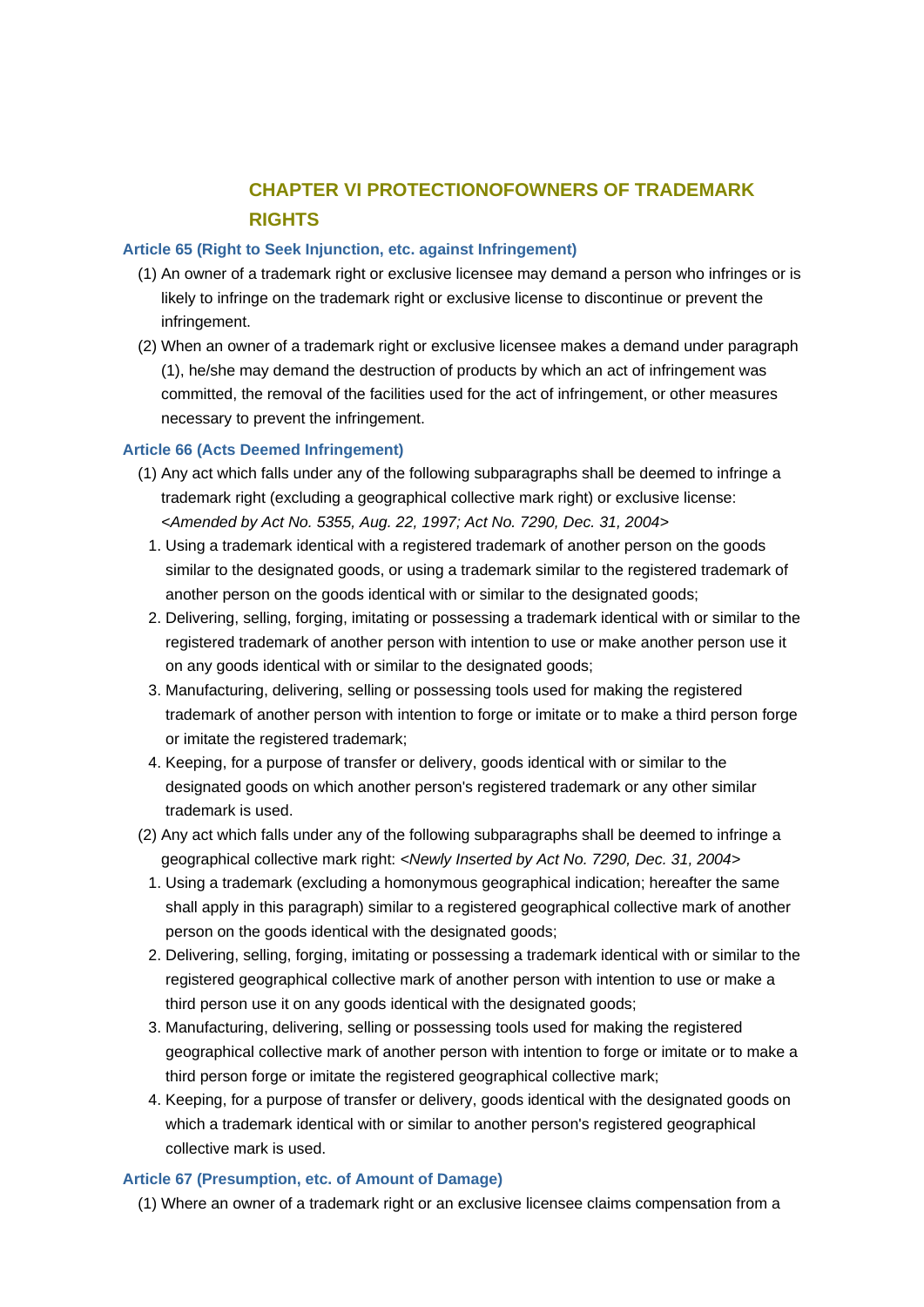person who has intentionally or negligently infringed a trademark right or exclusive license for damages caused by the infringer's transfer of infringing articles, the amount of damages may be calculated as the number of transferred articles multiplied by the profit per unit of the rticles that the owner of the trademark right or exclusive licensee might have sold in the absence of the said infringement. In such cases, the compensation may not exceed an amount calculated as follows: the estimated profit per unit multiplied by the number of articles that the trademark right owner or licensee could have produced subtracted by the number of articles actually sold: *Provided*, That where the owner of the trademark right or exclusive licensee fails to sell his/her product for reasons other than infringement, a sum calculated according to the number of articles unsold due to reasons other than infringement shall be deducted. *<Newly Inserted by Act No. 6414, Feb. 3, 2001>*

- (2) Where an owner of a trademark right or an exclusive licensee claims compensation from a person who has intentionally or negligently infringed on the trademark right or the exclusive license for damages caused to him/her by such infringement, the profits gained by the infringer by the infringement shall be presumed to be the amount of damage suffered by the owner of the trademark right or exclusive licensee.
- (3) Where an owner of a trademark right or an exclusive licensee claims compensation from a person who has intentionally or negligently infringed the trademark right or exclusive license for damages caused to him/her by the infringement, the amount of money which he/she would normally receive for the use of the registered trademark may be claimed as the amount of damages suffered by him/her.
- (4) Notwithstanding paragraph (3), where the amount is in excess of the amount under the same paragraph, the amount in excess may also be claimed as compensation for damage. In such cases, the court may take into consideration whether there has been either willfulness or gross negligence on the part of the person who has infringed the trademark right or the exclusive license when deciding the amount of damages. *<Amended by Act No. 6414, Feb. 3, 2001>*
- (5) In litigation relating to the infringement of a trademark right or exclusive license, where the court recognizes that the nature of the facts of the case make it difficult to provide evidence proving the amount of damage that has occurred, notwithstanding paragraphs (1) through (4), the court may determine a reasonable amount on a review of all the arguments and on the basis of an examination of the evidence. *<Newly Inserted by Act No. 6414, Feb. 3, 2001>*

#### **Article 68 (Presumption of Intention)**

Any person who has infringed on a trademark right or exclusive license of another person that indicates that it is a registered trademark under Article 90, shall, with respect to the infringement, be presumed to have known that the trademark was already registered.

#### **Article 69 (Recovery of Reputation of Owner, etc. of Trademark Right)**

With respect to a person who makes an owner of a trademark right or exclusive licensee lose his/her business reputation, by infringing intentionally or negligently on the trademark right or exclusive license, the court may, upon request of the owner of the trademark right or exclusive licensee, order any measures necessary for recovering the business reputation of the owner of the trademark right or exclusive licensee in lieu of, or along with, a compensation for damages.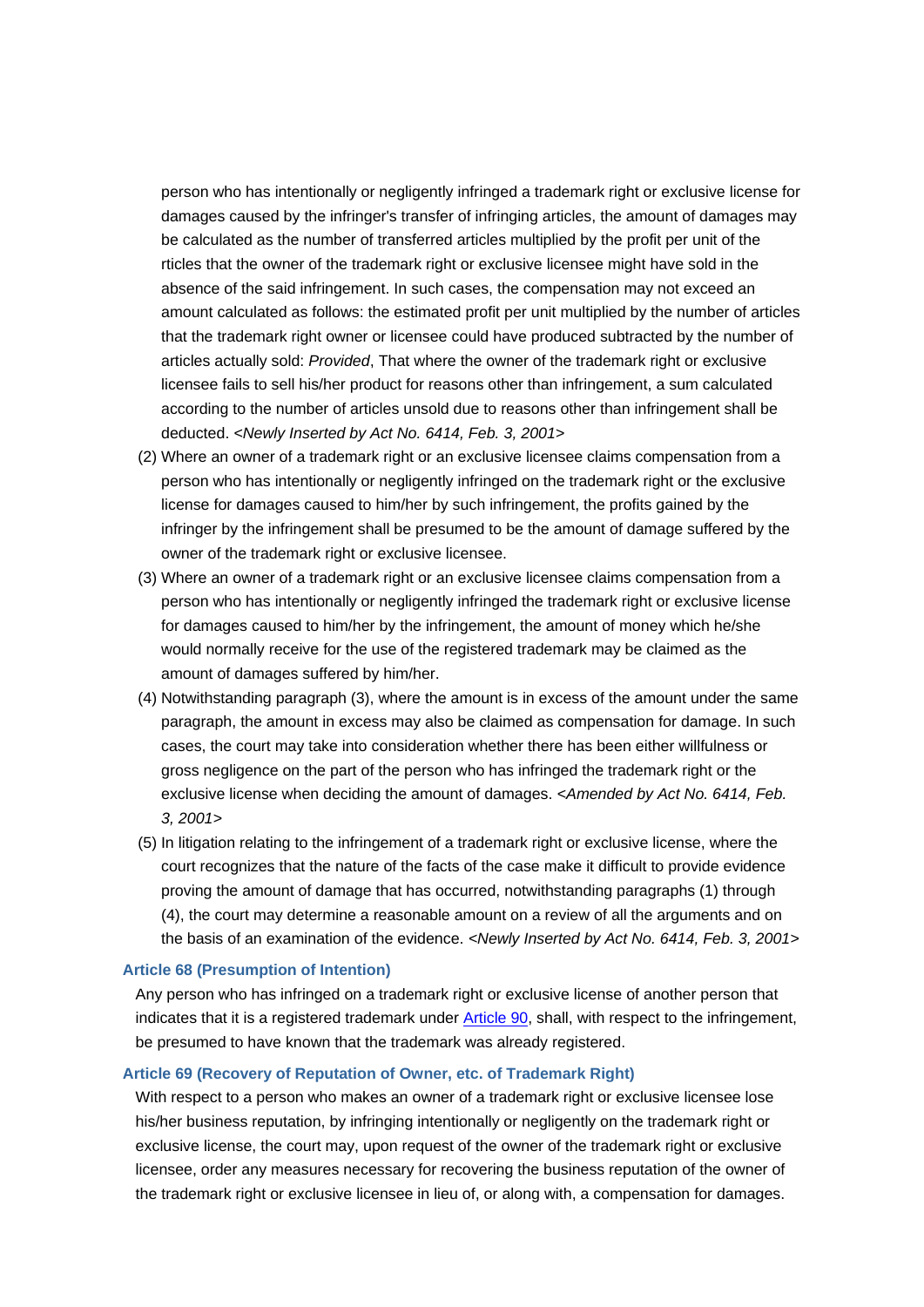#### **Article 70 (Submission of Documents)**

In litigation as to an infringement on a trademark right or exclusive license, the court may, upon request of the party concerned, order the other party to submit documents necessary for calculating the damage caused by the infringement: *Provided*, That this shall not apply to cases where a person who has the documents in hand has a justifiable ground for refusing to submit the documents.

## **CHAPTER VII TRIAL**

## **Article 70-2 (Trial on Decision of Rejection)**

Any person dissatisfied with a decision to reject trademark registration, a decision to reject additional registration of designated goods, or a decision to reject registration of the conversion of the goods classification (hereinafter referred to as "decision of rejection") may make a request for trial within thirty days from the date of receipt of a certified copy of the decision of rejection. *[This Article Wholly Amended by Act No. 9987, Jan. 27, 2010]*

### **Article 70-3 (Trial on Ruling to Dismiss Amendment)**

Any person dissatisfied with a ruling to dismiss an amendment under Article 17 (1) may request a trial within thirty days from the date of receipt of a certified copy of the decision. *[This Article Newly Inserted by Act No. 4895, Jan. 5, 1995]*

### **Article 71 (Invalidation Trial on Trademark Registration)**

- (1) If a trademark registration or additional registration of designated goods falls under any of the following subparagraphs, an interested party or examiner may request an invalidation trial. In such cases, if there are two or more designated goods of the registered trademark, it may be requested for each of the designated goods: *<Amended by Act No. 5355, Aug. 22, 1997; Act No. 6414, Feb. 3, 2001; Act No. 7290, Dec. 31, 2004; Act No. 8190, Jan. 3, 2007>*
	- 1. Where a trademark registration or additional registration of the designated goods is in contravention of the proviso to Article 3, Articles 6 through 8, 12 (2) (latter part), (5), and (7) through (9), 23 (1) 4 through 6 of this Act, or

Article 25 of the Patent Act which is applicable *mutatis mutandis* under Article 5 of this Act;

- 2. Where a trademark registration or additional registration of designated goods is in contravention of the treaty;
- 3. Where a trademark registration or additional registration of designated goods is made by a person who fails to succeed to the right created by the application for trademark registration; 3-Where the additional registration of the designated goods is in violation of Article 48 (1) 4; 2.
- 4. Where an owner of a trademark right becomes a person who is unable to enjoy the trademark right under

Article 25 of the Patent Act which is applicable *mutatis mutandis* under Article 5 of this Act or such registered trademark is in contravention of the treaty;

- 5. Where a registered trademark falls under any subparagraph of **Article 6** (1) after the registration of the trademark (excluding cases falling under Article 6 (2));
- 6. Where a geographical indication which constitutes a registered geographical collective mark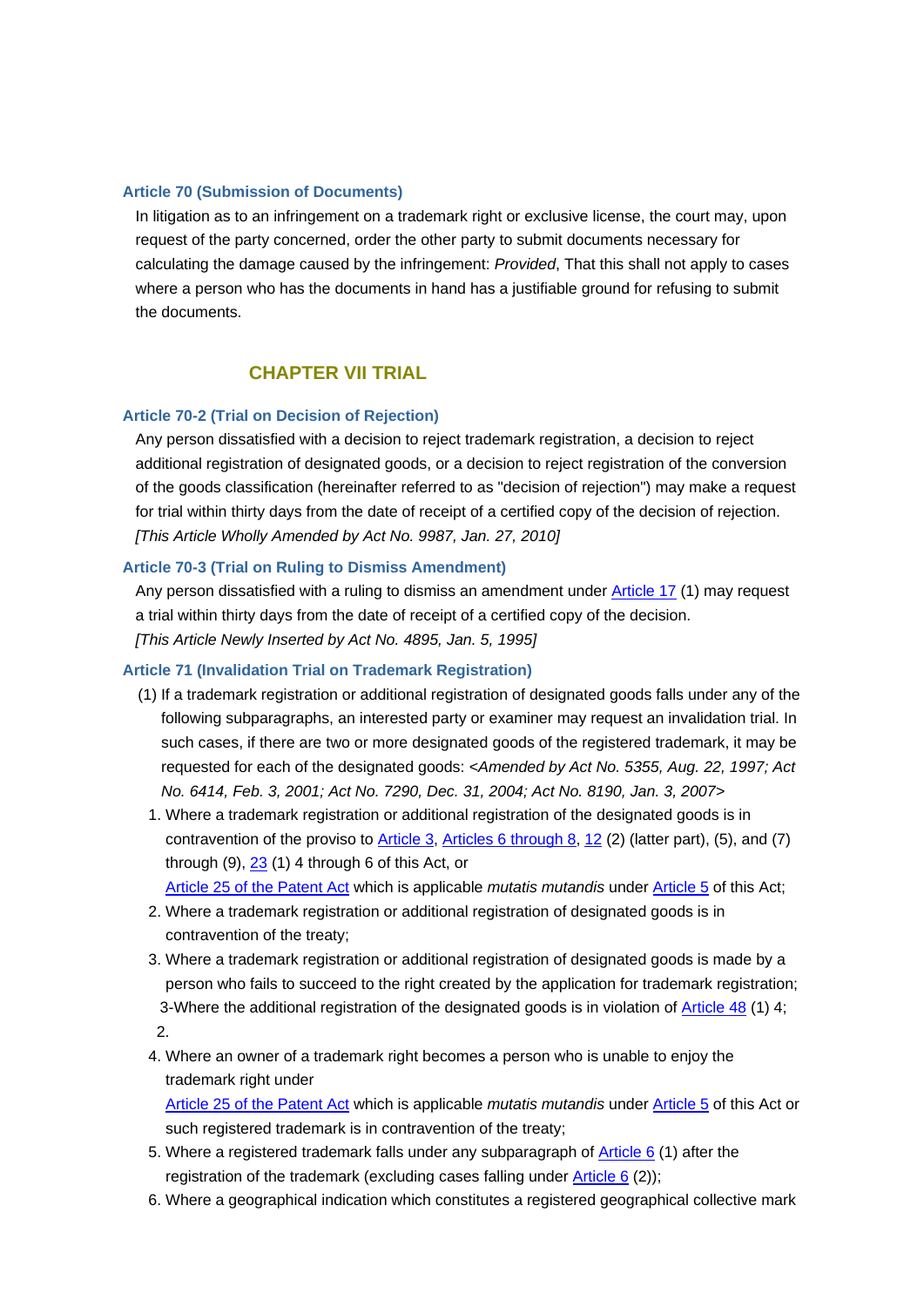is no more protected or used by the country of origin after the registration of the geographical collective mark under Article 41.

- (2) An invalidation trial as referred to in paragraph (1) may be requested even after the trademark right is extinguished.
- (3) If a trial decision that a trademark registration be invalidated becomes final and binding, the trademark right shall be deemed not to have existed from the beginning: *Provided*, That if the trial decision that the trademark registration be invalidated under paragraph (1) 4 through 6 becomes final and binding, the trademark right shall be deemed not to have existed from the time when the registered trademark falls under the same subparagraph. *<Amended by Act No. 6414, Feb. 3, 2001; Act No. 7290, Dec. 31, 2004>*
- (4) In applying the proviso to paragraph (3), where it is unable to specify the time when a registered trademark falls under paragraph (1) 4 through 6, the trademark right shall be deemed not to have existed from the time when an invalidation trial under paragraph (1) is requested and the contents of the request is made known to the public on the original register. *<Newly Inserted by Act No. 6414, Feb. 3, 2001; Act No. 7290, Dec. 31, 2004>*
- (5) Where a trial under paragraph (1) has been requested, the presiding administrative patent judge shall notify the exclusive licensee of the trademark right, and other persons with registered rights related to the trademark, regarding the subject of the request.

#### **Article 72 (Invalidation Trial on Registration for Renewal of Term of Trademark Right)**

- (1) An interested party or examiner may request an invalidation trial, if a registration for term renewal of a trademark right falls under any of the following subparagraphs. In such cases, if designated goods of a registered trademark, the registration of which is renewed, are two or more, an invalidation trial may be requested for each designated good: *<Amended by Act No. 9987, Jan. 27, 2010>*
	- 1. *Deleted; <by Act No. 5355, Aug. 22, 1997>*
	- 2. Where a registration for the renewal of term of a trademark right is in contravention of Article 43 (2);
- 3. Where an application for registration for term renewal of a trademark right has been filed by a person, other than the owner of the relevant trademark right.
- (2) An invalidation trial as referred to in paragraph (1) may be requested even after the trademark right is extinguished.
- (3) Where a trial decision that a registration for renewal of term of a trademark right be invalidated becomes final and binding, such registration shall be deemed not to have existed from the beginning.
- (4) Article 71 (5) shall apply *mutatis mutandis* to requests for trial referred to in paragraph (1). *<Amended by Act No. 6765, Dec. 11, 2002>*

### **Article 72-2 (Invalidation Trial on Registration for Conversion of Classification of Goods)**

(1) An interested party or an examiner may request an invalidation trial in cases where a registration of the conversion of the classification of goods falls under any of the following subparagraphs. In such cases, if there are two or more designated goods relating to the registration for the conversion of the classification of goods, a request for an invalidation trial may be made for each of the designated goods: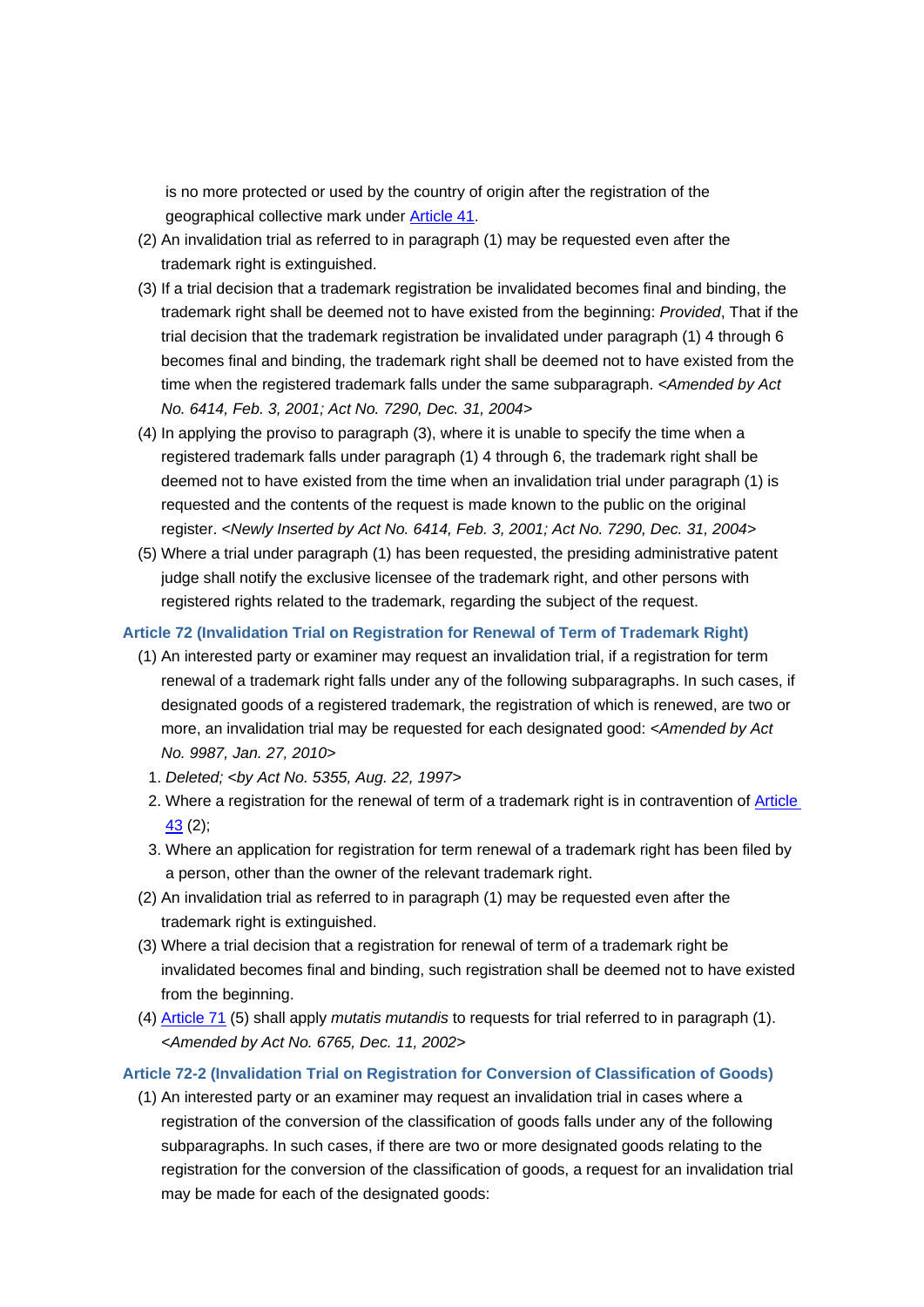- 1. Where the registration of the conversion of the classification of goods has been granted for designated goods not covered by the present registered trademark or where the scope of the designated goods has been expanded;
- 2. Where an application for the registration for the conversion of the classification of goods has been filed by a person who is not the owner of the trademark right concerned;
- 3. Where the registration for the conversion of the classification of goods is in violation of Article 46-2 (3).
- (2) Article 71 (2) and (5) shall apply *mutatis mutandis* to invalidation trials on registration of the conversion of the classification of goods.
- (3) Where a trial decision invalidating a registration of the conversion of the classification of goods has become final and binding, the registration of the conversion of the classification of goods shall be deemed to have never existed.
- *[This Article Newly Inserted by Act No. 6414, Feb. 3, 2001]*

#### **Article 73 (Cancellation Trial on Trademark Registration)**

- (1) If a registered trademark falls under any of the following subparagraphs, a cancellation trial on the trademark registration may be requested: *<Amended by Act No. 5355, Aug. 22, 1997; Act No. 7290, Dec. 31, 2004>*
	- 1. *Deleted; <by Act No. 5355, Aug. 22, 1997>*
	- 2. Where an owner of a trademark right makes consumers mistake the quality of goods or confused with goods related to any business of another person by using intentionally a trademark similar to the registered trademark on the designated goods, or using the registered trademark or similar trademark on goods similar to the designated goods;
	- 3. Where an owner of a trademark right, exclusive or non-exclusive licensee fails to use the registered trademark on the designated goods in the Republic of Korea without justifiable grounds, for three or more years consecutively before a cancellation trial is requested;
	- 4. Where it is in contravention of the provisions of Article 54 (1) (latter part), (5), (7) through (9);
- 5. Where for a collective mark, a member of the organization concerned allows another person to use the collective mark in contravention of the articles of association of the organization, or a member of the organization concerned misleads consumers as to the quality or geographical origin of the goods or makes them confused with goods related to any business of another person by using the collective mark in contravention of the articles of association of the organization: *Provided*, That this shall not apply to cases where an owner of the collective mark right pays a considerable attention to the supervision of the member;
- 6. Where it might make consumers mistake the quality of goods or confused with goods related to any business of another person by modifying the articles of association under Article 9 (3) after the establishment of the collective mark is registered;
- 7. Where a trademark falling under the main sentence of Article 23 (1) 3 is registered, and an owner of the right to the trademark requests a cancellation trial within five years from the date of trademark registration;
- 8. Where an exclusive or non-exclusive licensee misleads consumers as to the quality of goods or makes them confused with goods related to any business of another person by using the registered trademark or similar trademark on the designated goods or similar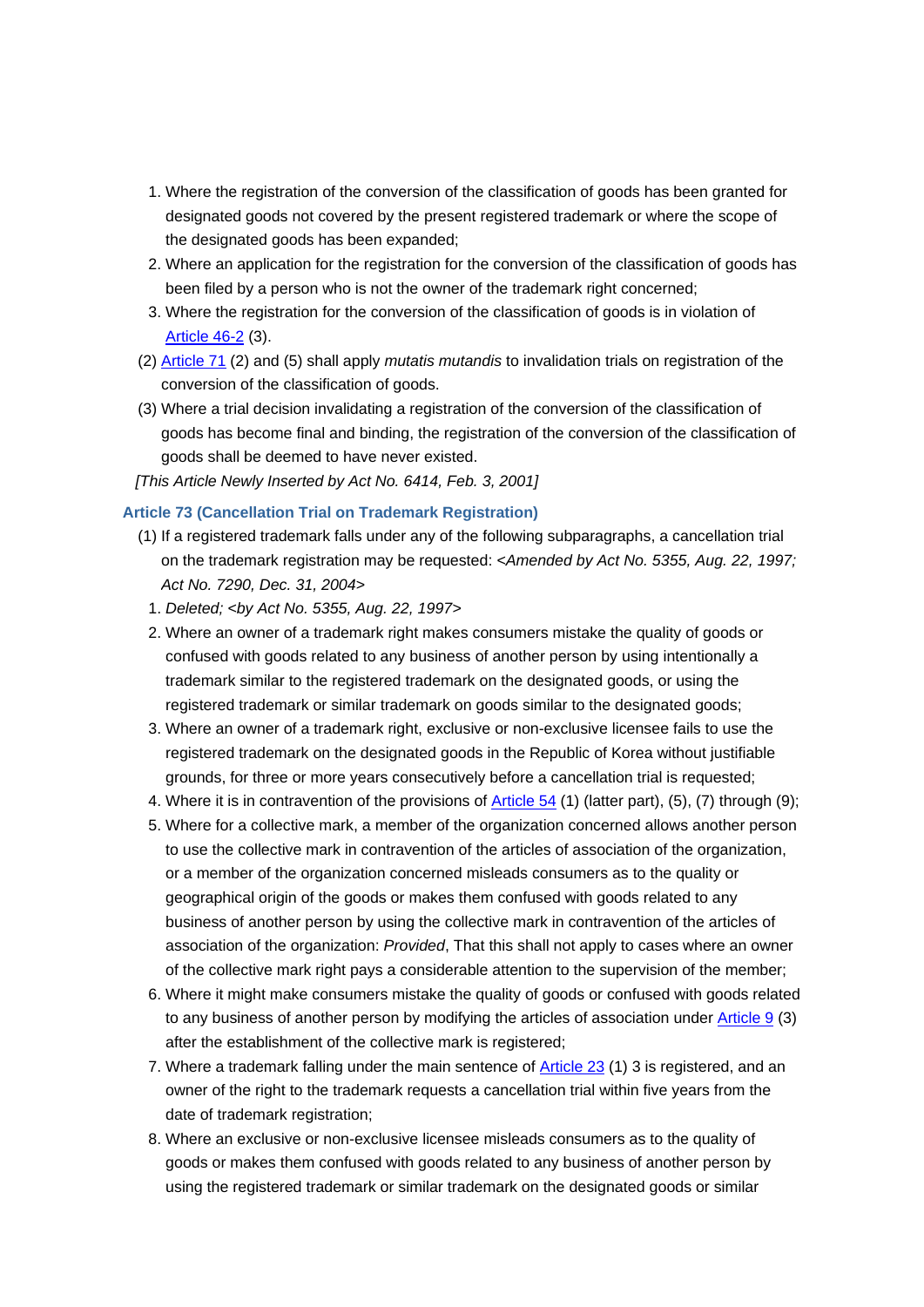goods: *Provided*, That this shall not apply to cases where an owner of trademark right pays a considerable attention;

- 9. Where similar trademarks belong to different owners of trademark right because of transfer of trademark right, and one of them misleads consumers as to the quality of goods or makes them confused with goods related to any business of another person by using his/her own registered trademark upon goods identical or similar goods designated by his/her own registered trademark to perform practices of unfair competition;
- 10. Where for a collective mark, a third person misleads consumers as to the quality or geographical origin of goods, or makes them confused with goods related to any business of another person, by using the collective mark, and, in spite of such fact, an owner of the collective mark right does not take a proper measure therefor on purpose;
- 11. Where, after effecting the registration of a geographical collective mark, the owner of the geographical collective mark right prohibits any person who produces, manufactures, or processes designated goods entitled for the geographical indication as a business from joining the organization through the articles of association of the organization concerned, or includes very strict conditions of entry into the organization in the articles of association concerned, which do not substantially allow any other person to join the organization, or allows any person disqualified for using the geographical indication to enter the organization;
- 12. Where for a geographical collective mark, the owner of the geographical collective mark right or a member of the organization concerned misleads consumers as to the quality of the goods or makes them confused with the geographical origin of the goods by using the collective mark in contravention of Article 90-2.
- (2) *Deleted. <by Act No. 5355, Aug. 22, 1997>*
- (3) Where a cancellation trial is requested by a ground that it falls under paragraph (1) 3, if there are two or more designated goods of the registered trademark, a cancellation trial may be requested on some of the designated goods.
- (4) Where a cancellation trial is requested by a ground that it falls under paragraph (1) 3, an owner of trademark right may not be exempted from the cancellation of the trademark registration as to the designated goods related to a request for cancellation trial, unless the defendant proves that he/she has used duly in the Republic of Korea the registered trademark on one or more designated goods related to a request for cancellation trial within three years before the date of trial request: *Provided*, That this shall not apply to cases where the defendant has proved a justifiable ground for not using it. *<Amended by Act No. 5355, Aug. 22, 1997>*
- (5) After a cancellation trial is requested by a ground that it falls under paragraph (1) 2, 3, 5, 6, and 8 through 12, even where the fact corresponding to the ground for the trial request ceases to exist, the ground for cancellation shall not be affected. *<Amended by Act No. 5355, Aug. 22, 1997; Act No. 7290, Dec. 31, 2004>*
- (6) A cancellation trial under paragraph (1) may be requested by an interested party only: *Provided*, That a trial on any ground falling under paragraph (1) 2, 5, 6, or 8 through 12 may be requested by any person. *<Amended by Act No. 9987, Jan. 27, 2010>*
- (7) When a trial decision that a trademark registration be cancelled becomes final and binding, the trademark right shall be extinguished from that time onward.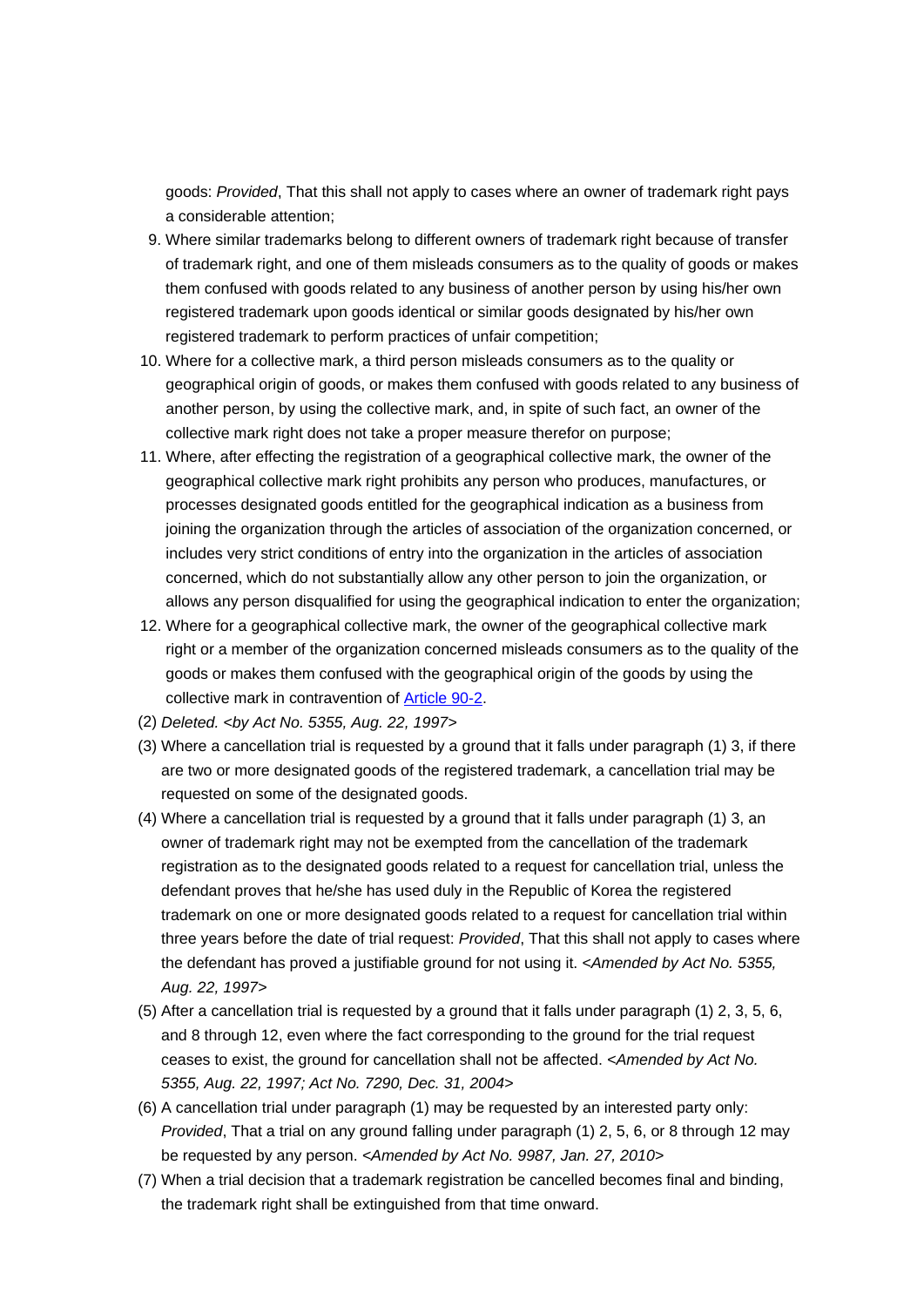(8) Article 71 (5) shall apply *mutatis mutandis* to requests for trial referred to in paragraph (1). *<Amended by Act No. 5355, Aug. 22, 1997; Act No. 6765, Dec. 11, 2002>*

**Article 74 (Cancellation Trial on Registration of Exclusive or Non-Exclusive License)**

- (1) Where an exclusive or non-exclusive licensee commits an act falling under Article 73 (1) 8, a cancellation trial on registration of exclusive or non-exclusive license may be requested.
- (2) After a cancellation trial on a registration of exclusive or non-exclusive license is requested under paragraph (1), even where the fact corresponding to the ground for the trial request ceases to exist, the ground for cancellation shall not be affected.
- (3) Any person may request a trial on cancellation of exclusive or nonexclusive license under paragraph (1).
- (4) Where a trial decision that the registration of exclusive or non-exclusive license be cancelled becomes final and binding, the exclusive or nonexclusive license shall be extinguished from that time onward.
- (5) The presiding administrative patent judge shall, upon a request under paragraph (1), notify the effect of such request to a non-exclusive licensee on the exclusive license and other persons with registered rights related to the exclusive license, or to persons with registered rights related to the non-exclusive license.

#### **Article 75 (Trial to Confirm Scope of Right)**

An owner of the trademark right, exclusive licensee, or interested party may request a trial to confirm the scope of the trademark right for the purpose of confirming the scope of right to the registered trademark. *<Amended by Act No. 8190, Jan. 3, 2007>*

#### **Article 76 (Period of Limitation)**

- (1) An invalidation trial on a trademark registration, a registration for renewal of term of a trademark right, and a registration of the conversion of the classification of goods under Article 7 (1) 6 through 9-2 and 14, Articles 8, 72 (1) 2, and 72-2 (1) 3 may not be requested after five years from the registration date of the trademark, the registration date of the renewal of term of the trademark right, or the registration date of the conversion of the classification of goods. *<Amended by Act No. 4597, Dec. 10, 1993; Act No. 5355, Aug. 22, 1997; Act No. 6414, Feb. 3, 2001; Act No. 7290, Dec. 31, 2004>*
- (2) A cancellation trial on a trademark registration and on a registration of an exclusive or nonexclusive license under Articles 73 (1) 2, 5, 6, and 8 through 12 and 74 (1) may not be requested after three years from the date on which the alleged facts have ceased to exist. *<Amended by Act No. 5355, Aug. 22, 1997; Act No. 7290, Dec. 31, 2004>*

## **Article 77 (Mutatis Mutandis Application of the Patent Act)**

Articles 139, 140, 141 through 153, 153-2 and 154 through 166 of the Patent Act shall apply *mutatis mutandis* to trials. In such cases, "invalidation trial under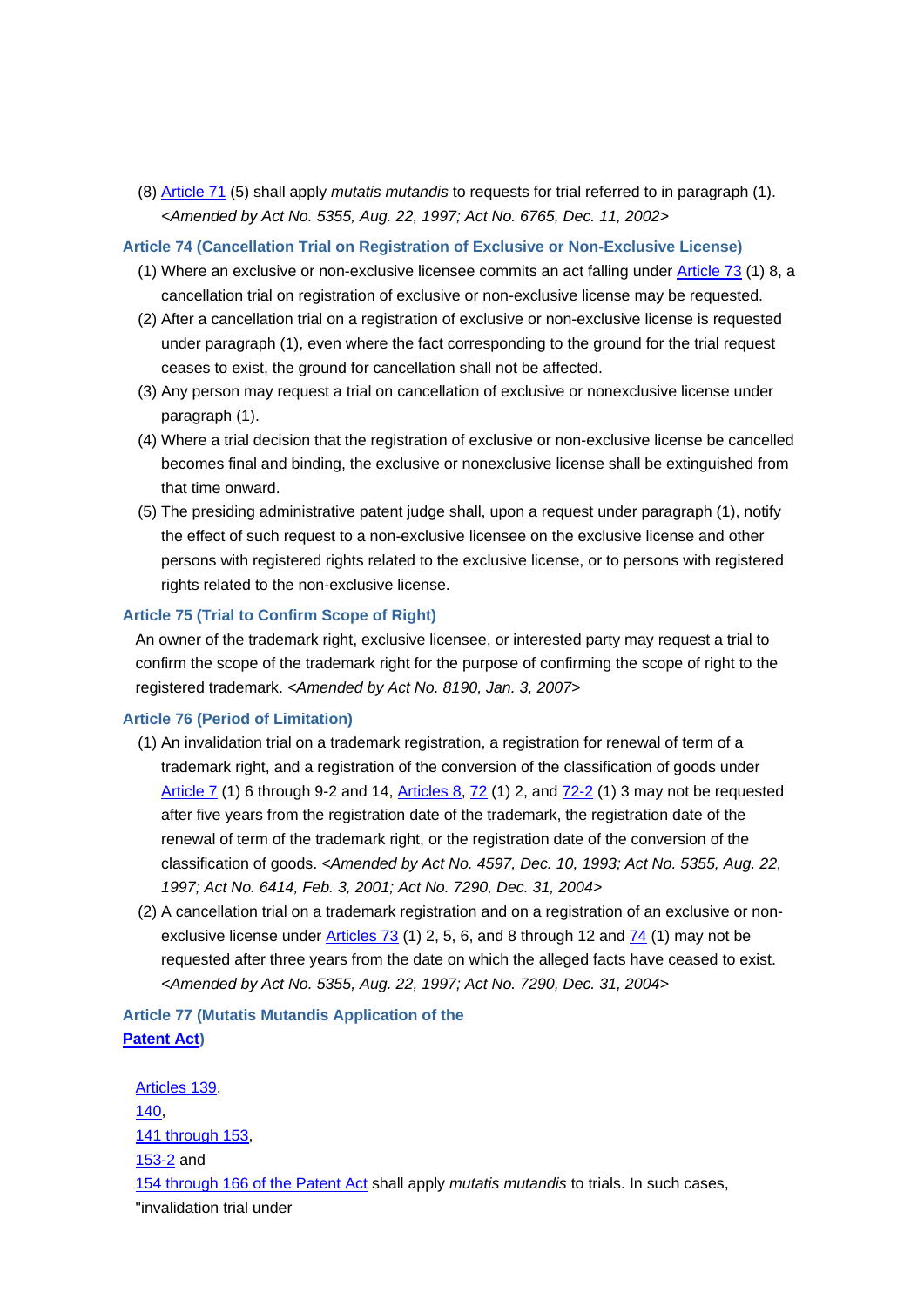Articles 133 (1), 134 (1) and 137 (1)" in Article 139 (1) of the same Act shall be construed as "invalidation trial under Articles 71 (1), 72 (1) and 72-2 (1), and the cancellation trial under Article 73 (1)", "invalidation trial under Article 133 (1)" in Article 161 (2) of the same Act shall be construed as "invalidation trial under Articles 71 (1), 72 (1) and 72-2 (1)", "another trial" in Article 164 (1) of the same Act shall be construed as "decision or other trial on the application for the objection raised to the trademark registration", " Articles 133 (1), 134 (1), 135 and 137 (1)" in Article 165 (1) of the same Act shall be construed as " Articles 71 (1), 72 (1), 72-2 (1), 73 (1) and 75" and " Article 132-3, 136 or 138" in Article 165 (3) of the same Act shall be construed as " Article 70-2 or 70-3", respectively. *<Amended by Act No. 8190, Jan. 3, 2007> [This Article Wholly Amended by Act No. 6414, Feb. 3, 2001]* **Article 78** *Deleted. <by Act No. 4895, Jan. 5, 1995>*

**Article 79 (Formal Requirements of Request for Trial on Decision of Rejection or Ruling to Dismiss Amendment)**

- (1) Any person who requests a trial on the decision of rejection under Article 70-2 or a trial on a ruling to dismiss an amendment under Article 70-3 shall submit to the President of the Intellectual Property Tribunal a written request for trial specifying the following matters: *<Amended by Act No. 4895, Jan. 5, 1995; Act No. 6414, Feb. 3, 2001>*
	- 1. The name and address of requester (in cases of a corporation, its title and place of business);

1-The name, address, or place of business, if any, of an agent (if the agent is a patent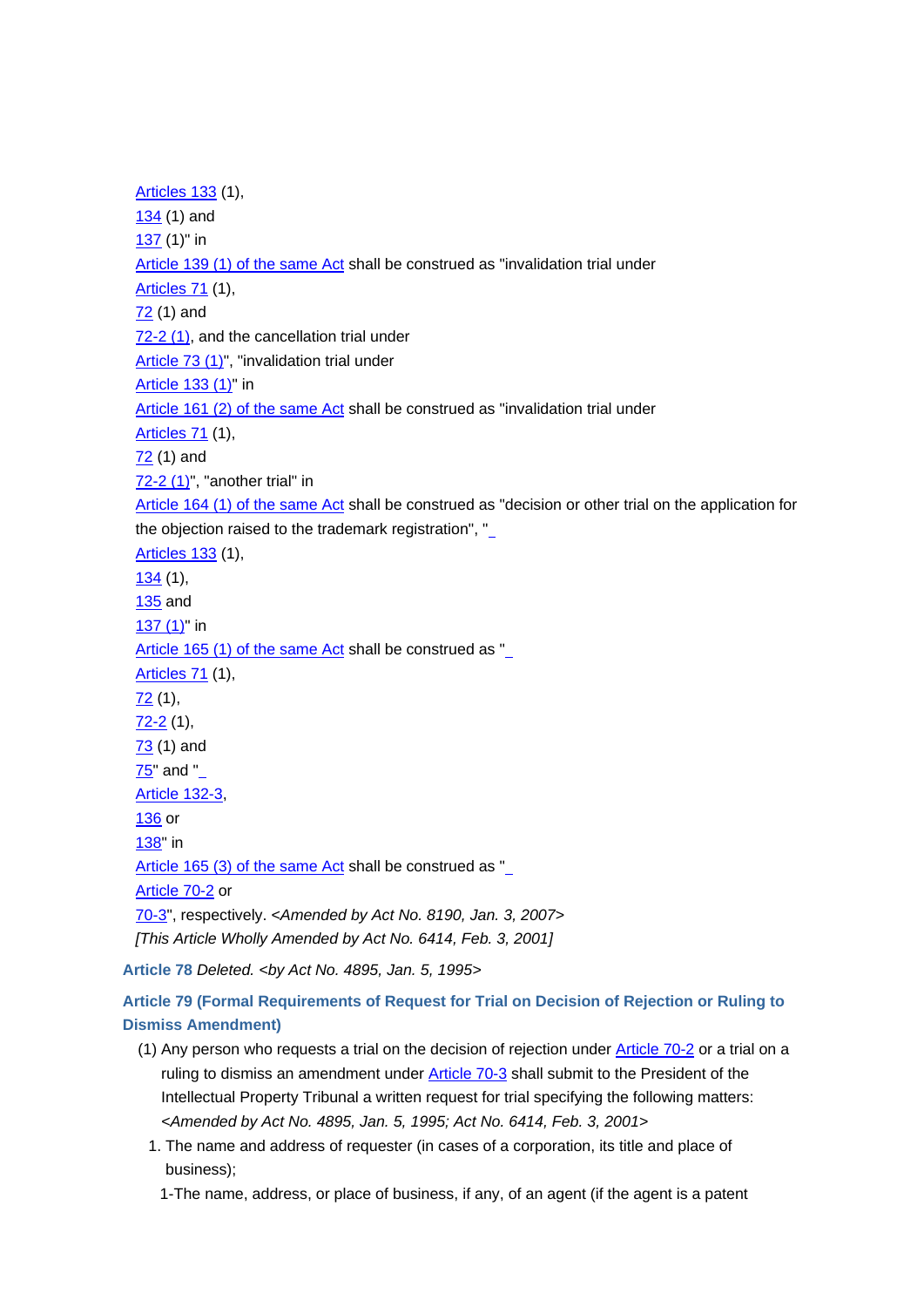- 2. corporation, its title, place of office, and the name of the designated patent attorney);
- 2. The filing date and the application number;
- 3. The designated goods and the classification thereof;
- 4. The date of examiner's decision of rejection or ruling to dismiss an amendment;
- 5. The indication of the trial case;
- 6. The purpose and grounds for the request;
- 7. *Deleted. <by Act No. 6414, Feb. 3, 2001>*
- (2) Where a trial on the decision of rejection under Article 70-2 is requested, and where such decision of rejection is based on the acceptance of an objection to the trademark registration, the President of the Intellectual Property Tribunal shall notify the effect thereof to the applicant. *<Amended by Act No. 4895, Jan, 5, 1995; Act No. 6414, Feb. 3, 2001>*

**Article 80** *Deleted. <by Act No. 4895, Jan. 5, 1995>*

**Article 81 (Mutatis Mutandis Application of Provisions concerning Examination to Trial on Decision of Rejection)**

- (1) Articles 15, 17, 18, 23 (2), 24, 24-2, 24-3, 25 through 30, 46-4 (2) and 48 (2) shall apply *mutatis mutandis* to trials on decision of rejection. In such cases, Article 24 shall not apply *mutatis mutandis* to cases where an application for trademark registration or additional registration of designated goods has already been published. *<Amended by Act No. 9987, Jan. 27, 2010>*
- (2) Where Article 17 is applicable *mutatis mutandis* under paragraph (1), "if any applicant requests a trial on a ruling to dismiss an amendment under Article 70-3" in Article 17 (3) shall be construed as "if a lawsuit is brought under

Article 186 (1) of the Patent Act applicable *mutatis mutandis* under Article 86 (2)", and "until the trial decision becomes final and binding" shall be construed as "until the judgement becomes final and binding". *<Amended by Act No. 4895, Jan. 5, 1995; Act No. 8190, Jan. 3, 2007>*

(3) Articles 17 (4) through (6), 23 (2), 46-4 (2) and 48 (2) applicable *mutatis mutandis* under paragraph (1) shall apply *mutatis mutandis* to cases where the grounds for decision of rejection and other grounds for rejection are found. *<Amended by Act No. 9987, Jan. 27, 2010>*

## **Article 82 (Special Provisions for Trial on Decision of Rejection or Ruling to Dismiss Amendment)**

(1)

### Articles 172 and

176 of the Patent Act shall apply *mutatis mutandis* to trials on decision of rejection and ruling to dismiss an amendment. In such cases, "

Article 132-3" in

Article 176 (1) of the Patent Act shall be construed as "Article 70-2 or 70-3", and "decision of rejection to grant a patent or of rejection to grant a registration of an extension of term of a patent right, or cancellation of a patent" in

Article 176 (1) of the Patent Act shall be construed as "decision of rejection or ruling to dismiss an amendment". *<Amended by Act No. 6414, Feb. 3, 2001; Act No. 8190, Jan. 3,*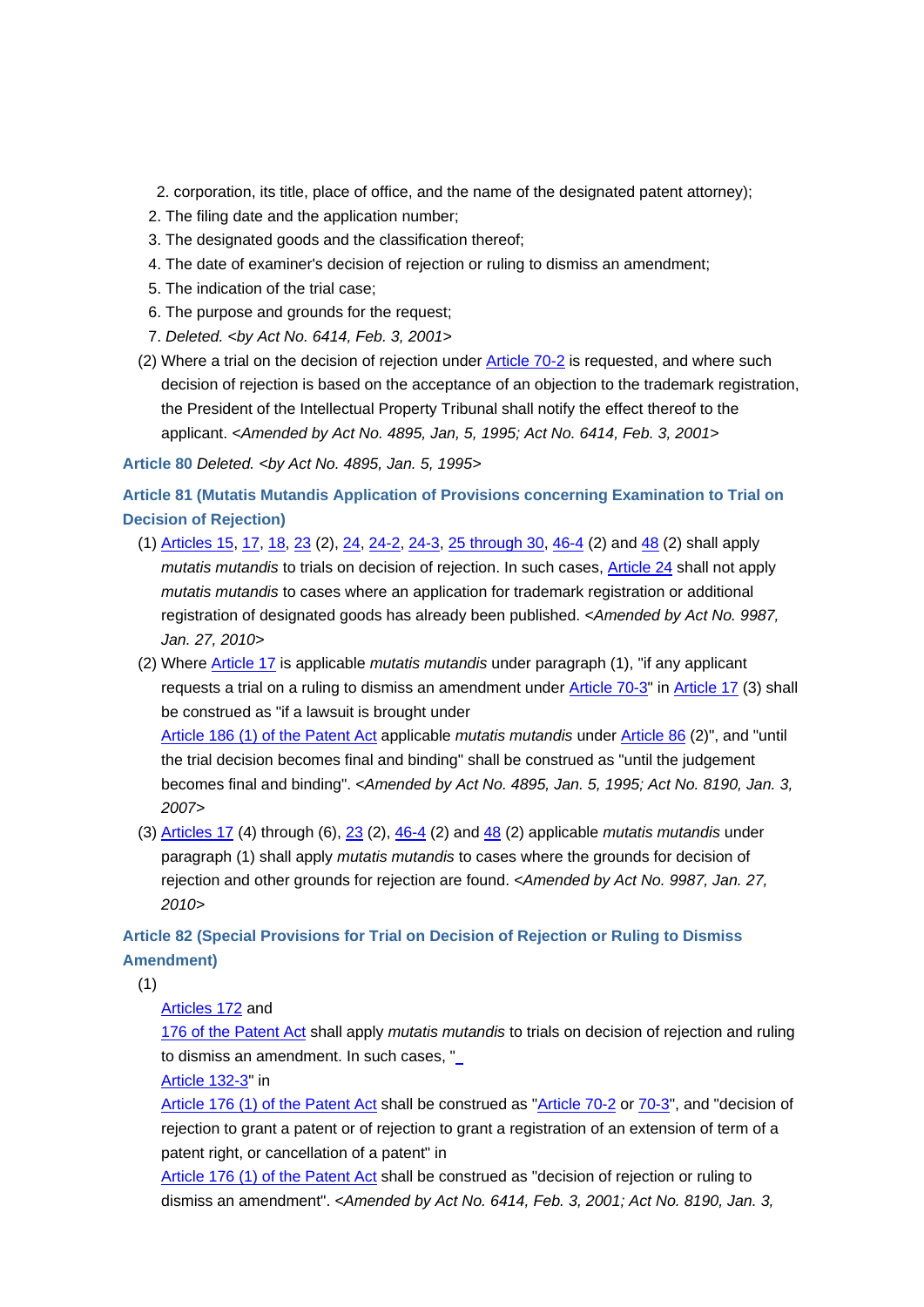*2007>*

(2)

Articles 147 (1) and (2),

155, and

156 of the Patent Act which are applicable *mutatis mutandis* under Article 77 shall not apply to trials on decision of rejection referred to in Article 70-2 and ruling to dismiss an amendment referred to in Article 70-3. *<Amended by Act No. 6414, Feb. 3, 2001; Act No. 8190, Jan. 3, 2007>*

*[This Article Wholly Amended by Act No. 4895, Jan. 5, 1995]*

## **CHAPTER VIII RETRIAL AND LITIGATION**

## **Article 83 (Request for Retrial)**

 (1) Any party may request a retrial on a trial decision which has become final and binding. (2)

Articles 451 and

453 of the Civil Procedure Act shall apply *mutatis mutandis* to requests for retrial under paragraph (1). *<Amended by Act No. 6626, Jan. 26, 2002; Act No. 8190, Jan. 3, 2007>*

## **Article 84 (Request for Retrial on Fraudulent Trial Decision)**

- (1) If the parties to a trial have a trial decision made for the purpose of fraudulently injuring the right or interest of the third person in conspiracy with each other, the third person may request a retrial on the final and binding trial decision. *<Amended by Act No. 4895, Jan. 5, 1995>*
- (2) In cases of request for retrial as referred to in paragraph (1), the parties to a trial shall be joint defendants. *<Amended by Act No. 4895, Jan. 5, 1995>*

## **Article 85 (Restriction on Effect of Trademark Right Restored by Retrial)**

In cases falling under any of the following subparagraphs, no effect of trademark right shall extend to any act using in good faith a trademark identical with the registered trademark on any goods identical with the designated goods after the trial decision becomes final and binding and before the request for retrial is registered and to any act falling under any subparagraph of Article 66 (1) or (2): *<Amended by Act No. 7290, Dec. 31, 2004>*

- 1. Where, after a trademark registration or registration for the renewal of term of a trademark right is invalidated, its effect is restored by the retrial;
- 2. Where, after a trademark registration is cancelled, its effect is restored by the retrial;
- 3. Where, after a trial decision that it is not included in the scope of the trademark right becomes final and binding, a trial decision contrary to it becomes final and binding by the retrial.

## **Article 86 (Mutatis Mutandis Application of the Patent Act, etc.)**

(1) The provisions of Articles 180 and 184 of the Patent Act and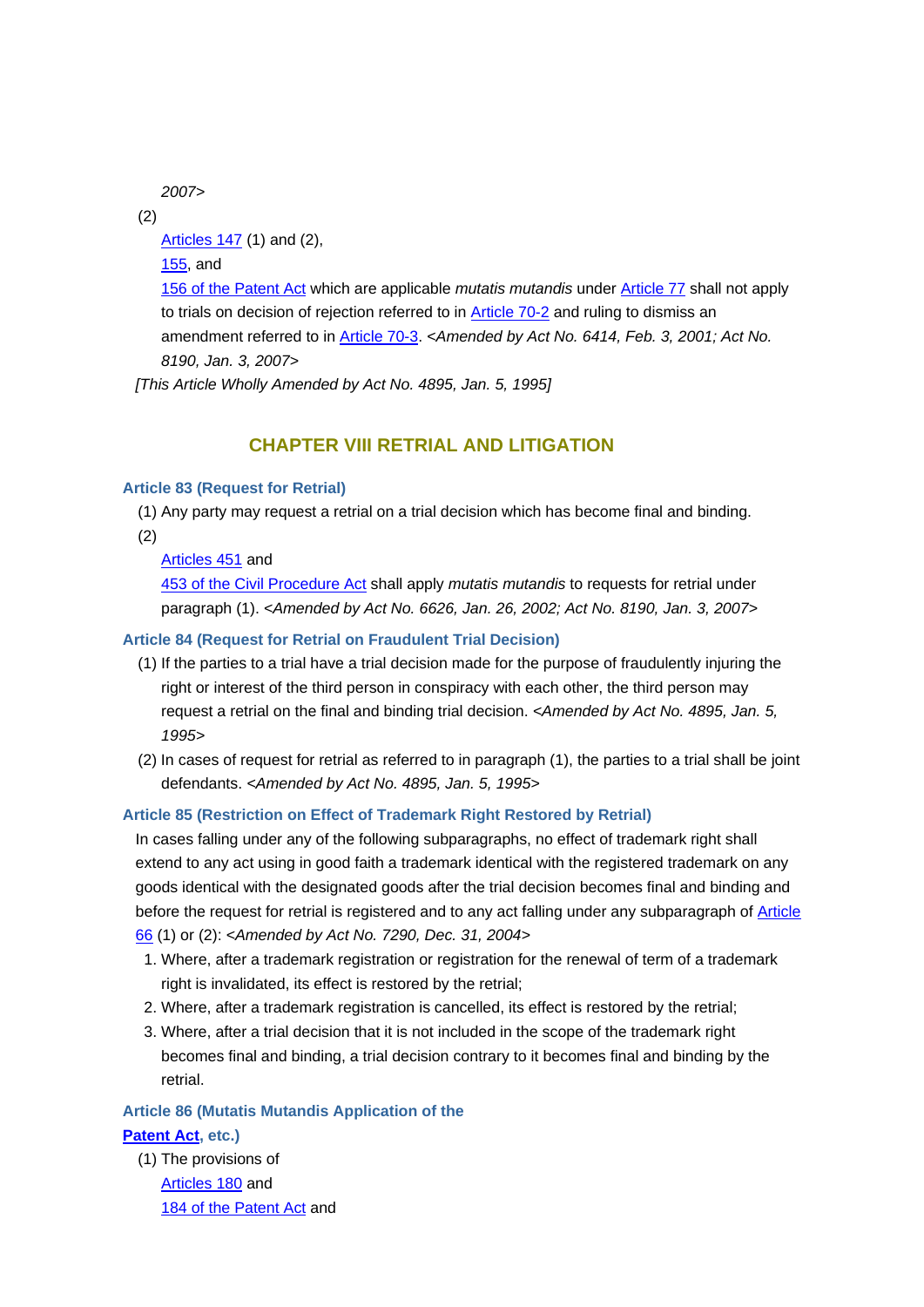Article 459 (1) of the Civil Procedure Act shall apply *mutatis mutandis* to the procedures and requests for a retrial. *<Amended by Act No. 6626, Jan. 26, 2002; Act No. 8190, Jan. 3, 2007>*

(2) The provisions of

Articles 186 through 188,

189 and

191-2 of the Patent Act shall apply *mutatis mutandis* to litigation. In such cases, "action against a trial decision" in

Article 186 (1) of the same Act shall be construed as "action against a trial decision and ruling to dismiss an amendment under Article 17 (1) applied *mutatis mutandis* under Article 81 (1) (including cases under

## Article 184 of the Patent Act applied *mutatis mutandis* under Article 86 (1))" and " Articles 133 (1), 134 (1), 135 (1), 137 (1) and 138 (1) and (3)" in the proviso to Article 187 of the same Act shall be construed as "Articles 71 (1), 72 (1), 72-2 (1), 73 (1) and

(2), 74 (1) and 75". *<Amended by Act No. 4895, Jan. 5, 1995; Act No. 6414, Feb. 3, 2001; Act No. 8190, Jan. 3, 2007>*

## **CHAPTER VIII-2 INTERNATIONALAPPLICATIONUNDERPROTOCOL**

## **SECTION 1 International Application, etc.**

## **Article 86-2 (International Application)**

Any person who desires to obtain an international registration (hereinafter referred to as "international registration") as referred to in  $\frac{\text{Article 2 (1)}}{\text{ Article 2 (1)}}$  of the Protocol shall file with the Commissioner of the Korean Intellectual Property Office an international application on the basis of a registered trademark or an application for trademark registration that falls under any of the following subparagraphs:

- 1. The applicant's application for trademark registration;
- 2. The applicant's trademark registration;
- 3. The applicant's application for trademark registration and the applicant's trademark registration.

*[This Article Newly Inserted by Act No. 6414, Feb. 3, 2001]*

## **Article 86-3 (Qualifications for Applicants)**

- (1) Any person who may file an international application with the Commissioner of the Korean Intellectual Property Office shall be as follows:
- 1. A national of the Republic of Korea;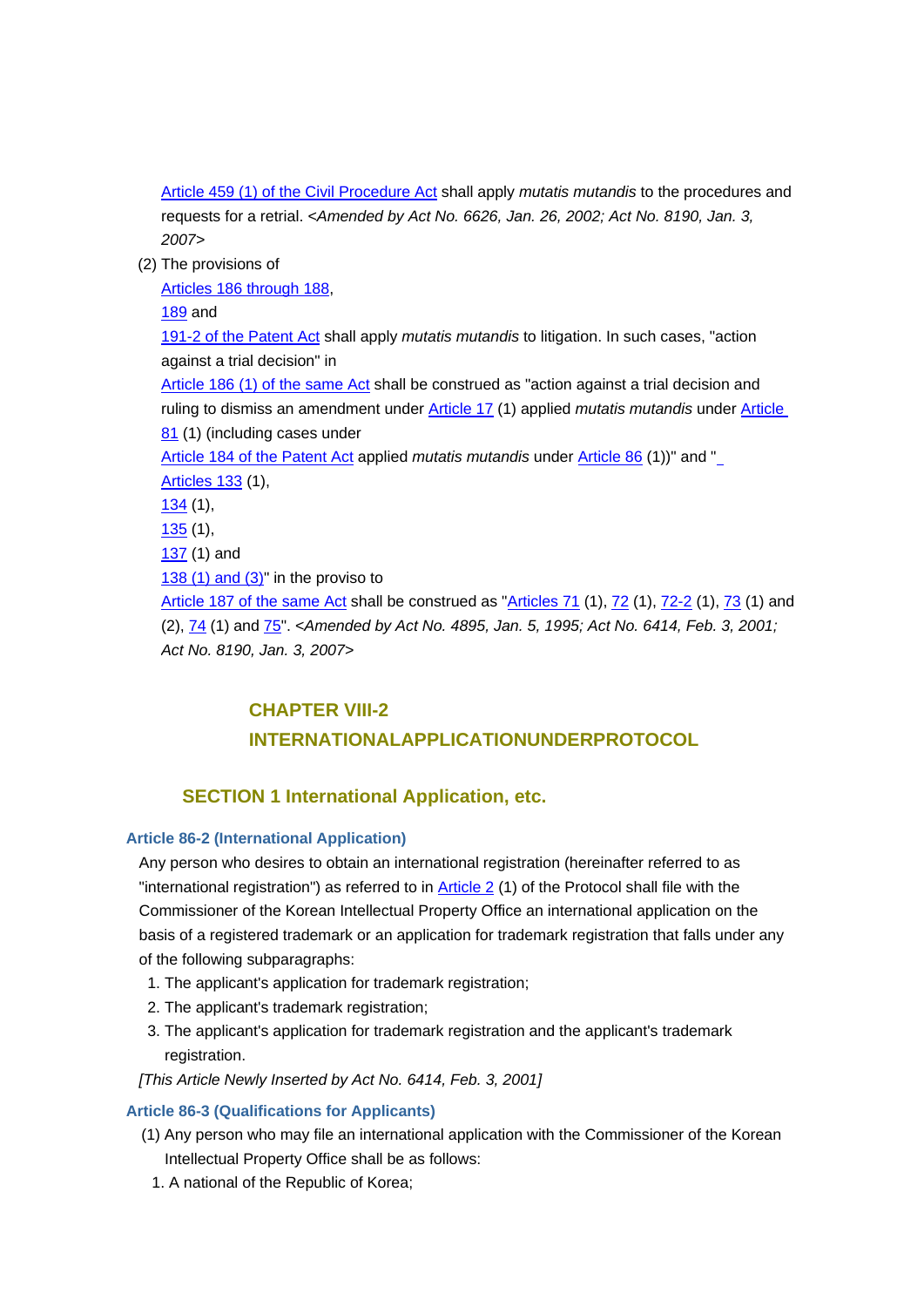- 2. A person who has an address (in cases of a corporation, its place of business) in the Republic of Korea.
- (2) Where two or more persons intend to file a joint international application, they shall meet the qualifications for applicants prescribed by Ordinance of the Ministry of Knowledge Economy. *<Amended by Act No. 8852, Feb. 29, 2008>*
- *[This Article Newly Inserted by Act No. 6414, Feb. 3, 2001]*

## **Article 86-4 (Procedure for International Application)**

- (1) Any person desiring to file an international application shall submit to the Commissioner of the Korean Intellectual Property Office a request for an international application (hereinafter referred to as "international application") and the documents necessary for an international application, which are to be prepared in a language prescribed by Ordinance of the Ministry of Knowledge Economy. *<Amended by Act No. 8852, Feb. 29, 2008>*
- (2) The following particulars shall be indicated in an international application: *<Amended by Act No. 8852, Feb. 29, 2008>*
- 1. The name and address of the applicant (in cases of a corporation, its title and the location of its place of business);
- 2. Matters relevant to the qualifications for applicants under Article 86-3;
- 3. The names of the contracting states (including inter-governmental organizations; hereinafter referred to as "designated state") where protection of the trademark is desired;
- 4. The filing date and the application number of the basic application under Article 2 (1) of the Protocol (hereinafter referred to as "basic application") or the registration date and the registration number of the basic registration under Article 2 (1) of the Protocol (hereinafter referred to as "basic registration");
- 5. The trademark for which international registration is being sought;
- 6. The goods and the classification of goods for which international registration is being sought;
- 7. The particulars prescribed by Ordinance of the Ministry of Knowledge Economy.
- (3) Where a person desiring to file an international application claims color as a distinctive feature of a trademark, he/she shall be required to state the purpose thereof and the color or the combination of colors, and to append a copy of the said trademark in color to the international application.
- *[This Article Newly Inserted by Act No. 6414, Feb. 3, 2001]*

### **Article 86-5 (Examination, etc. of Particulars in International Application)**

- (1) Where the particulars entered in an international application correspond to the particulars entered in the basic application or the basic registration, the Commissioner of the Korean Intellectual Property Office shall indicate an acknowledgement of the correspondence and the date of receipt of the international application in the international application.
- (2) After indicating the date of receipt, etc. under paragraph (1), the Commissioner of the Korean Intellectual Property Office shall transmit the international application and the documents necessary for the international application to the International Bureau under Article 2 (1) of the Protocol (hereinafter referred to as the "International Bureau") and a copy of the international application to the applicant.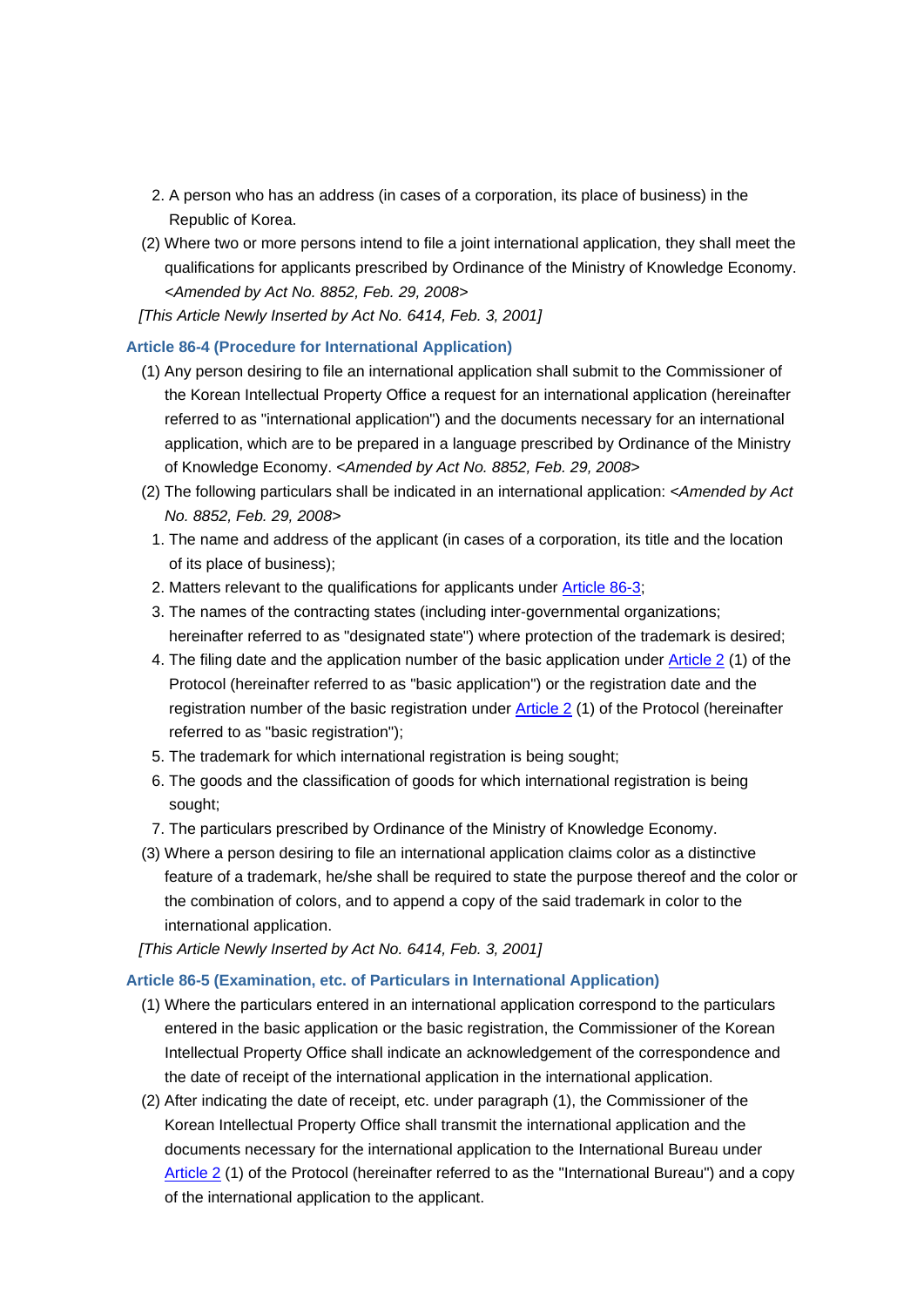#### *[This Article Newly Inserted by Act No. 6414, Feb. 3, 2001]*

#### **Article 86-6 (Subsequent Designation)**

- (1) A holder of an international registration who desires to extend protection of an internationally registered trademark by subsequently designating additional states or inter-governmental organizations (hereinafter referred to as "subsequent designation") may request a subsequent designation from the Commissioner of the Korean Intellectual Property Office, as prescribed by Ordinance of the Ministry of Knowledge Economy. *<Amended by Act No. 8852, Feb. 29, 2008>*
- (2) In the application of paragraph (1), a holder of an international registration may subsequently designate all or some of the internationally registered and designated goods. *[This Article Newly Inserted by Act No. 6414, Feb. 3, 2001]*

#### **Article 86-7 (Renewal of Term)**

- (1) A holder of an international registration may renew the term of an international registration in the unit of ten years.
- (2) Any person who desires to renew the term of an international registration under paragraph (1) may request the renewal of the term of international registration to the Commissioner of the Korean Intellectual Property Office, as prescribed by Ordinance of the Ministry of Knowledge Economy. *<Amended by Act No. 8852, Feb. 29, 2008>*

*[This Article Newly Inserted by Act No. 6414, Feb. 3, 2001]*

### **Article 86-8 (Change of Record in Ownership of International Registration)**

- (1) A holder of an international registration or his/her successor may record a change in the ownership of an international registration with regard to all or some of the designated goods or the designated states.
- (2) A person who desires to record a change in the ownership of an international registration under paragraph (1) may file a request for record of a change of ownership of an international registration with the Commissioner of the Korean Intellectual Property Office, as prescribed by Ordinance of the Ministry of Knowledge Economy. *<Amended by Act No. 8852, Feb. 29, 2008>*

## *[This Article Newly Inserted by Act No. 6414, Feb. 3, 2001]*

## **Article 86-9 (Payment of Official Fees)**

- (1) Any person who falls under any of the following subparagraphs shall pay an official fee to the Commissioner of the Korean Intellectual Property Office:
	- 1. A person who desires to file an international application;
	- 2. A person who desires to request a subsequent designation;
	- 3. A person who desires to request the renewal of the term of an international registration under Article 86-7;
	- 4. A person who desires to request the record of a change in the ownership of an international registration under Article 86-8.
- (2) Matters necessary for official fees, the payment methods and period thereof under paragraph (1) shall be prescribed by Ordinance of the Ministry of Knowledge Economy. *<Amended by Act No. 8852, Feb. 29, 2008>*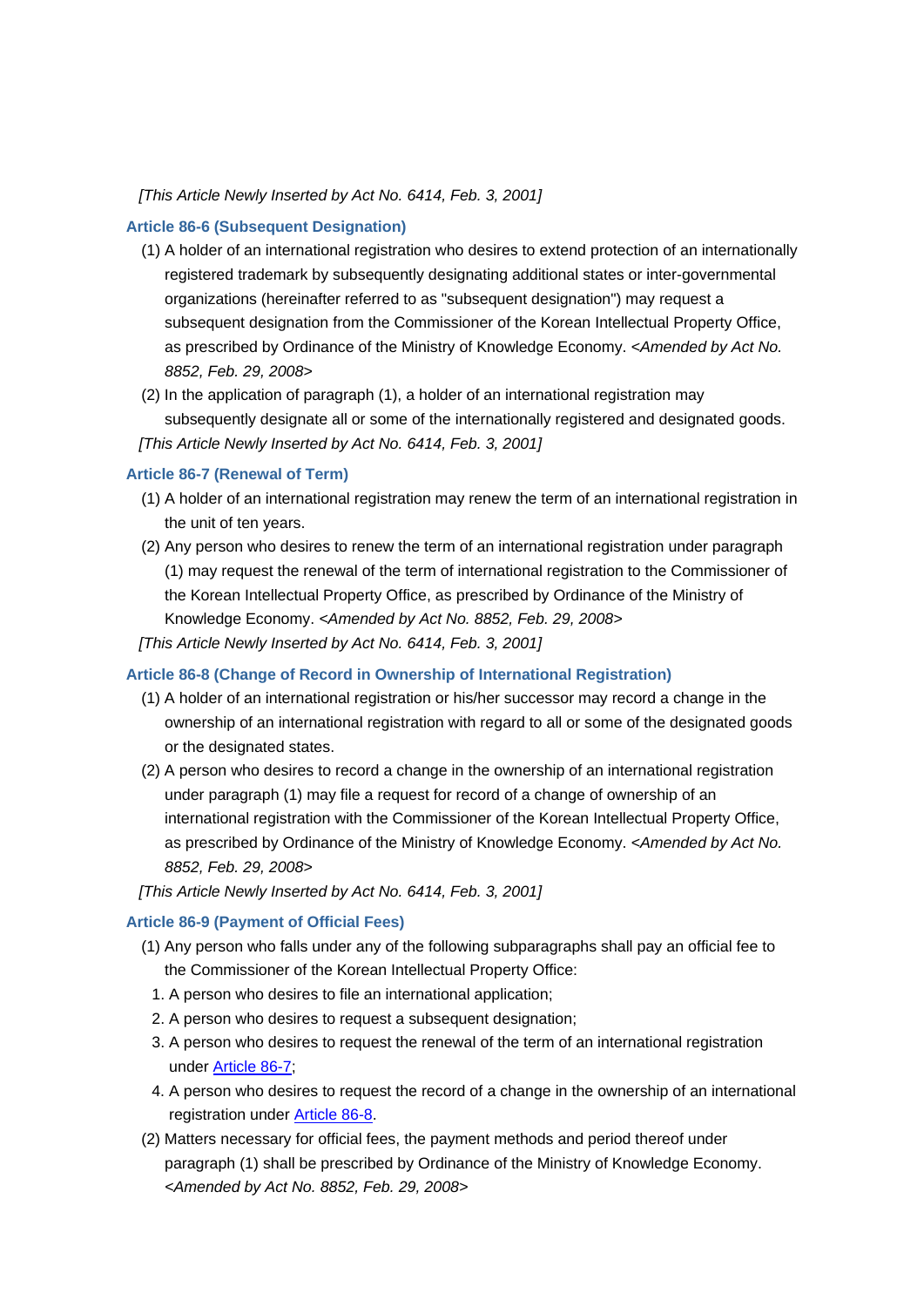#### *[This Article Newly Inserted by Act No. 6414, Feb. 3, 2001]*

#### **Article 86-10 (Correction for Unpaid Official Fees)**

Where a person who falls under any subparagraph of Article 86-9 (1) fails to pay an official fee required under **Article 86-9** (2), the Commissioner of the Korean Intellectual Property Office may order him/her to correct it within a designated deadline.

*[This Article Newly Inserted by Act No. 6414, Feb. 3, 2001]*

#### **Article 86-11 (Invalidation of Procedure)**

Where a person who has been ordered to make correction under Article 86-10 fails to pay an official fee within the designated deadline, the Commissioner of the Korean Intellectual Property Office may invalidate the said procedure.

*[This Article Newly Inserted by Act No. 6414, Feb. 3, 2001]*

#### **Article 86-12 (Registration of Change in Particulars of International Registration, etc.)**

Matters necessary for a request for registration of a change into the particulars of an international registration or other international applications shall be prescribed by Ordinance of the Ministry of Knowledge Economy. *<Amended by Act No. 8852, Feb. 29, 2008> [This Article Newly Inserted by Act No. 6414, Feb. 3, 2001]*

### **Article 86-13 (Exclusion for Business Emblem)**

The provisions of Articles 86-2 through 86-12 shall not apply to business emblems. *[This Article Newly Inserted by Act No. 6414, Feb. 3, 2001]*

## **SECTION 2 SpecialCasesonApplicationfor International Trademark Registration**

#### **Article 86-14 (Application for International Trademark Registration)**

- (1) An international application that has been registered internationally under the Protocol and that designates the Republic of Korea as a designated state (including subsequent designation) shall be deemed an application for trademark registration under this Act.
- (2) In the application of paragraph (1), the date of international registration under Article 3 (4) of the Protocol (hereinafter referred to as "date of international registration") shall be deemed the filing date of application for trademark registration under this Act: *Provided*, That in cases of an international application that subsequently designates the Republic of Korea, the date on which the subsequent designation is recorded in the International Register (referring to the International Register under Article 2 (1) of the Protocol; hereinafter the same shall apply) (hereinafter referred to as "date of subsequent designation") shall be deemed the filing date of the application for trademark registration under this Act.
- (3) In the event that an international application is deemed an application for trademark registration under this Act pursuant to paragraph (1) (hereinafter referred to as "application for international trademark registration"), the name and address of the owner of the international registration (in cases of a corporation, its title and the location of its place of business), the trademark, the designated goods and the classifications thereof that are recorded in the International Register shall be deemed the name and address of the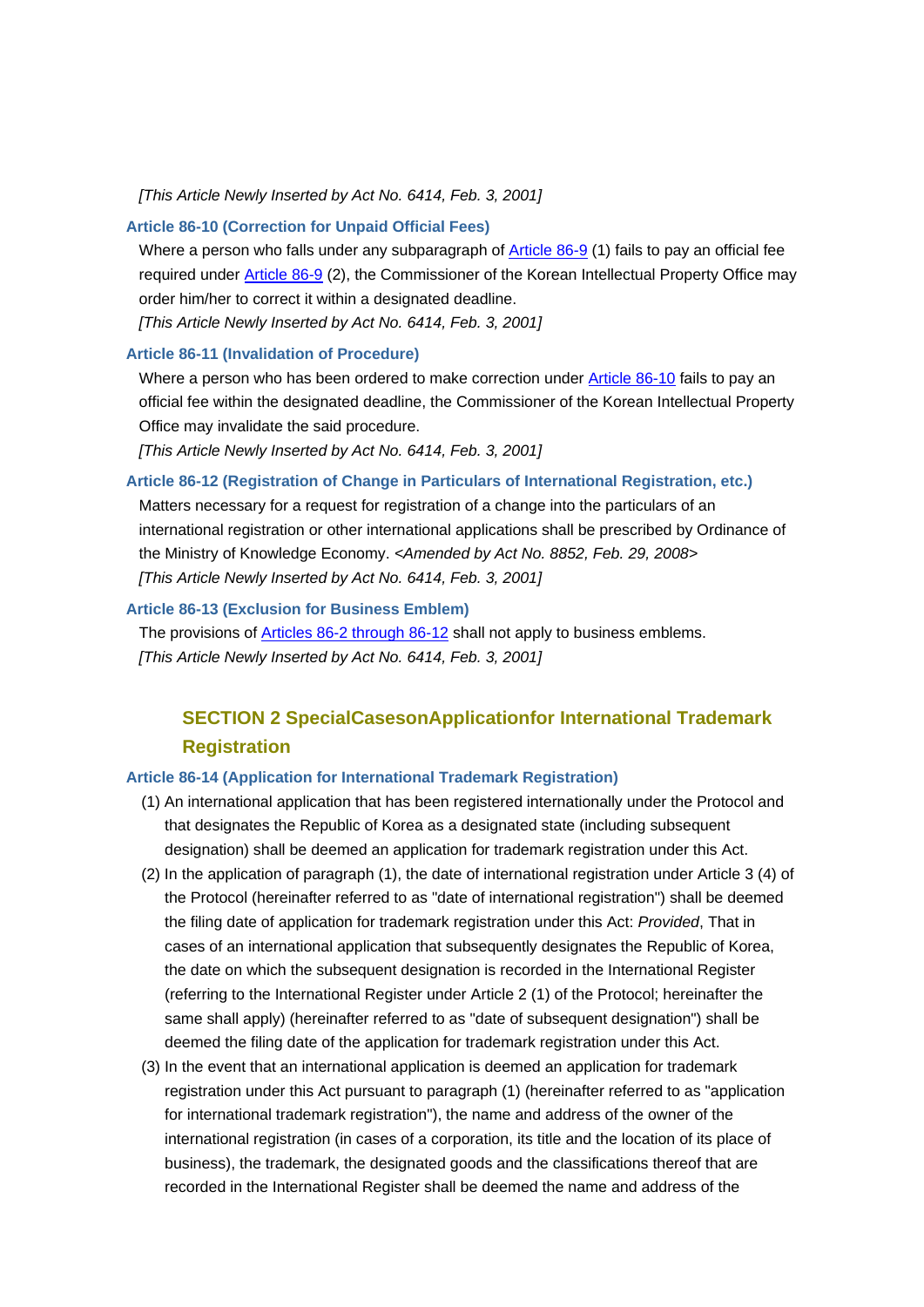applicant (in cases of a corporation, its title and the location of its place of business), the trademark, the designated goods and the classifications thereof, respectively, under this Act.

*[This Article Newly Inserted by Act No. 6414, Feb. 3, 2001]*

## **Article 86-15 (Special Cases for Business Emblem)**

The provisions for business emblems shall not apply to applications for international trademark registration.

*[This Article Newly Inserted by Act No. 6414, Feb. 3, 2001]*

### **Article 86-16 (Special Cases for Application for International Trademark Registration)**

- (1) In applying this Act to an application for international trademark registration, the purport of the priority claim, the name of the country in which the application was initially filed, and the filing date of the application recorded in the International Register shall be deemed the purport of the priority claim, the name of the country in which the application was initially filed, and the filing date of the application that are indicated in the application for trademark registration.
- (2) In applying this Act to an application for international trademark registration, the purport of the trademark that is featured by the threedimensional shape, any color, any hologram, any motion and other visually identifiable items registered on the International Register shall be deemed the purport of the trademark that is featured by the three-dimensional shape, any color, any hologram, any motion and other visually identifiable items, which are all entered in the application filed for registering the trademark. *<Amended by Act No. 8190, Jan. 3, 2007>*
- (3) A person who desires to obtain registration for a collective mark shall submit the articles of association prescribed by  $\triangle$ rticle 9 (3) within the deadline fixed by Ordinance of the Ministry of Knowledge Economy. In such cases, a person who intends to have a geographical collective mark under Article 2 (1) 3-4 registered shall submit a document stating the points of the mark application and the documents prescribed by Presidential Decree, attesting to the fact that it conforms to the definition of geographical indication under Article 2 (1) 3-2, together with the articles of association. *<Amended by Act No. 7290, Dec. 31, 2004; Act No. 8852, Feb. 29, 2008>*

*[This Article Newly Inserted by Act No. 6414, Feb. 3, 2001]*

## **Article 86-17 (Effect of Application for International Trademark Registration where Domestic Trademark has been Registered)**

- (1) Where an owner of trademark right, the establishment of which has been registered in the Republic of Korea (excluding trademarks registered by means of an application for international trademark registration; hereafter referred to as "domestically registered trademark" in this Article) files an application for international trademark registration, if all of the following subparagraphs are fulfilled, the application for international trademark registration shall be deemed to be filed on the filing date of the application for trademark registration that corresponds to the said domestically registered trademark and be deemed to be within the overlapping scope of designated goods:
	- 1. The trademark registered under the application for international trademark registration in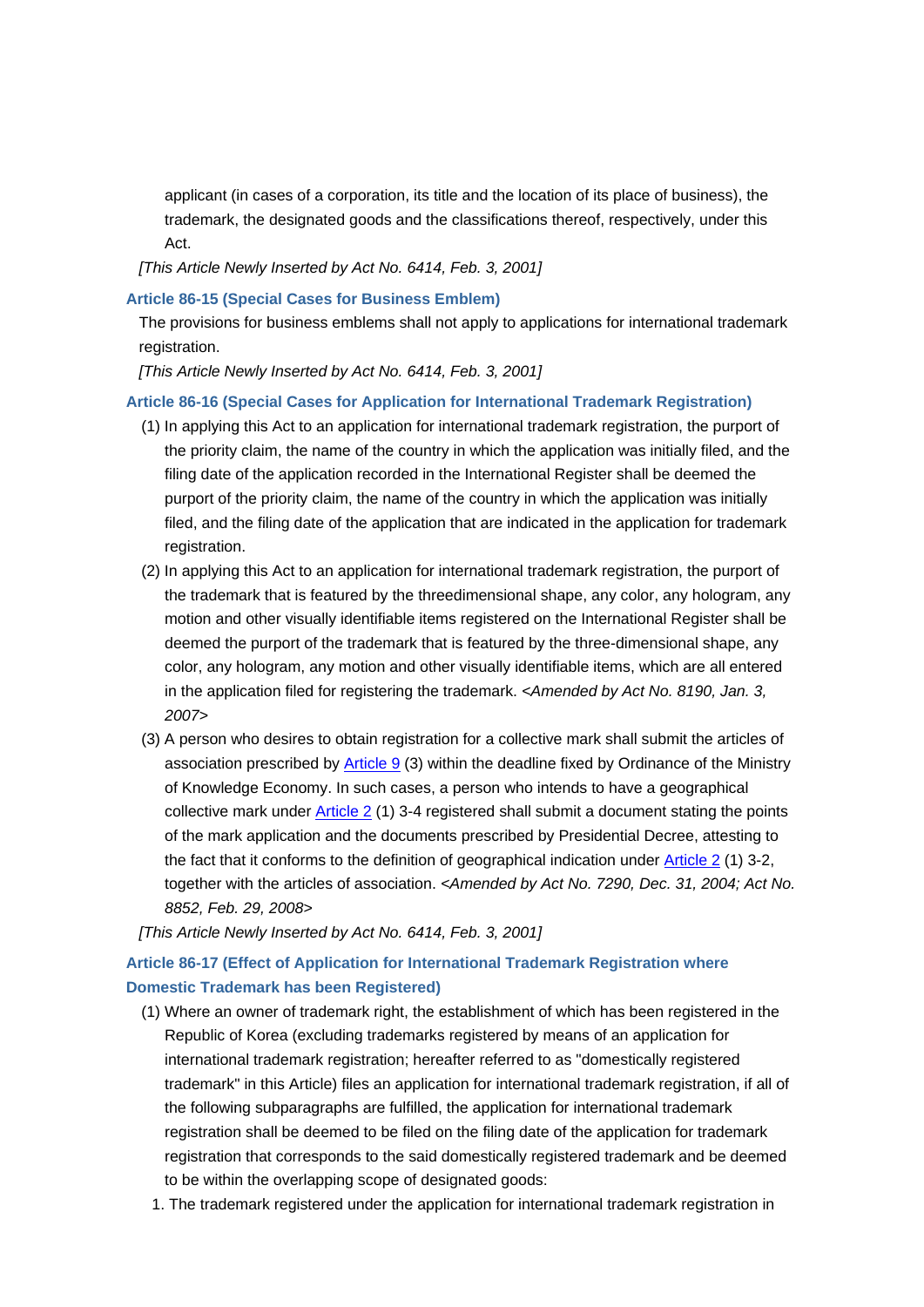the International Register (hereinafter referred to as "internationally registered trademark") shall be identical to the domestically registered trademark;

- 2. The holder of the internationally registered trademark shall be identical to the owner of the domestically registered trademark;
- 3. All designated goods of the domestically registered trademark shall be included as designated goods of the internationally registered trademark;
- 4. Territorial extension under Article 3-3 of the Protocol shall be effective after the registration date of the domestically registered trademark.
- (2) Where the priority under the treaty for the application for trademark registration related to the domestically registered trademark under paragraph (1) is recognized, the priority shall also be recognized with regard to the application for international trademark registration under the same paragraph.
- (3) Where the right of the domestically registered trademark is cancelled or extinguished due to a reason falling under any of the following subparagraphs, the effect of the relevant application for international trademark registration under paragraphs (1) and (2) shall not be recognized within the same scope of the designated goods of the cancelled or extinguished trademark right: *<Amended by Act No. 7290, Dec. 31, 2004>*
- 1. Where a trial decision canceling the trademark registration by a reason of falling under Article 73 (1) 2, 3, and 5 through 12 has become final and binding;
- 2. Where a trial for the cancellation of a trademark registration is requested by a reason of falling under  $Article$  73 (1) 2, 3, and 5 through 12, and the trademark right has become extinguished due to the expiration of the trademark term or some of the trademark rights or designated goods have been abandoned after the request date of the trial for cancellation.
- (4) Anyone who intends to file an application pursuant to the provisions of Article 4-2 (2) of the Protocol shall file with the Commissioner of the Korean Intellectual Property Office an application in which the following matters are entered: *<Newly Inserted by Act No. 8190, Jan. 3, 2007; Act No. 8852, Feb. 29, 2008>*
	- 1. The name and domicile of the holder of the internationally registered trademark (in cases of a corporation, its title and the location of its place of business);
	- 2. The number of his/her international registration;
	- 3. The number of his/her registered trademark in the Republic of Korea;
	- 4. The overlapping designated goods;
	- 5. Other matters prescribed by Ordinance of the Ministry of Knowledge Economy.
- (5) Every examiner shall, upon receiving an application filed for registering the international trademark pursuant to the provisions of paragraph (4), notify the applicant as to whether to recognize its effects referred to in the provisions of paragraphs (1) through (3). *<Newly Inserted by Act No. 8190, Jan. 3, 2007>*
- *[This Article Newly Inserted by Act No. 6414, Feb. 3, 2001]*

### **Article 86-18 (Special Cases for Succession and Divided Transfer, etc. of Application)**

(1) In applying Article 12 (1) to applications for international trademark registration, "an applicant makes a notice of change of applicant, except in cases of inheritance and other general succession" shall be construed as "an applicant reports the change of the name of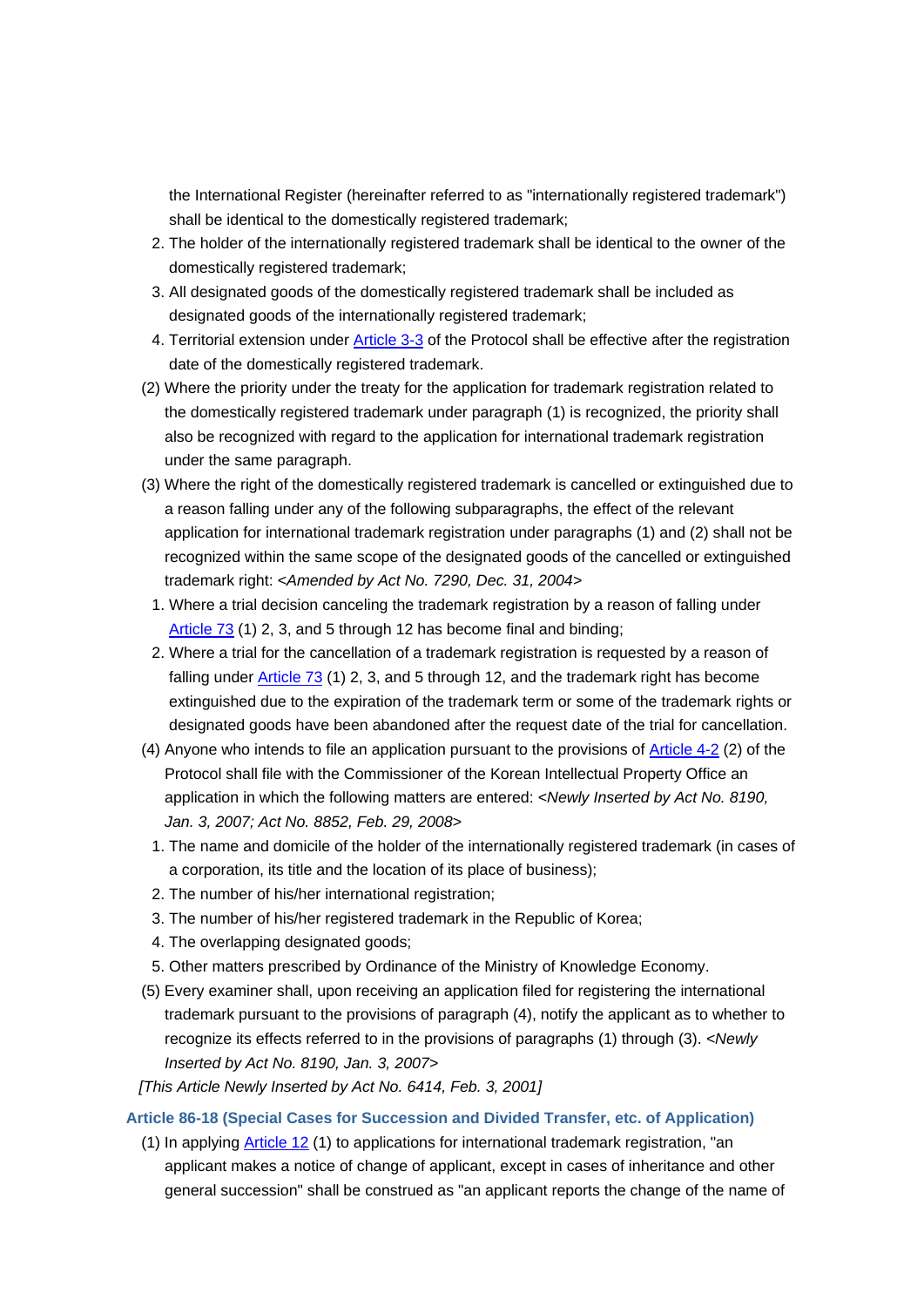the applicant to the International Bureau".

- (2) Where all or some of the designated goods of international registration have been divided and transferred by the change in name of the international registration, each application for international trademark registration shall be deemed to have been filed by each changed holder of the name.
- (3) The provisions of Article 12 (4) shall not apply to applications for international trademark registration.
- *[This Article Newly Inserted by Act No. 6414, Feb. 3, 2001]*

#### **Article 86-19 (Special Cases for Amendment)**

- (1) In applying Article 14 (1) to applications for international trademark registration, "designated goods and trademark as to an application for trademark registration" shall be construed as "designated goods as to an application for trademark registration only when the applicant has been notified of the grounds for rejection under Article 23 (2)".
- (2) In applying Article 15 to applications for international trademark registration, "designated goods and trademark" shall be construed as "designated goods".
- (3) The provisions of Article 16 (1) 4 shall not apply to applications for international trademark registration.
- (4) In applying Article 16 (2) or (3) to applications for international trademark registration, "trademark or designated goods" shall be construed as "designated goods", respectively.

*[This Article Newly Inserted by Act No. 6414, Feb. 3, 2001]*

#### **Article 86-20 (Special Cases for Division of Applications)**

The provisions of Article 18 shall not apply to applications for international trademark registration.

*[This Article Newly Inserted by Act No. 6414, Feb. 3, 2001]*

#### **Article 86-21 (Special Cases for Conversion of Applications)**

The provisions of Article 19 (1) through (4) shall not apply to applications for international trademark registration.

*[This Article Newly Inserted by Act No. 6414, Feb. 3, 2001]*

### **Article 86-22 (Special Cases for Priority Claim under Paris Convention)**

Article 20 (4) and (5) shall not apply to cases where an applicant for an international trademark registration claims priority under the Paris Convention.

*[This Article Newly Inserted by Act No. 6414, Feb. 3, 2001]*

#### **Article 86-23 (Special Cases for Time of Application and Accelerated Examination)**

(1) In applying Article 21 (2) to applications for international trademark registration, "submit a written statement stating such purport to the Commissioner of the Korean Intellectual Property Office, together with the application for trademark registration, and submit a document proving the relevant facts to the Commissioner of the Korean Intellectual Property Office within 30 days from the filing date of application for trademark registration" shall be construed as "submit a written statement stating purport of such intention and a document proving the relevant facts within the deadline prescribed by Ordinance of the Ministry of Knowledge Economy". *<Amended by Act No. 8852, Feb. 29, 2008>*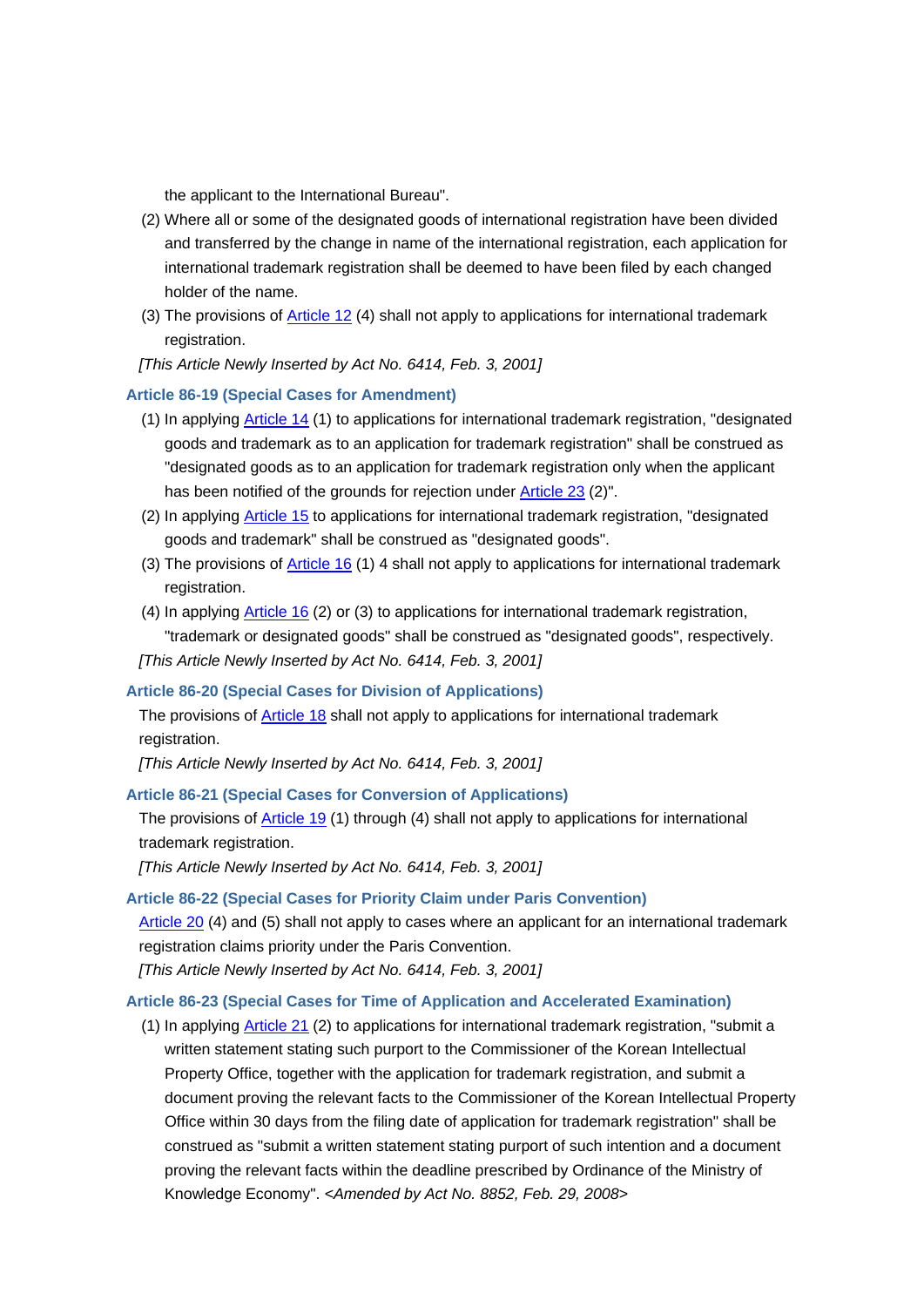- (2) Article 22-4 (2) shall not apply to applications for international trademark registration. *<Newly Inserted by Act No. 9987, Jan. 27, 2010> [This Article Newly Inserted by Act No. 6414, Feb. 3, 2001]*
- **Article 86-24 (Special Cases for Notification of Grounds for Rejection)**

In applying Article 23 (2) to applications for international trademark registration, "to the applicant" shall be construed as "to the applicant through the International Bureau". *[This Article Newly Inserted by Act No. 8190, Jan. 3, 2007]*

#### **Article 86-25 (Special Cases for Publication of Application)**

In applying Article 24 (1) to applications for international trademark registration, "fails to find any ground for rejecting" shall be construed as "fails to find any ground for rejecting within the deadline prescribed by Ordinance of the Ministry of Knowledge Economy". *<Amended by Act No. 8852, Feb. 29, 2008>*

*[This Article Newly Inserted by Act No. 6414, Feb. 3, 2001]*

### **Article 86-26 (Special Cases for Right to Demand Compensation for Loss)**

In applying the proviso to Article 24-2 (1) to applications for international trademark registration, "a copy of the said application for trademark registration" shall be construed as "a copy of the relevant application for international trademark registration".

*[This Article Newly Inserted by Act No. 6414, Feb. 3, 2001]*

## **Article 86-27 (Special Cases for Decision of Trademark Registration and Amendment Ex Officio)**

- (1) In applying Article 30 to applications for international trademark registration, "cannot find any grounds for rejecting" shall be construed as "cannot find any grounds for rejecting within the deadline prescribed by Ordinance of the Ministry of Knowledge Economy". *<Amended by Act No. 8852, Feb. 29, 2008>*
- (2) Article 24-3 shall not apply to applications for international trademark registration. *<Newly Inserted by Act No. 9987, Jan. 27, 2010>*

*[This Article Newly Inserted by Act No. 6414, Feb. 3, 2001]*

#### **Article 86-28 (Special Cases for Trademark Registration Fees, etc.)**

- (1) Any person desiring to file an application for international trademark registration or to renew the term of a trademark right the establishment of which has been registered under Article 86-31 (hereinafter referred to as "trademark right based on an international registration") shall pay an individual fee prescribed by Article 8  $(7)$  (a) of the Protocol to the International Bureau.
- (2) Matters necessary for the payment of individual fees under paragraph (1) shall be prescribed by Ordinance of the Ministry of Knowledge Economy. *<Amended by Act No. 8852, Feb. 29, 2008>*
- (3) The provisions of Articles 34, 34-2, 35, 36, 36-2 and 36-3 shall not apply to applications for international trademark registrations or to trademark rights based on an international registration. *<Amended by Act No. 8190, Jan. 3, 2007>*
- *[This Article Newly Inserted by Act No. 6414, Feb. 3, 2001]*

**Article 86-29 (Special Cases for Refund of Trademark Registration Fees, etc.)**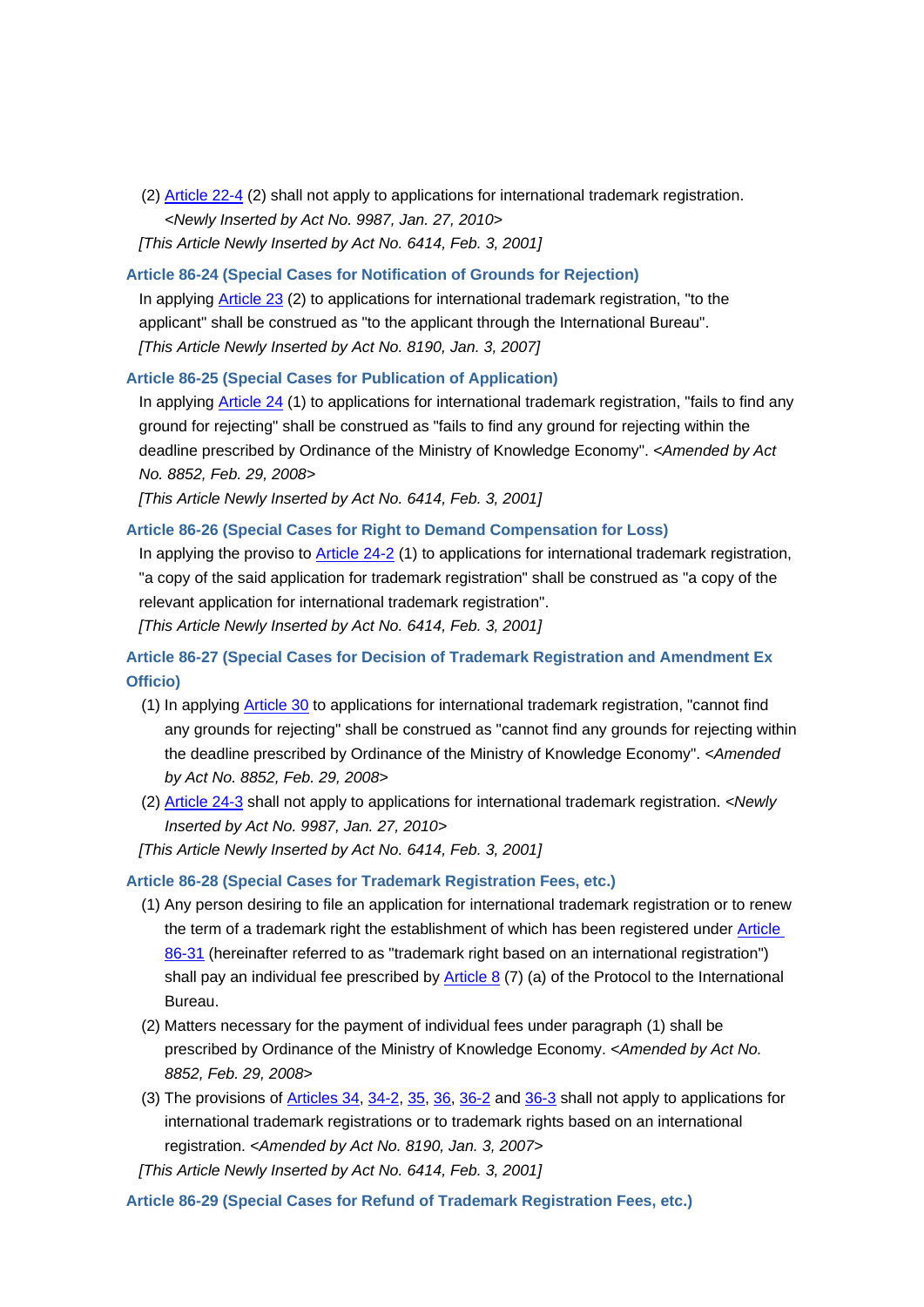In applying the main sentence of  $\overline{\text{Article 38}}$  (1) to applications for international trademark registration, "trademark registration fees and official fees already paid" shall be construed as "fees already paid", and in applying the proviso to Article 38 (1), and Article 38 (2) and (3), "trademark registration fees and official fees" shall be construed as "official fees". *[This Article Newly Inserted by Act No. 6414, Feb. 3, 2001]*

#### **Article 86-30 (Special Cases for Registration in Trademark Register)**

- (1) In applying Article 39 (1) 1 to trademark rights based on the international registration, "establishment, transfer, modification, extinguishment, renewal of term, conversion of the classification of goods under Article 46-2, additional registration of designated goods, or restriction on disposal, of a trademark right" shall be construed as "establishment or restriction on disposal of a trademark right".
- (2) The transfer, modification, extinguishment, or renewal of term of trademark right based on an international registration shall be based on the registration of the International Register. *[This Article Newly Inserted by Act No. 6414, Feb. 3, 2001]*

#### **Article 86-31 (Special Cases for Registration of Establishment of Trademark Right)**

In applying Article 41 (2) to applications for international trademark registration, "where trademark registration fees (referring to the first installment of trademark registration fees if payment is made in installments under the latter part of Article 34 (1); hereafter the same shall apply in this paragraph) are paid in accordance with Article 34 (1) or 35, where the remainder of trademark registration fees are paid in accordance with **Article 36-2** (2), or where trademark registration fees are paid or the remainder payment is made in accordance with Article 36-3 (1)" shall be construed as "when a decision to register a trademark has been rendered". *[This Article Wholly Amended by Act No. 9987, Jan. 27, 2010]*

#### **Article 86-32 (Special Cases for Term, etc. of Trademark Rights)**

- (1) The term of the trademark rights based on the international registration shall be from the date of registration of its establishment under Article 86-31 to ten years from the date of the international registration.
- (2) The term of the trademark rights based on the international registration may be renewed in the unit of ten years upon renewal of the term of the international registration.
- (3) Where the term of the trademark rights based on the international registration has been renewed under paragraph (2), the term of the trademark right based on the international registration shall be deemed to have been renewed at the time of expiration of the said term.
- (4) Articles 42, 43, 46, 46-2, 46-4, 46-5, 49 (1) and (2) and 64-2 shall not apply to trademark rights based on the international registration. *<Amended by Act No. 9987, Jan. 27, 2010> [This Article Newly Inserted by Act No. 6414, Feb. 3, 2001]*

## **Article 86-33 (Special Cases for Application for Additional Registration of Designated Goods)**

Articles 47, 48, and 49 (3) shall not apply to applications for international trademark registration or to trademark rights based on international registration.

*[This Article Newly Inserted by Act No. 6414, Feb. 3, 2001]*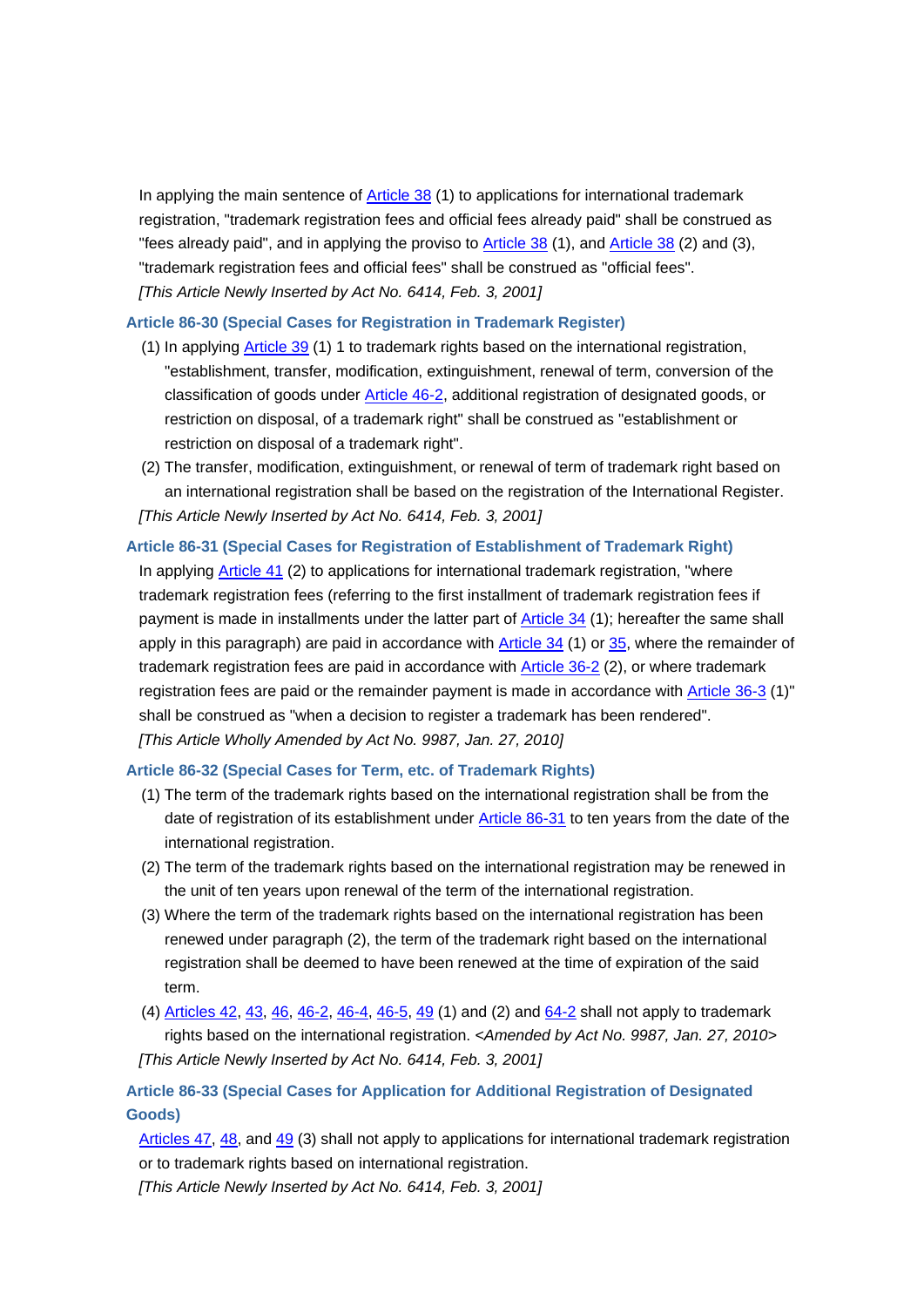#### **Article 86-34 (Special Cases for Division of Trademark Right)**

The provisions of **Article 54-2** shall not apply to trademark rights based on international registration.

*[This Article Newly Inserted by Act No. 6414, Feb. 3, 2001]*

## **Article 86-35 (Special Cases for Effects of Trademark Right Registration)**

- (1) The transfer, modification, extinguishment by abandonment or renewal of a term of trademark rights based on international registration shall be of no effect unless it is recorded in the International Register.
- (2) The provisions of Article 56 (1) 1 (excluding the part relating to the restriction on disposal) shall not apply to trademark rights based on international registration.
- (3) In applying Article 56 (2) to trademark rights based on international registration, "trademark right and exclusive license" shall be construed as "exclusive license".

*[This Article Newly Inserted by Act No. 6414, Feb. 3, 2001]*

### **Article 86-36 (Effects of Extinguishment of International Registration)**

- (1) Where all or part of an international registration on which an international trademark application is based has been extinguished, the application for international trademark registration shall be deemed to have been withdrawn to the extent of which all or some of the designated goods have been extinguished.
- (2) Where all or part of an international registration on which an international trademark application is based has been extinguished, the trademark right shall be deemed to have been extinguished to the extent of which all or some of the designated goods have been extinguished.
- (3) The effects of withdrawal or extinguishment under paragraph (1) or (2) shall enter into force from the date on which the international registration in the International Register has been extinguished.
- *[This Article Newly Inserted by Act No. 6414, Feb. 3, 2001]*

#### **Article 86-37 (Special Cases for Abandonment of Trademark Right)**

- (1) The provisions of Article 60 (1) shall not apply to trademark rights based on international registration.
- (2) In applying Article 61 to trademark rights based on international registration, "trademark right and exclusive license" shall be construed as "exclusive license".

*[This Article Newly Inserted by Act No. 6414, Feb. 3, 2001]*

## **Article 86-38 (Special Cases for Invalidation Trial of Registration for Renewal of Term of Trademark Right)**

The provisions of **Articles 72** and 72-2 shall not apply to trademark rights based on international registration.

*[This Article Newly Inserted by Act No. 6414, Feb. 3, 2001]*

## **SECTION 3 SpecialCasesforApplication for Trademark Registration**

#### **Article 86-39 (Special Cases for Applications for Trademark Registration after**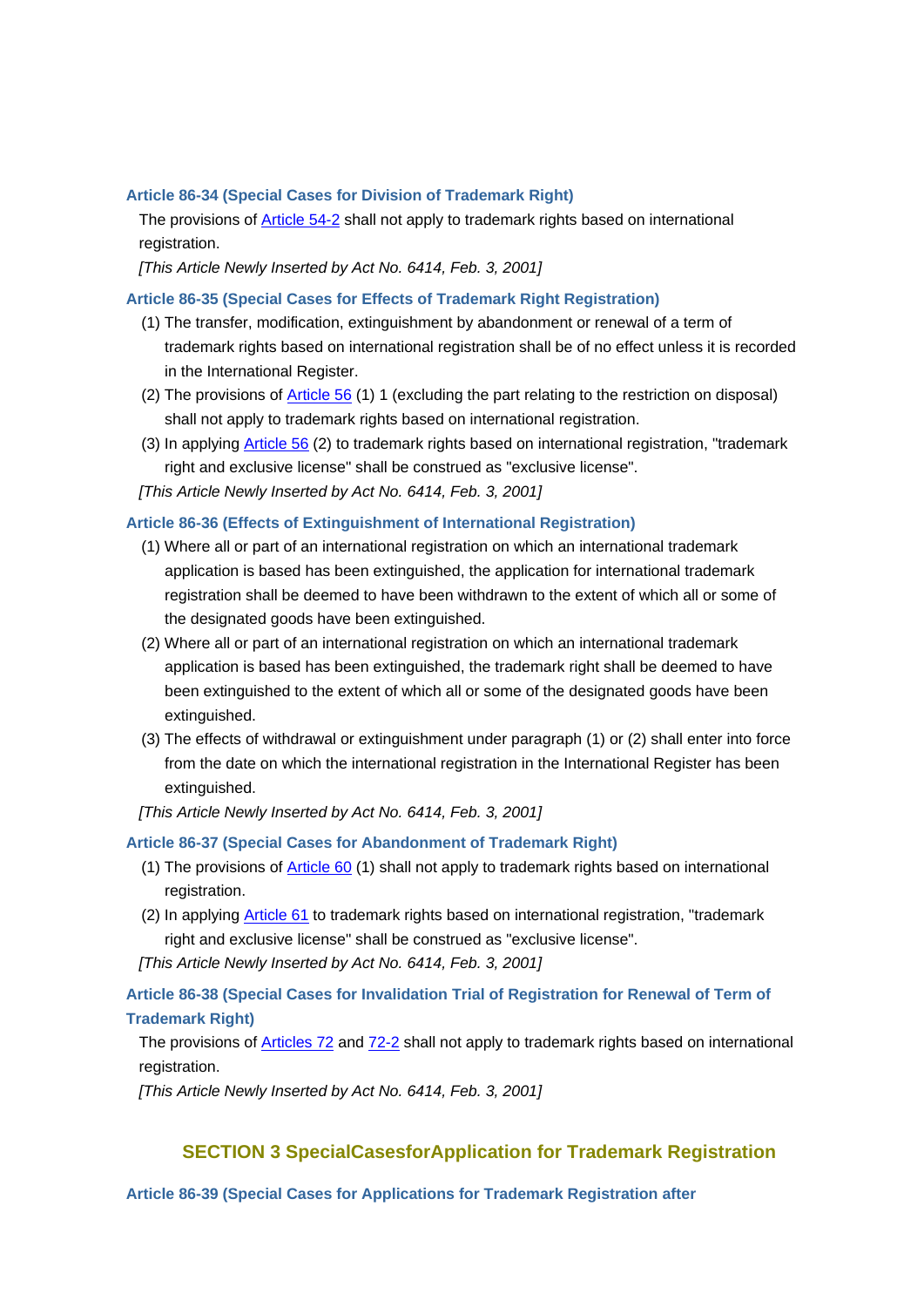## **Extinguishment of International Registration)**

- (1) Where an international trademark registration designating (including subsequent designations) the Republic of Korea has expired with respect to all or some of the designated goods under Article 6 (4) of the Protocol, the holder of said international registration may file an application for trademark registration with the Commissioner of the Korean Intellectual Property Office for all or some of said designated goods.
- (2) Where an application for trademark registration under paragraph (1) fulfills all the requirements of the following subparagraphs, the application shall be deemed to have been filed on the date of the international registration (in cases of a subsequent designation, the date of said subsequent designation):
	- 1. The application for trademark registration under paragraph (1) shall be filed within three months from the extinguishment date of international registration under the same paragraph;
	- 2. The designated goods of the application for trademark registration under paragraph (1) shall be among the designated goods contained in the international registration under the same paragraph;
- 3. The trademark for which a trademark registration is being sought shall be identical to the trademark of the extinguished international registration.
- (3) Where a right of priority is recognized under a treaty for an application for international trademark registration that is filed in connection with an international registration under paragraph (1), the said right of priority shall be recognized for the application for the trademark registration under the same paragraph.

*[This Article Newly Inserted by Act No. 6414, Feb. 3, 2001]*

## **Article 86-40 (Special Cases for Application for Trademark Registration after Denunciation of Protocol)**

- (1) Where a holder of the international registration designating (including subsequent designations) the Republic of Korea is no longer qualified to file an international application under Article 15 (5) (b) of the Protocol, the holder of the said international registration may file an application for trademark registration to the Commissioner of the Korean Intellectual Property Office with respect to all or some of the designated goods of the international registration.
- (2) Article 86-39 (2) and (3) shall apply *mutatis mutandis* to applications for trademark registration under paragraph (1). In such cases, "within three months from the extinguishment date of international registration under the same paragraph" in Article 86-39 (2) 1 shall be construed as "within two years from the date on which the denunciation under Article 15 (3) of the Protocol became effective".

## *[This Article Newly Inserted by Act No. 6414, Feb. 3, 2001]*

### **Article 86-41 (Special Cases for Examination)**

The provisions of  $\frac{\text{Articles } 23, 24, \text{ and } 25 \text{ through } 29}{}$  shall not apply to cases where an application for trademark registration that falls under any of the following subparagraphs (hereinafter referred to as "reapplication") is filed for a registered trademark of the principal, the establishment of which has been registered under Article 86-31: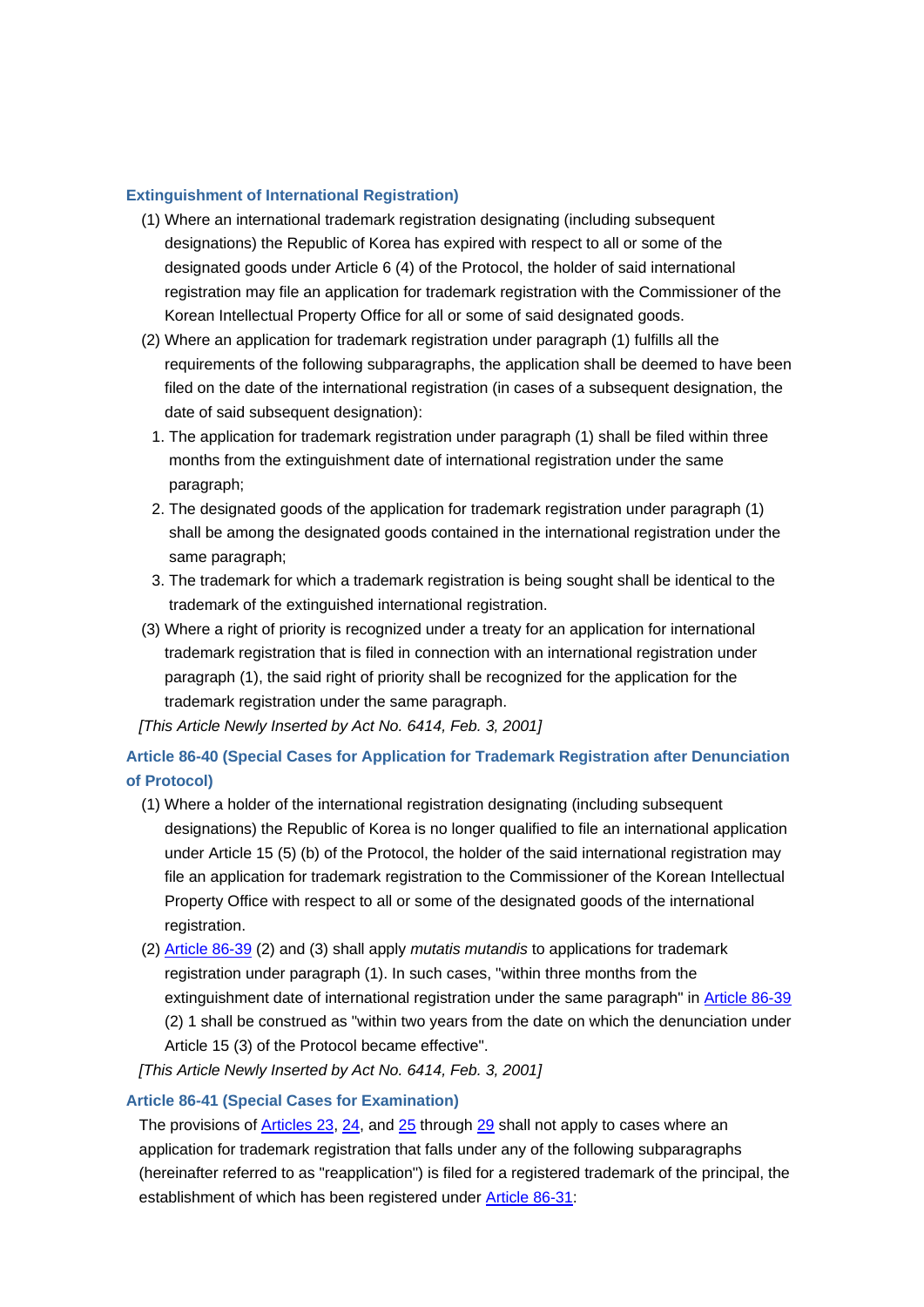- 1. An application for trademark registration that fulfills all the requirements of the subparagraphs of Article 86-39 (2) and is filed under Article 86-39 (1);
- 2. An application for trademark registration that fulfills all the requirements of the subparagraphs of Article 86-39 (2), which applies *mutatis mutandis* to Article 86-40 (2), and is filed under Article 86-40 (1).

*[This Article Newly Inserted by Act No. 6414, Feb. 3, 2001]*

## **Article 86-42 (Special Cases for Period of Limitation)**

Where the establishment of a trademark has been registered by re-application and the period of limitation under Article 76 (1) for the previous trademark right based on the international registration has expired, an invalidation trial against the trademark, the establishment of which has been registered by re-application, may not be requested. *[This Article Newly Inserted by Act No. 6414, Feb. 3, 2001]*

## **CHAPTER IX SUPPLEMENTARY PROVISIONS**

### **Article 87 (Inspection, etc. of Documents)**

Any person who needs a certificate concerning an application for and trial on trademark registration, delivery of a certified copy or abstract of a document, inspection or copying of the trademark register and documents, may request it to the Commissioner of the Korean Intellectual Property Office or the President of the Intellectual Property Tribunal. *<Amended by Act No. 4895, Jan. 5, 1995>*

## **Article 88 (Prohibition of Carrying Out and Publication of Documents concerning Application for Trademark Registration, Examination, Trial, or Retrial, or of Trademark Register, etc.)**

- (1) No documents concerning applications for trademark registration, examinations, objections raised to trademark registration, trials or retrials, or the trademark register shall be carried out except any case falling under any of the following subparagraphs: *<Amended by Act No. 8190, Jan. 3, 2007; Act No. 10012, Feb. 4, 2010>*
	- 1. Where the documents concerning applications for trademark registration, application for geographical collective mark registration, examinations or objections raised to trademark registration are carried out in order to screen the trademarks, etc. pursuant to Article 22-2 (1) through (3);
	- 2. Where the documents concerning applications for trademark registration, examinations, objections raised to trademark registration, trials and retrials or the trademark register are carried out in order to commission the work of digitizing the trademark documents pursuant to

Article 217-2 (1) of the Patent Act that is applied *mutatis mutandis* under Article 92;

- 3. Where the documents concerning applications for trademark registration, examinations, objections raised to trademark registration, trials and retrials or the trademark register are carried out in order to perform the online remote work provided for in Article 32 (2) of the Electronic Government Act.
- (2) Expert opinion, testimony, or answer to an inquiry shall not be given as to the contents of a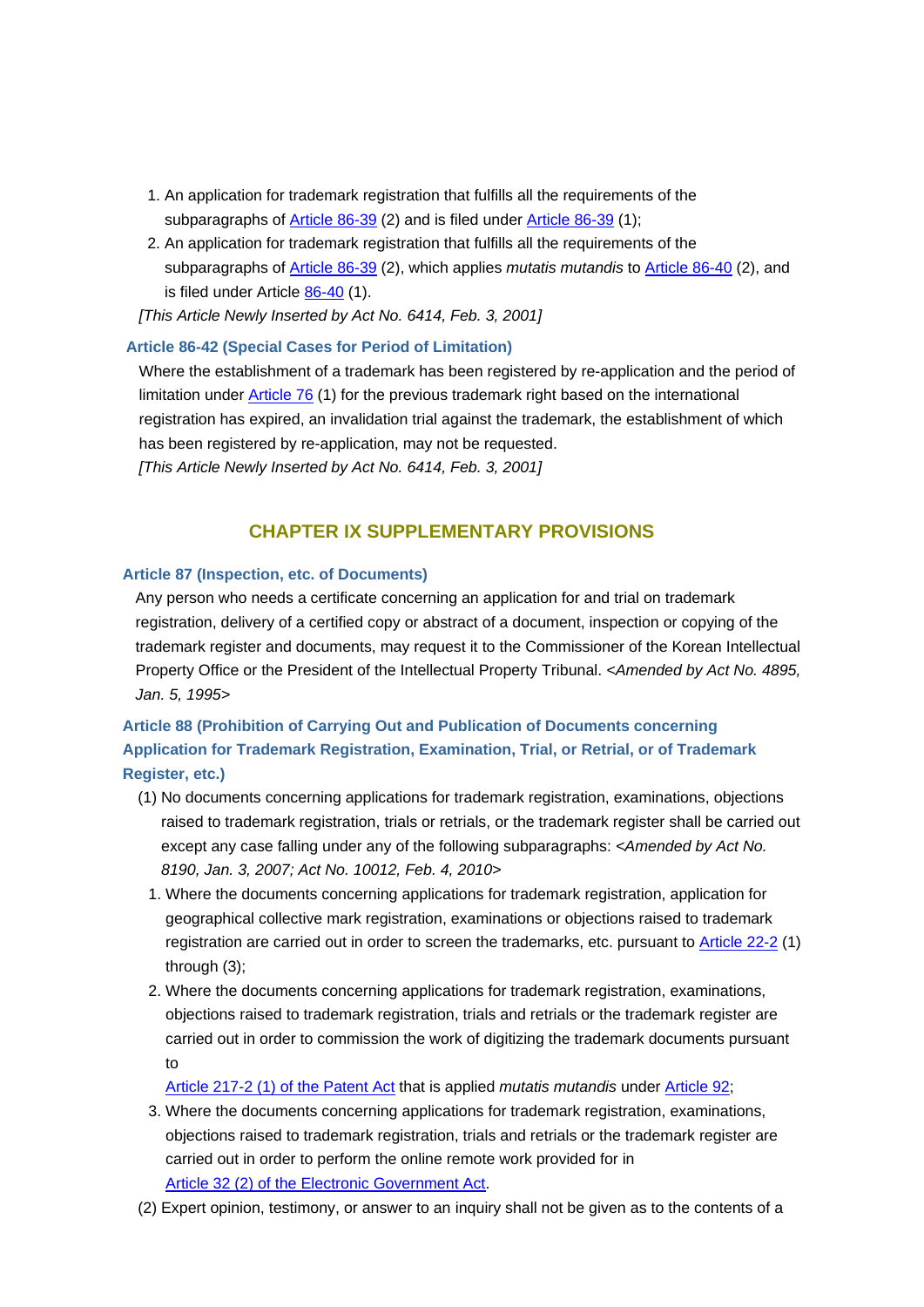case that is in the process of the application for trademark registration, examination, the objection raised to trademark registration, trial or retrial or as to a decision to grant or reject a trademark registration or a trial decision, or the contents of a decision. *<Amended by Act No. 5355, Aug. 22, 1997; Act No. 6414, Feb. 3, 2001; Act No. 8190, Jan. 3, 2007>*

### **Article 89 (Trademark Gazette)**

- (1) The Korean Intellectual Property Office shall publish the Trademark Gazette.
- (2) The Trademark Gazette may be published by electronic media, as determined by Ordinance of the Ministry of Knowledge Economy. *<Newly Inserted by Act No. 5329, Apr. 10, 1997; Act No. 6414, Feb. 3, 2001; Act No. 8852, Feb. 29, 2008>*
- (3) In publishing the Trademark Gazette by electronic media, the Commissioner of the Korean Intellectual Property Office shall make public matters relating to the publication of the Trademark Gazette, its main contents, and service by publication through an information and communications network. *<Newly Inserted by Act No. 5329, Apr. 10, 1997; Act No. 6414, Feb. 3, 2001>*
- (4) Matters to be inserted in the Trademark Gazette shall be determined by Presidential Decree.

## **Article 90 (Indication of Registered Trademark)**

Where an owner of a trademark right, or an exclusive or non-exclusive licensee uses a registered trademark, he/she may indicate that the trademark is a registered trademark.

## **Article 90-2 (Indication of Registered Homonymous Geographical Collective Mark)**

Where two or more registered geographical collective marks have homonymous relation to each other, the owners of such collective mark rights and the members of the organizations concerned shall, in using the registered geographical collective marks, make necessary indications on the goods concerned so that consumers are not misled as to their geographical origins. *[This Article Newly Inserted by Act No. 7290, Dec. 31, 2004]*

### **Article 91 (Prohibition of False Indication)**

- (1) No person shall be allowed to perform any of the following acts: *<Amended by Act No. 5355, Aug. 22, 1997>*
	- 1. Indicating a trademark which is not registered or applied for a trademark registration, on any goods, as if it were a registered trademark or its registration were applied for;
	- 2. Indicating a trademark which is not registered or applied for a trademark registration, on advertisements, signboards, tags or packaging of goods or other business transaction documents, etc. as if it were a registered trademark or its registration were applied for;
- 3. Marking on a registered trademark with an indication that the trademark is registered or with any sign likely to be confused with such indication, in cases where the registered trademark is used on goods, other than the designated goods.
- (2) Acts of indicating a trademark under paragraph (1) 1 and 2 shall include goods and packaging, advertisement, signboards, or tags that have become shapes of marks. *<Newly Inserted by Act No. 5355, Apr. 22, 1997>*

## **Article 91-2 (Special Provisions on Trademarks, etc. Similar to Registered Trademarks)**

(1) "Registered trademark" in Articles 50, 53, 55 (3), 57 (2), 62, 67 (3), 73 (1) 3 and 4, 85, 90 and 91 shall be deemed to include trademarks, similar to the registered trademark, which will be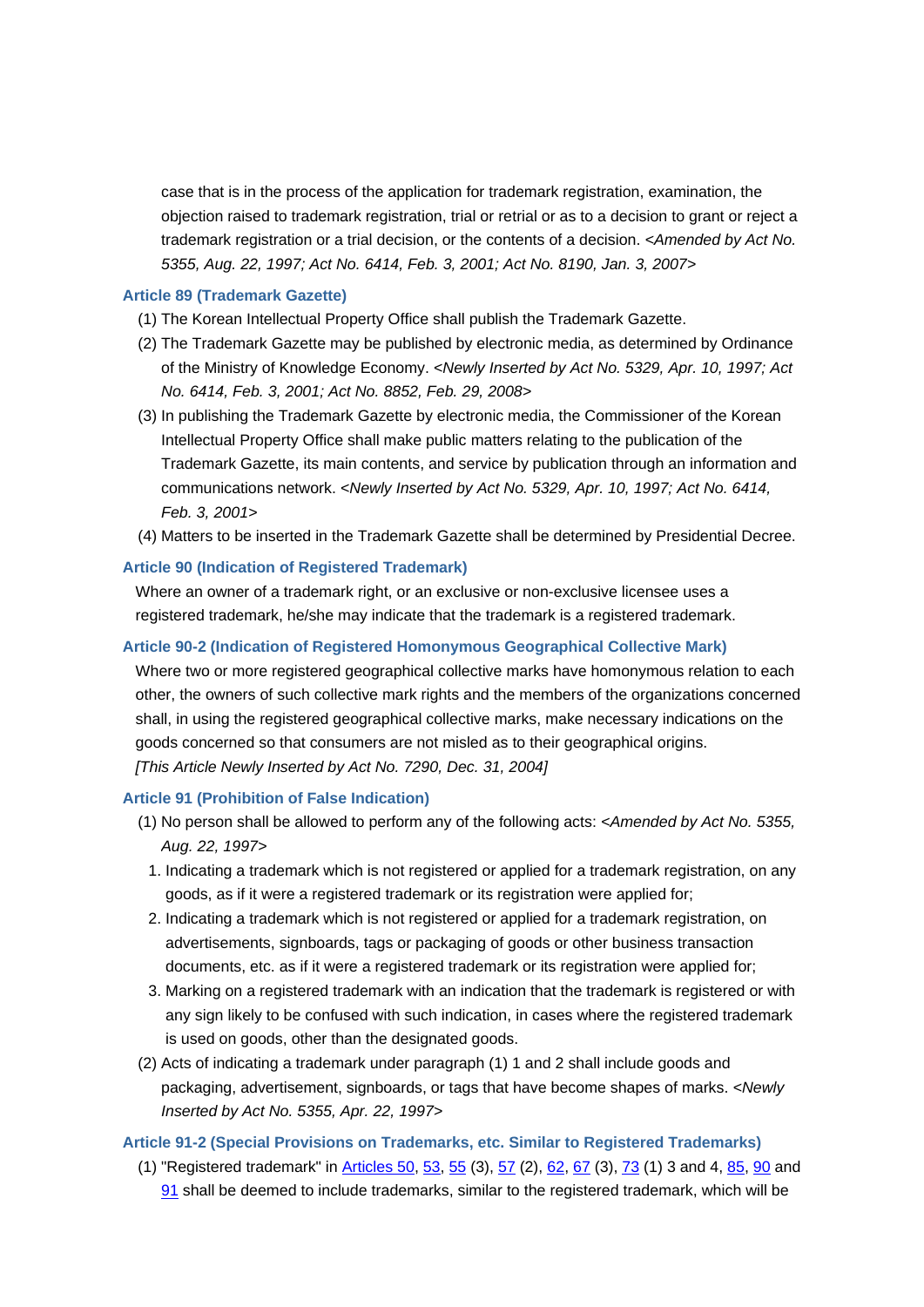deemed identical with the registered trademark if their colors are the same as those of the registered trademark. *<Amended by Act No. 5355, Aug. 22, 1997; Act No. 6765, Dec. 11, 2002>*

- (2) "Trademark similar to the registered trademark" in Articles 66 (1) 1 and 73 (1) 2 shall be deemed not to include trademarks, as similar to the registered trademark, which will be deemed identical with the registered trademark if their colors are the same as those of the registered trademark. *<Amended by Act No. 7290, Dec. 31, 2004>*
- (3) "Trademark similar to a registered geographical collective mark of another person" in Article 66 (2) 1 shall be deemed not to include trademarks, as similar to the registered collective mark, which will be deemed identical with the registered collective mark if their colors are the same as those of the registered collective mark. <Newly Inserted by Act No. 7290, Dec. 31, *2004>*
- (4) The provisions of paragraphs (1) through (3) shall not apply to cases of any registered trademark that is featured simply by any color or the combination of colors. *<Newly Inserted by Act No. 8190, Jan. 3, 2007>*
- *[This Article Newly Inserted by Act No. 5083, Dec. 29, 1995]*

## **Article 92 (Mutatis Mutandis Application of the**

## **Patent Act)**

The provisions of

Articles 217-2 through 220,

222 and

224-2 of the Patent Act shall apply *mutatis mutandis* to trademarks: *Provided*, That the provisions of

Article 220 (1) of the Patent Act shall not apply *mutatis mutandis* to cases where any examiner notifies an applicant for international trademark registration of the ground for rejecting the latter's application through the International Bureau in accordance with the provisions of Article 86-24. *<Amended by Act No. 4895, Jan. 5, 1995; Act No. 5576, Sep. 23, 1998; Act No. 8190, Jan. 3, 2007>*

## **CHAPTER X PENAL PROVISIONS**

## **Article 93 (Offense of Infringement)**

Any person who has infringed a trademark right or an exclusive license shall be punished by imprisonment for not more than seven years or by a fine not exceeding 100 million won. *<Amended by Act No. 5355, Aug. 22, 1997; Act No. 6414, Feb. 3, 2001>*

## **Article 94 (Offense of Perjury)**

- (1) Where a witness, expert witness, or interpreter, having taken an oath under this Act, makes a false statement, provides a false expert opinion, or gives a false interpretation before the Intellectual Property Tribunal, such person shall be punished by imprisonment for not more than five years or by a fine not exceeding 10 million won. *<Amended by Act No. 4895, Jan. 5, 1995; Act No. 6414, Feb. 3, 2001>*
- (2) If a person who committed an offense as referred to in paragraph (1), surrenders himself to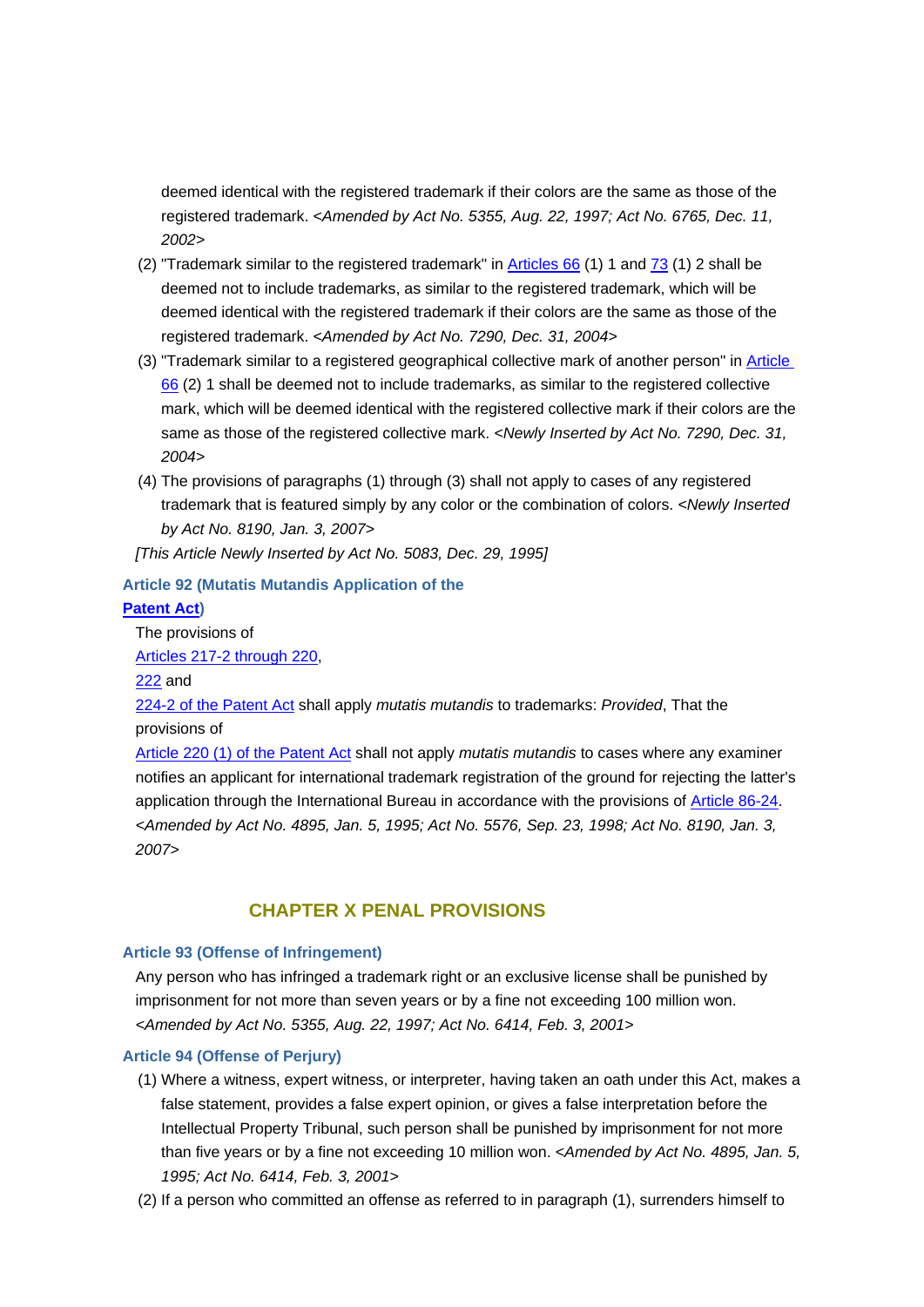justice before a decision to grant or reject a trademark registration or trial decision on the case becomes final and binding, the punishment may be reduced or exempted. *<Amended by Act No. 6414, Feb. 3, 2001>*

#### **Article 95 (Offense of False Indication)**

Any person who has violated Article 91 shall be punished by imprisonment for not more than three years or by a fine not exceeding 20 million won.

#### **Article 96 (Offense of Fraud)**

Any person who obtains a trademark registration, additional registration of designated goods, registration for the renewal of term of a trademark right, registration of the conversion of the classification of goods, or trial decision by means of a fraudulent or any other unjust act, shall be punished by imprisonment for not more than three years, or by a fine not exceeding 20 million won. *<Amended by Act No. 6414, Feb. 3, 2001>*

## **Article 97 (Joint Penal Provisions)**

If the representative of a juristic person, or an agent, an employee or any other employed person of a juristic person or individual has committed an offense falling under any of Articles 93, 95 and 96 with respect to the duties of the juristic person or individual, not only shall the offender be punished, but also the juristic person shall be punished by a fine falling under any of the following subparagraphs and the individual shall be punished by a fine referred to in the relevant provisions: *Provided*, That this shall not apply where the juristic person or individual has not neglected to exercise due attention and supervision for the relevant duties in order to prevent such offense:

1. In cases of Article 93: A fine not exceeding 300 million won;

2. In cases of Article 95 or 96: A fine not exceeding 60 million won.

*[This Article Wholly Amended by Act No. 9230, Dec. 26, 2008]*

### **Article 97-2 (Confiscation)**

- (1) A trademark or packaging that infringes trademark rights or exclusive licenses of another under Article 93, or obtained by such infringement actions, or machinery used for the production of goods, trademarks, or packaging shall be confiscated.
- (2) Notwithstanding paragraph (1), the goods which may be easily detached from their trademarks or packaging and which does not effect the function and feature of those goods may not be confiscated.

*[This Article Newly Inserted by Act No. 5355, Aug. 22, 1997]*

#### **Article 98 (Fines for Negligence)**

- (1) Any person who falls under any of the following subparagraphs, shall be punished by a fine for negligence not exceeding five hundred thousand won: *<Amended by Act No. 4895, Jan. 5, 1995; Act No. 6626, Jan. 26, 2002; Act No. 8190, Jan. 3, 2007>*
	- 1. A person who takes an oath under

#### Articles 299 (2) and

367 of the Civil Procedure Act and makes a false statement before the Intellectual Property Tribunal;

2. A person who is ordered to produce or present documents or other things in relation to the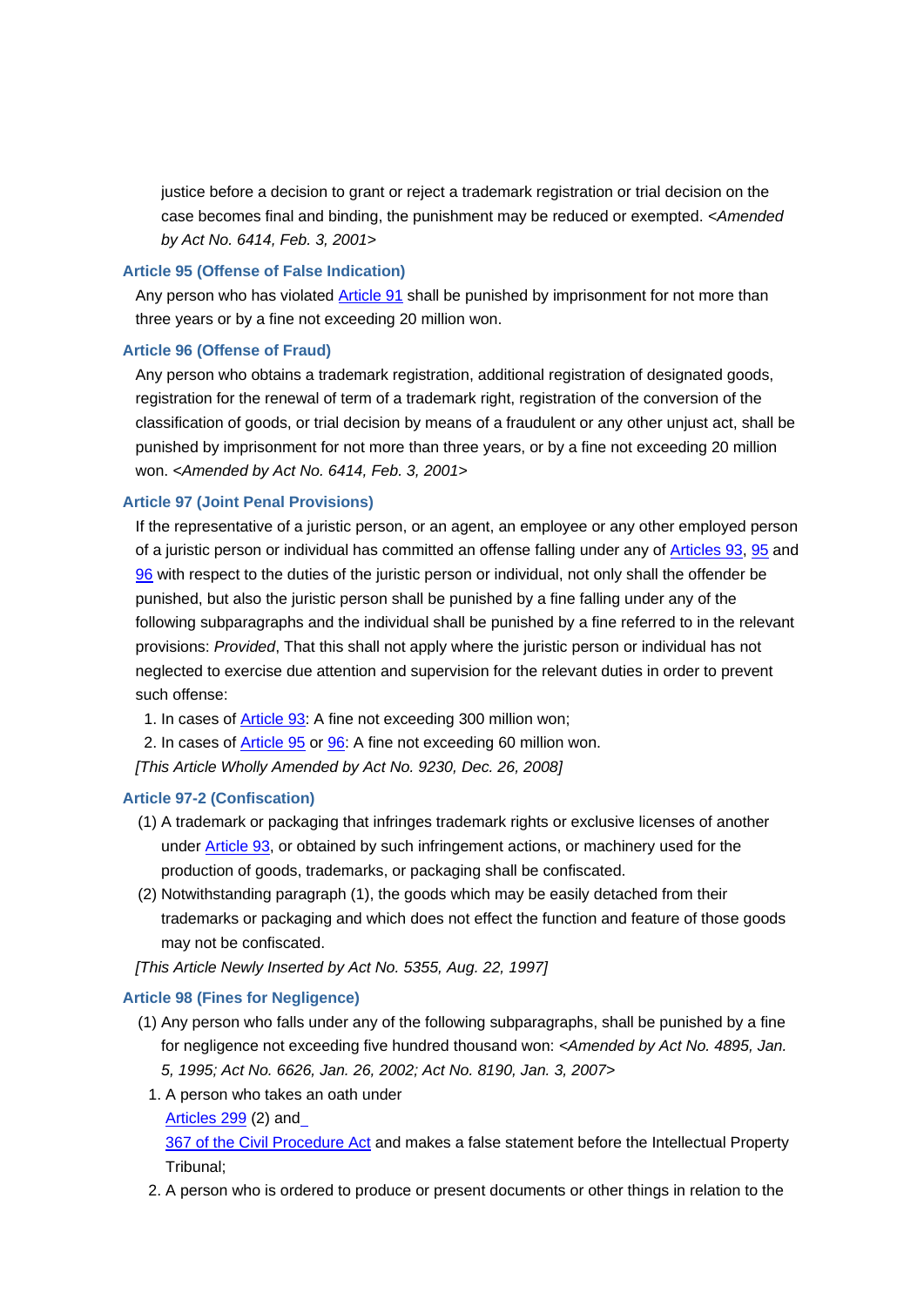taking or preserving of evidence by the Intellectual Property Tribunal and fails to comply with the order without justifiable grounds:

- 3. A person who is served with a subpoena from the Intellectual Property Tribunal to appear as a witness, expert witness, or interpreter but fails to comply with the subpoena without justifiable grounds or refuses to take an oath or make a statement, testimony, expert opinion, or interpretation.
- (2) Fines for negligence as referred to in paragraph (1) shall be imposed and collected by the Commissioner of the Korean Intellectual Property, as prescribed by Presidential Decree.
- (3) through (5) *Deleted. <by Act No. 9678, May 21, 2009>*

#### **ADDENDA**

## **Article 1 (Enforcement Date)**

This Act shall enter into force on September 1, 1990.

#### **Article 2 (General Transitional Measures)**

Except as provided otherwise for in Articles 3 through 8 of the Addenda, this Act shall be applicable even to matters taken place before this Act enters into force: *Provided*, That the effect taken under the previous provisions shall not be affected.

#### **Article 3 (Transitional Measures concerning Dismissal of Amendment)**

Any amendment made before this Act enters into force shall be governed by the previous provisions.

## **Article 4 (Transitional Measures concerning Application, etc. for Trademark Registration)**

The examination as to applications for trademark registration, registration for the renewal of term of a trademark right and additional registration of designated goods, and the appellate trial on the rejection ruling, made before this Act enters into force shall be governed by the previous provisions.

## **Article 5 (Transitional Measures concerning Effect of Registration for Renewal of Term of Trademark Right)**

Where a trademark is registered pursuant to the previous provisions before this Act enters into force, and the renewal of term of a trademark right is registered under this Act, the registered trademark shall be deemed registered under this Act.

#### **Article 6 (Transitional Measures concerning Effect of Licenses)**

The effect of licenses registered pursuant to the previous provisions before this Act enters into force shall be governed by the previous provisions.

#### **Article 7 (Transitional Measures concerning Trial, etc. on Registered Trademark)**

- (1) Any trial, appellate trial, retrial and lawsuit on an invalidation trial of a trademark registered by applications for trademark registration, renewal registration of term of a trademark right and additional registration of designated goods and on a trial to confirm the scope of right, which is made before this Act enters into force, shall be governed by the previous provisions: *Provided*, That in cases of the request as prescribed in the latter part of main sentence of Article 71 (1) and the latter part of main sentence of Article 72 (1), the same shall not apply.
- (2) Any trial, appellate trial, retrial and lawsuit on a cancellation trial of the trademark registration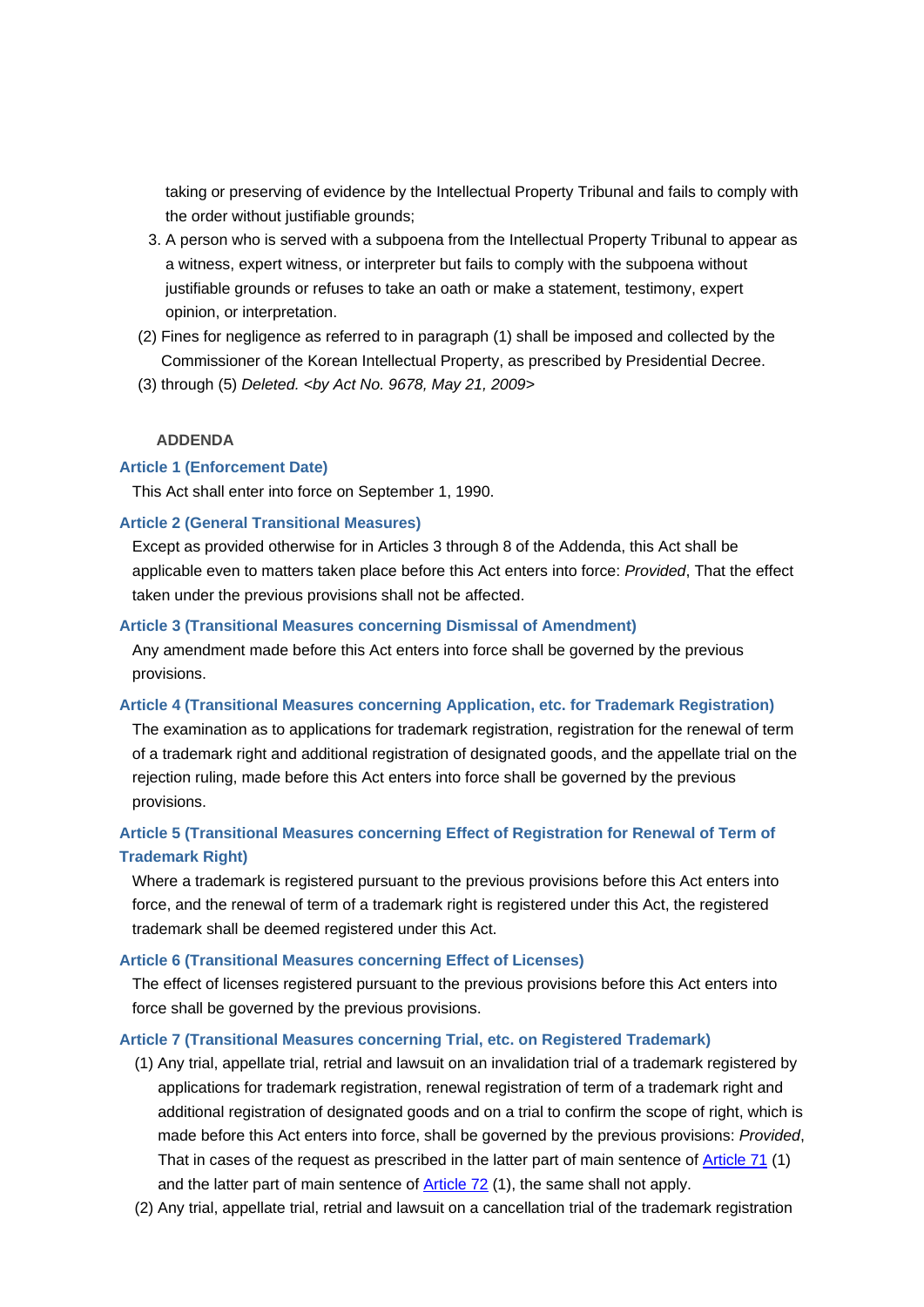requested before this Act enters into force shall be governed by the previous provisions.

(3) Any trial, appellate trial, retrial and lawsuit on a cancellation trial of the license registration made pursuant to the previous provisions before this Act enters into force shall be governed by the previous provisions: *Provided*, That in cases of the request as prescribed in Article 74 (3), the same shall not apply.

## **Article 8 (Transitional Measures concerning Procedures and Expenses of Trial, Compensation for Damages, etc.)**

The procedures, expenses, compensation for damages, etc. as to any trial, appellate trial, retrial and lawsuit requested before this Act enters into force shall be governed by the previous provisions.

## **ADDENDA <Act No. 4541, Mar. 6, 1993>**

## **Article 1 (Enforcement Date)**

This Act shall enter into force on the date of its promulgation. (Proviso Omitted.)

## **Articles 2 through 5** *Omitted.*

## **ADDENDA <Act No. 4597, Dec. 10, 1993>**

(1) (Enforcement Date) This Act shall enter into force on January 1, 1994.

(2) (Transitional Measures concerning Application for Trademark Registration, etc.) Any appellate trial on the examination and rejection ruling on an application for trademark registration, renewal registration of term of a trademark right, or additional registration of designated goods, made before this Act enters into force, shall be governed by the previous provisions.

(3) (Transitional Measures concerning Return Period of Trademark Registration Fees, etc.) The return of any trademark registration fee or official fee erroneously paid before this Act enters into force, shall be governed by the previous provisions.

(4) (Transitional Measures concerning Trial, etc. on Registered Trademark) Any trial, appellate trial, retrial or litigation on any trademark registered by application for trademark registration, renewal registration of term of a trademark right, or additional registration of the designated goods, made before this Act enters into force, shall be governed by the previous provisions.

### **ADDENDA <Act No. 4895, Jan. 5, 1995>**

### **Article 1 (Enforcement Date)**

This Act shall enter into force on March 1, 1998.

### **Article 2 (Transitional Measures concerning Cases Pending)**

- (1) Any case for which a request for trial has been made or a case pending for which a request for appellate trial against a ruling of rejection or a ruling to dismiss an amendment has been made before this Act enters into force shall be deemed to have made a request against a trial with the Intellectual Property Tribunal and to have been pending therein.
- (2) Any case for which a request for appellate trial against trial decision has been made or a case pending for which a request for immediate appeal against a decision to dismiss a written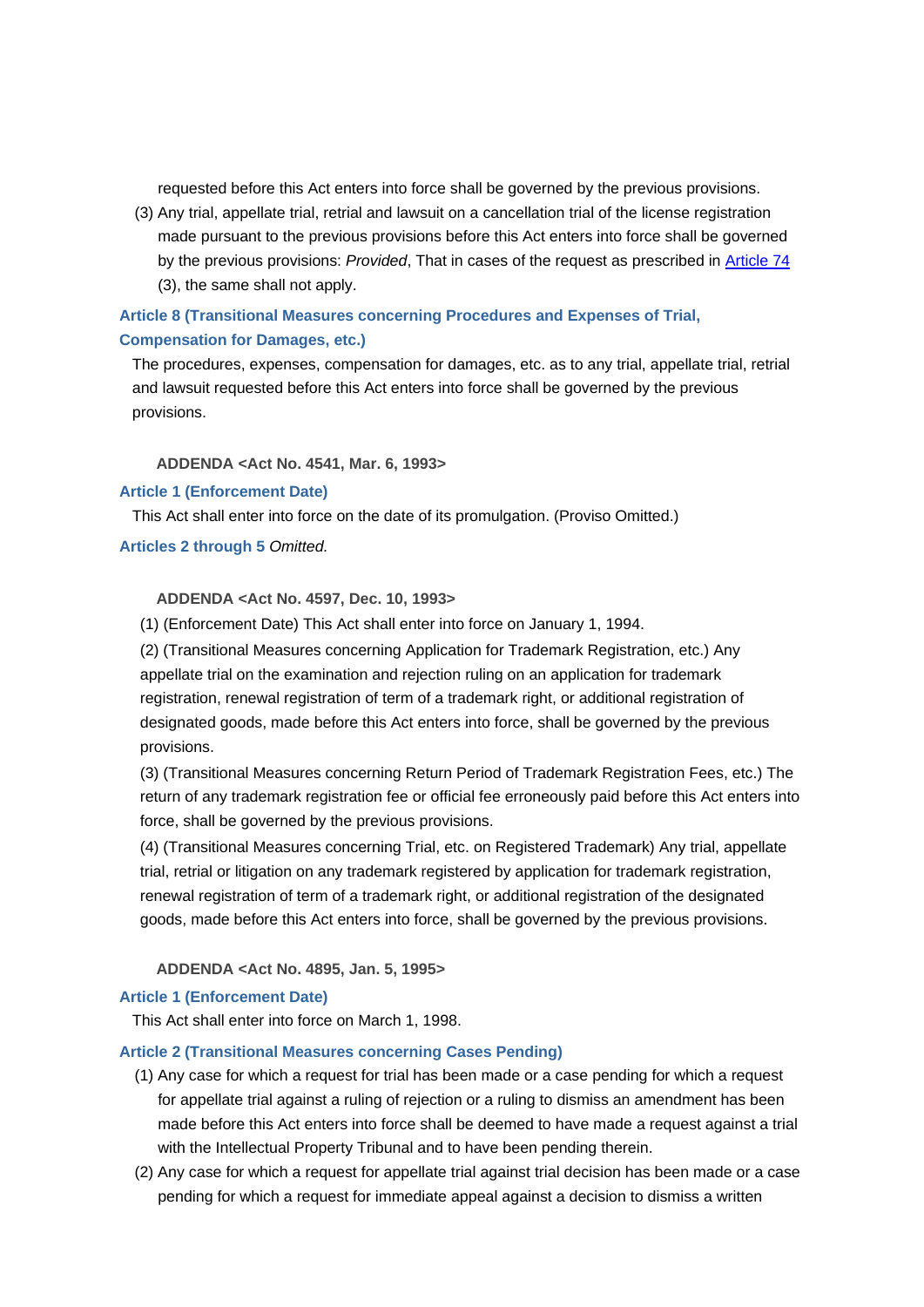request for trial has been made before this Act enters into force shall be deemed to have been brought before the Patent Court under this Act and to have been pending therein.

**Article 3 (Transitional Measures concerning Cases, etc. against which Dissatisfaction may be Brought)**

- (1) Any litigation may be brought against a case on which a trial decision of a trial, a ruling to dismiss a request for a trial, a ruling of rejection, or a ruling to dismiss an amendment by an examiner as at the time this Act enters into force, and against which a dissatisfaction has not brought with the Intellectual Property Tribunal under the previous provisions, within 30 days from date this Act enters into force, a litigation as referred to in Article 186 (1) of the Patent Act which is applied mutatis mutandis under Article 86 (2) may be brought against a trial and a decision of the trial and a ruling to dismiss a request for a trial, and a trial as referred to in Article 70-2 or 70-3 may be requested against a ruling of rejection, or a ruling to dismiss an amendment by an examiner unless any period for dissatisfaction has expired under the previous provisions as at the time this Act enters into force: *Provided*, That this shall not apply when any period for dissatisfaction has expired under the previous provisions as at the time this Act enters into force.
- (2) Any dissatisfaction may be brought, within 30 days from the date this Act enters into force, against a case on which a trial decision of an appellate trial, a ruling to dismiss a request for an appellate trial, a ruling to dismiss an amendment by an appellate administrative patent judge as at the time this Act enters into force has been served, with the Supreme Court: Provided, That this shall not apply where any period for dissatisfaction has expired under the previous provisions as at the time this Act enters into force.
- (3) Any case against which a dissatisfaction has been brought with the Supreme Court and which is pending therein before this Act enters into force and any case against which a dissatisfaction has been brought pursuant to paragraph (2) shall be deemed to have been pending or to have been brought with the Supreme Court by this Act.

#### **Article 4 (Transitional Measures concerning Cases of Retrial)**

The provisions of Articles 2 and 3 of the Addenda shall apply *mutatis mutandis* to any case of retrial pending.

#### **Article 5 (Transfer, etc. of Documents)**

- (1) The Commissioner of the Korean Intellectual Property Office shall transfer documents on any case which is pending as referred to in Article 2 (1) of the Addenda (including those applied *mutatis mutandis* under Article 4 of the Addenda) without delay to the President of the Intellectual Patent Tribunal.
- (2) The Commissioner of the Korean Intellectual Property Office shall transfer documents on any case which is pending as referred to in Article 2 (2) of the Addenda (including those applied *mutatis mutandis* under Article 4 of the Addenda) without delay to the President of the Intellectual Patent Court. In such cases, matters necessary for the transfer etc. of documents shall be determined by the Supreme Court Regulations.

 **ADDENDUM <Act No. 5083, Dec. 29, 1995>** This Act shall enter into force on January 1, 1996.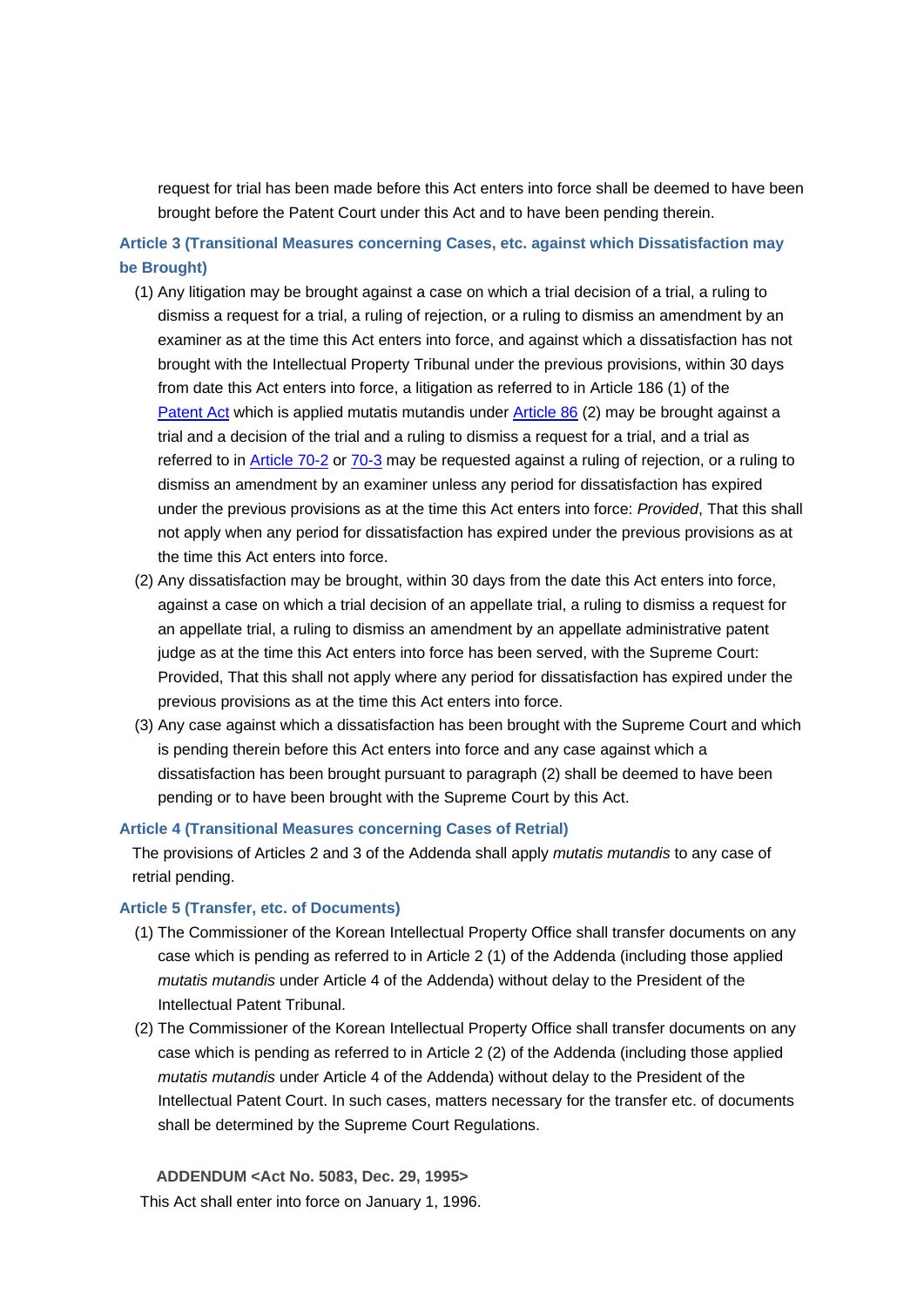#### **ADDENDA <Act No. 5329, Apr. 10, 1997>**

#### **Article 1 (Enforcement Date)**

This Act shall enter into force on July 1, 1997. (Proviso Omitted.)

**Articles 2 through 5** *Omitted.*

 **ADDENDA <Act No. 5355, Aug. 22, 1997>**

#### **Article 1 (Enforcement Date)**

This Act shall enter into force on March 1, 1998.

#### **Article 2 (Transitional Measures concerning Application for Trademark Registration, etc.)**

The previous provisions shall apply to the application for trademark registration, application for registration for the renewal of term of a trademark right, and examination of and trial on rejection decisions on the application for additional registration of designated goods before this Act enters into force.

#### **Article 3 (Transitional Measures concerning Trial on Registered Trademark, etc.)**

The previous provisions (excluding Article 73 (1) 1) shall apply to trials, appeals, and litigations in respect of registered trademarks by the application for trademark registration, application for registration for the renewal of term of a trademark right, and application for additional registration of designated goods before this Act enters into force. *<Amended by Act No. 6414, Feb. 3, 2001>*

#### **Article 4 (Transitional Measures concerning Unified Trademark)**

- (1) An application for unified trademark registration or trademark rights in respect of unified trademarks before this Act enters into force shall be deemed an application for trademark registration or trademark rights under this Act.
- (2) Any trial on invalidation or cancellation on grounds of contravention of the previous provisions of Article 11 (1) or (3), or 54 (2) pending as at the time this Act enters into force shall be governed by the previous provisions.

**Article 5 (Transitional Measures concerning Trial on Cancellation of Trademark Registration)** Notwithstanding the amended provisions of **Article 73** (4), the previous provisions shall apply to trial on cancellation initiated by  $\frac{\text{Article } 73}{\text{ (1) 3}}$  by three years from the date this Act enters into force.

## **Article 6 (Transitional Measures concerning Three-Dimensional Trademark)**

- (1)Where (1)Where a person had submitted goods with three-dimensional trademark for an exhibition under Article 21 (1) before this Act enters into force, the enforcement date of this Act shall be deemed the submission date of such goods for an exhibition when he/she makes an application for registration of the three-dimensional trademark concerned under the amended provisions of Article 2.
- (2)Where (2)Where a person had made an application for registration of three dimensional trademark in one of the party countries to the treaties under Article 20 before this Act enters into force, the enforcement date of this Act shall be deemed the application date of trademark registration in one of the party countries to the treaty when he/she makes an application for registration of the threedimensional trademark concerned under the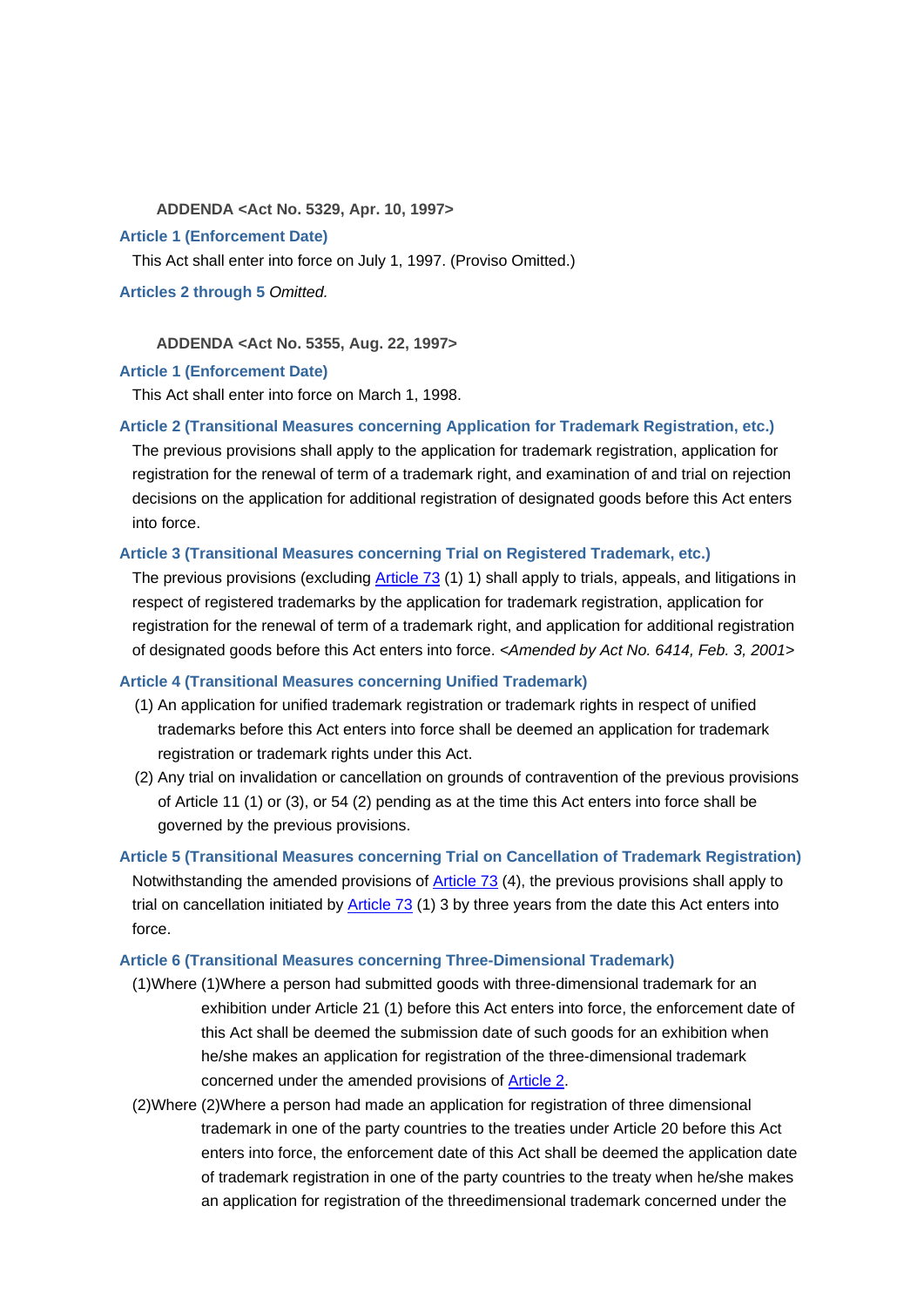amended provisions of Article 2.

 **ADDENDA <Act No. 5576, Sep. 23, 1998>**

**Article 1 (Enforcement Date)**

This Act shall enter into force on January 1, 1999. (Proviso Omitted.)

**Articles 2 through 5** *Omitted.*

 **ADDENDA <Act No. 6414, Feb. 3, 2001>**

(1) (Enforcement Date) This Act shall enter into force on July 1, 2001: *Provided*, That the amended provisions of **Article 38** shall enter into force on the date of its promulgation, and the part pertaining to international applications among the amended provisions of Article 5 and the amended provisions of Article 86-2 through 86-42 shall enter into the force on the date on which the Protocol becomes effective in the Republic of Korea.

(2) (Applicability to Right to Demand Compensation for Loss) The amended provisions of Article 24-2 shall apply to an application for trademark registration or to an application for additional registration of designated goods, which is filed first after July 1, 2001.

(3) (Transitional Measures concerning Examination, etc. on Application, etc. for Trademark Registration) The previous provisions shall apply to an examination of an application for trademark registration, an application for registration of a renewal of term of a trademark right, an application for additional registration of designated goods, a trial against a ruling of rejection, and retrial and/or litigation initiated before this Act enters into force.

(4) (Transitional Measures concerning Trial, etc. on Registered Trademark) The previous provisions shall apply to a trial, retrial, and litigation pertaining to an application for trademark registration, an application for registration of a renewal of term of a trademark right, or an application for additional registration of designated goods filed before this Act enters into force: *Provided*, That the amended provisions of Article 3 of the Addenda of the

Trademark Act, amended by Act No. 5355, shall apply to a request for trial, trial, retrial and litigation for cancellation of a trademark registration under Article 73 (1) 1 after July 1, 2001.

 **ADDENDA <Act No. 6626, Jan. 26, 2002>**

### **Article 1 (Enforcement Date)**

This Act shall enter into force on July 1, 2002.

**Articles 2 through 7** *Omitted.*

 **ADDENDUM <Act No. 6765, Dec. 11, 2002>** This Act shall enter into force five months after the date of its promulgation.

 **ADDENDA <Act No. 7289, Dec. 31, 2004>**

**Article 1 (Enforcement Date)**

This Act shall enter into force six months after the date of its promulgation.

**Articles 2 through 5** *Omitted.*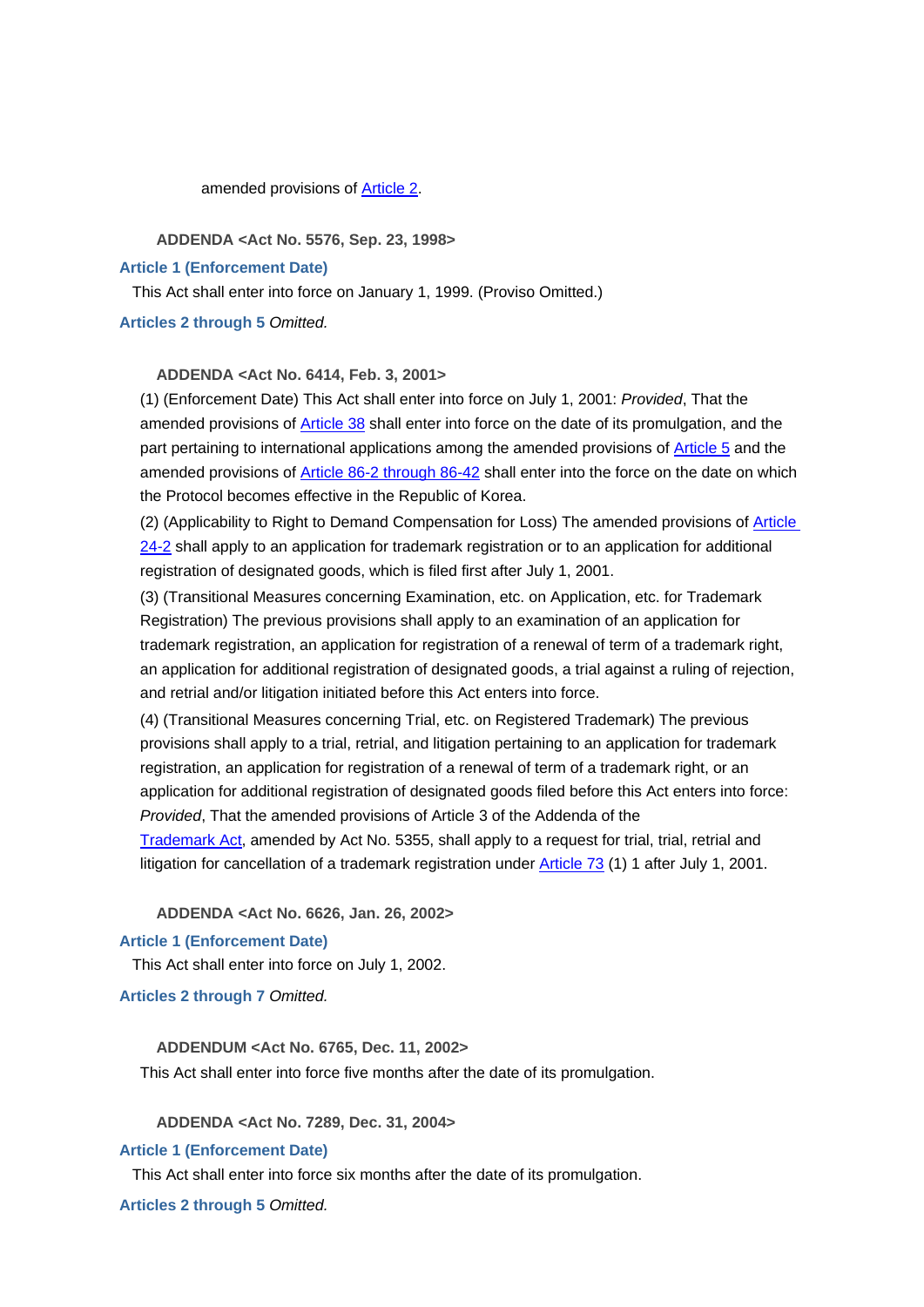#### **ADDENDUM <Act No. 7290, Dec. 31, 2004>**

This Act shall enter into force six months after the date of its promulgation.

### **ADDENDA <Act No. 8190, Jan. 3, 2007>**

#### **Article 1 (Enforcement Date)**

This Act shall enter into force on the date of its promulgation: *Provided*, That the amended provisions of  $\frac{\text{Articles } 2 (1) 1, 5, 7 (1) }{ \text{(hrough (4), 8 (5) and (6), 9 (2), 19, 22-2, 22-3, 24 (3) and}}$ 25, and the latter part of Article 33, Articles 38, 46-4 (1) 5, 56 (1) 2 and 3, 57-3, and 64 (2), the proviso of Articles 64-2 (2), Articles 77, 86-16 (2), 86-17 (4) and (5), 86-24 through 86-26, and 91- 2 (4) and the proviso of **Article 92** shall enter into force on July 1, 2007.

## **Article 2 (Applicability concerning Applications for Trademark Registration and Requirements for Trademark Registration)**

- (1) The amended provisions of  $\frac{\text{Articles } 2}{1, 7}$  (1) 1,  $\frac{7}{1, 8}$  (2),  $\frac{86-16}{1, 8}$  (2) and  $\frac{91-2}{1, 2}$  (4) shall apply, starting with the registration of the trademark for which an application is first filed and the additional registration of the designated goods for which an application is first filed on or after July 1, 2007.
- (2) The amended provisions of Article  $7$  (4) 2 shall apply, starting with the trademark registration for which an application is filed by the justifiable applicant or the designated goods for which an application is filed for their additional registration after an invalid trial decision becomes final and binding on the grounds of the violation of Article 7 (1) 11 after July 1, 2007.

### **Article 3 (Applicability concerning Earlier Applications)**

The amended provisions of Article 8 (5) and (6) shall apply, starting with cases where a trial to cancel a trademark registration is requested on the grounds that the trademark registration falls under **Article 73** (1) 3 on or after July 1, 2007.

## **Article 4 (Applicability concerning Application Publication and Objection Raised to Trademark Registration)**

The amended provisions of Articles  $24$  (3)and  $25$  (1) and (2) shall apply, starting with the application filed for the trademark registration, which is published, on or after July 1, 2007.

### **Article 5 (Applicability concerning Refund of Trademark Registration Fees, etc.)**

The amended provisions of Article 38 shall apply, starting with the application that is first filed for the trademark registration on or after July 1, 2007.

## **Article 6 (Applicability concerning Grounds for Rejecting Application Filed for Registering Conversion of Classification of Goods)**

The amended provisions of Article 46-4 (1) 5 shall apply, starting with the application that is first filed for registering the classification of goods on or after July 1, 2007.

## **Article 7 (Applicability concerning Right to Continuously Use Trademark On Grounds of Prior Use)**

The amended provisions of Article 57-3 shall apply, starting to cases where any prior user meets the requirements provided for in such amended provisions for the trademark that is registered by any other person who first files an application for registering such trademark on or after July 1,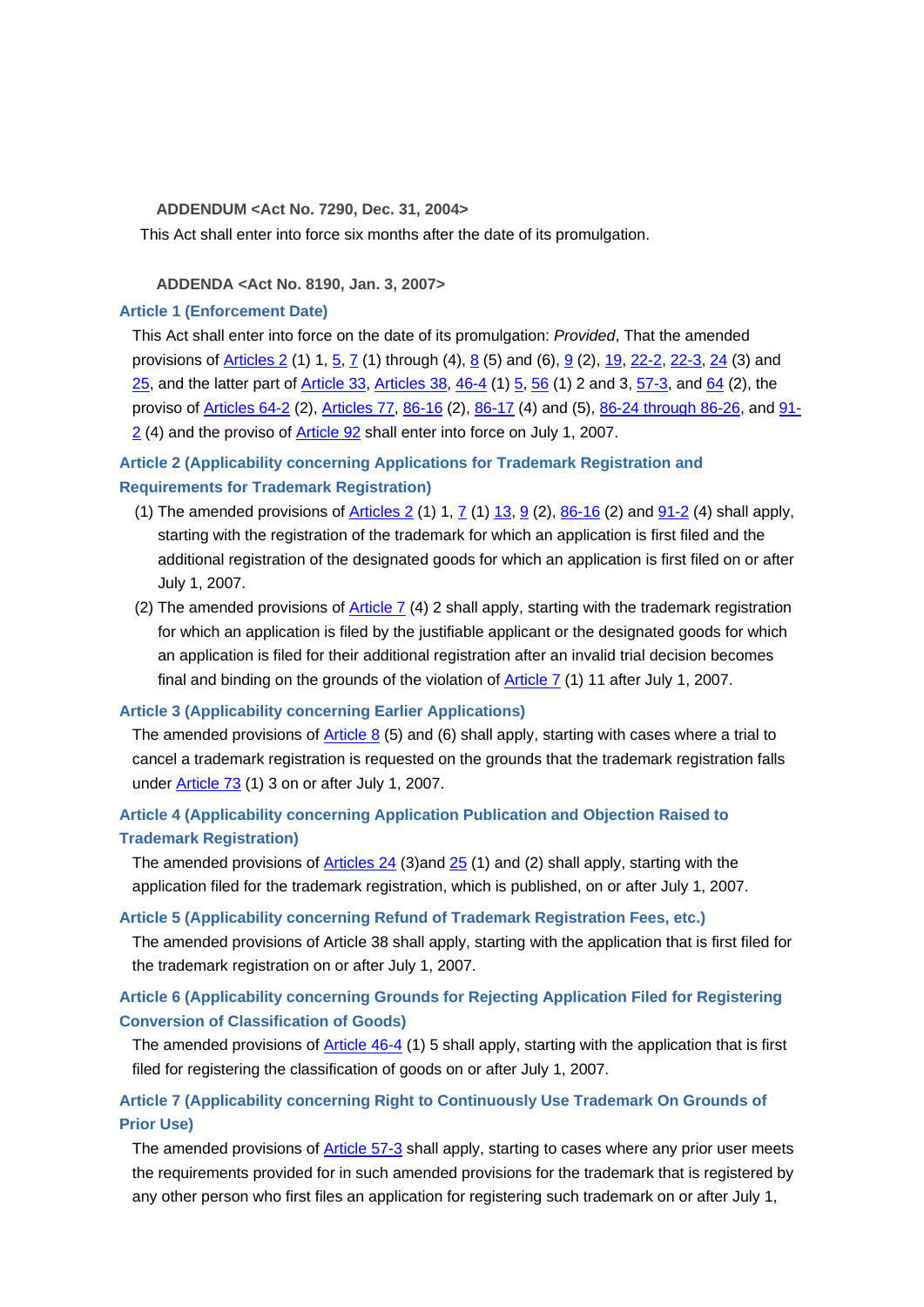#### 2007.

## **Article 8 (Applicability concerning Extinguishment of Trademark in Cases of Lack of Registration of Conversion of Classification of Goods)**

The amended provisions of the proviso to Article 64-2 (2) shall apply, starting with cases where the conversion of the classification of goods is first registered on or after July 1, 2007.

### **Article 9 (Applicability concerning Remunerations of Patent Attorneys)**

The amended provisions of Article 86 (2) shall apply, starting with any patent attorney who legally represents any lawsuit after this Act enters into force.

## **Article 10 (Special Cases concerning Priority Claim, etc. Filed according to Treaty when Application is Filed for Registering Trademark Featured by Color, Hologram or Motion)**

In the application of the provisions of Articles 20 and 21, where the application filed for the trademark that is featured by any color or the combination of any colors, the trademark that is featured by hologram or the trademark that is featured by motion falls under any of the following subparagraphs, the application filed for such trademark shall be deemed filed on July 1, 2007, notwithstanding the provisions of Articles 20 and 21:

- 1. Where the application is filed for registering the trademark in the Republic of Korea pursuant to **Article 20** (2) on or after July 1, 2007 after filing the application for registering the trademark in the country concerned under Article 20 before July 1, 2007;
- 2. Where the application is filed for registering the trademark of the goods pursuant to Article 21 (1) on or after July 1, 2007 after displaying such goods in an exhibition falling under any subparagraph of Article 21 (1) before July 1, 2007.

## **Article 11 (Transitional Measures concerning Applications for Trademark Registration and Requirements for Trademark Registration)**

- (1) Examinations on applications for trademark registration or applications for additional registration of designated goods, and trials, retrial, or litigation with regard to decisions to reject them, made before July 1, 2007, shall be governed by the previous provisions, notwithstanding the amended provisions of Article 7 (1) 12 and 12-2.
- (2) Trials, retrial, or litigation on the trademarks registered or to be registered on the applications filed therefor before July 1, 2007 shall be governed by the previous provisions, notwithstanding the amended provisions of  $\frac{\text{Article 7}}{\text{ (1)}}$  12 and 12-2.

 **ADDENDA <Act No. 8458, May 17, 2007>**

 (1) (Enforcement Date) This Act shall enter into force six months after the date of its promulgation.

(2) (Applicability to Refund of Registration Fee, etc.) The amended provisions of Article 38 (3) shall also apply to the trademark registration fees and official fees of which the deadline for claiming the refund pursuant to the former provisions has not lapsed as at the time this Act enters into force.

 **ADDENDA <Act No. 8852, Feb. 29, 2008>**

**Article 1 (Enforcement Date)**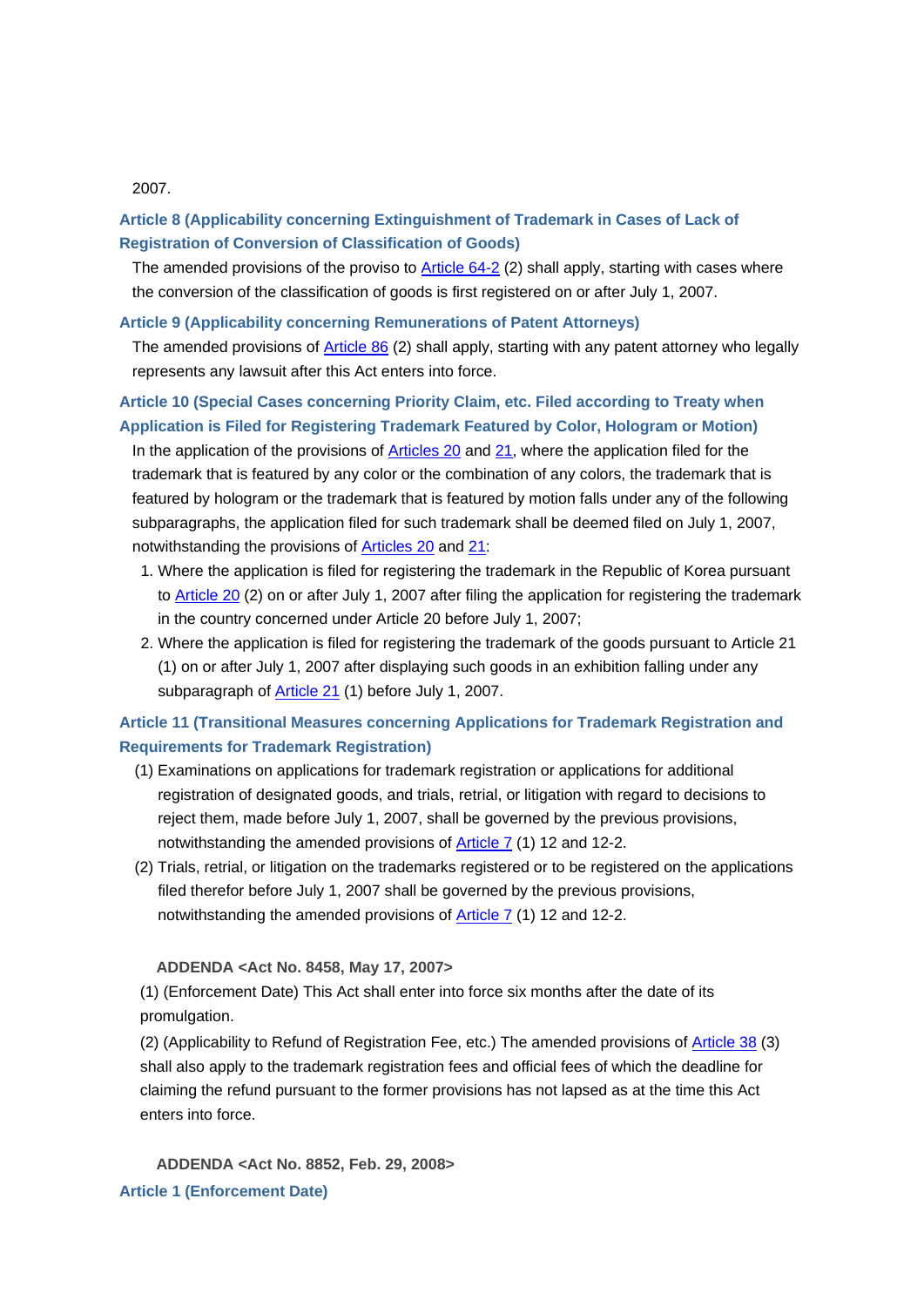This Act shall enter into force on the date of its promulgation. (Proviso Omitted.)

**Articles 2 through 7** *Omitted.*

 **ADDENDUM <Act No. 9230, Dec. 26, 2008>**

This Act shall enter into force on the date of its promulgation.

 **ADDENDA <Act No. 9678, May 21, 2009>**

(1) (Enforcement Date) This Act shall enter into force on July 1, 2009.

(2) (Applicability to Payment of Remainder of Trademark Registration Fees) The amended provisions of Article 36-2 (3) shall apply to payment of the remainder of a trademark registration fee on or after the date this Act enters into force.

 **ADDENDA <Act No. 9987, Jan. 27, 2010>**

## **Article 1 (Enforcement Date)**

This Act shall enter into force six months after the date of its promulgation.

## **Article 2 (Applicability to Requirements for Trademark Registration)**

The amended provisions of **Article 7** shall start applying to the first application for trademark registration or the first additional application for designated goods filed after this Act enters into force.

## **Article 3 (Applicability to Amendment Ex Officio, etc.)**

The amended provisions of Article 24-3 shall start applying to the first decision on public announcement of an application after this Act enters into force.

## **Article 4 (Applicability to Trademark Registration Fees)**

The amended provisions of Article 34 shall start applying to the first application for trademark registration or for renewal registration of term of a trademark right filed after this Act enters into force.

## **Article 5 (Applicability to Refund of Trademark Registration Fees, etc.)**

The amended provisions of Article 38 shall also apply to an application for trademark registration under examination as at the time this Act enters into force.

## **Article 6 (General Transitional Measures)**

An application for trademark registration, for additional application for designated goods and for renewal registration of term of a trademark right filed pursuant to the former provisions as at the time this Act enters into force shall be governed by the former provisions.

 **ADDENDA <Act No. 10012, Feb. 4, 2010>**

## **Article 1 (Enforcement Date)**

This Act shall enter into force three month after the date of its promulgation. (Proviso Omitted.)

**Articles 2 through 6 Omitted.**

 **ADDENDUM <Act No. 10358, Jun. 8, 2010>**